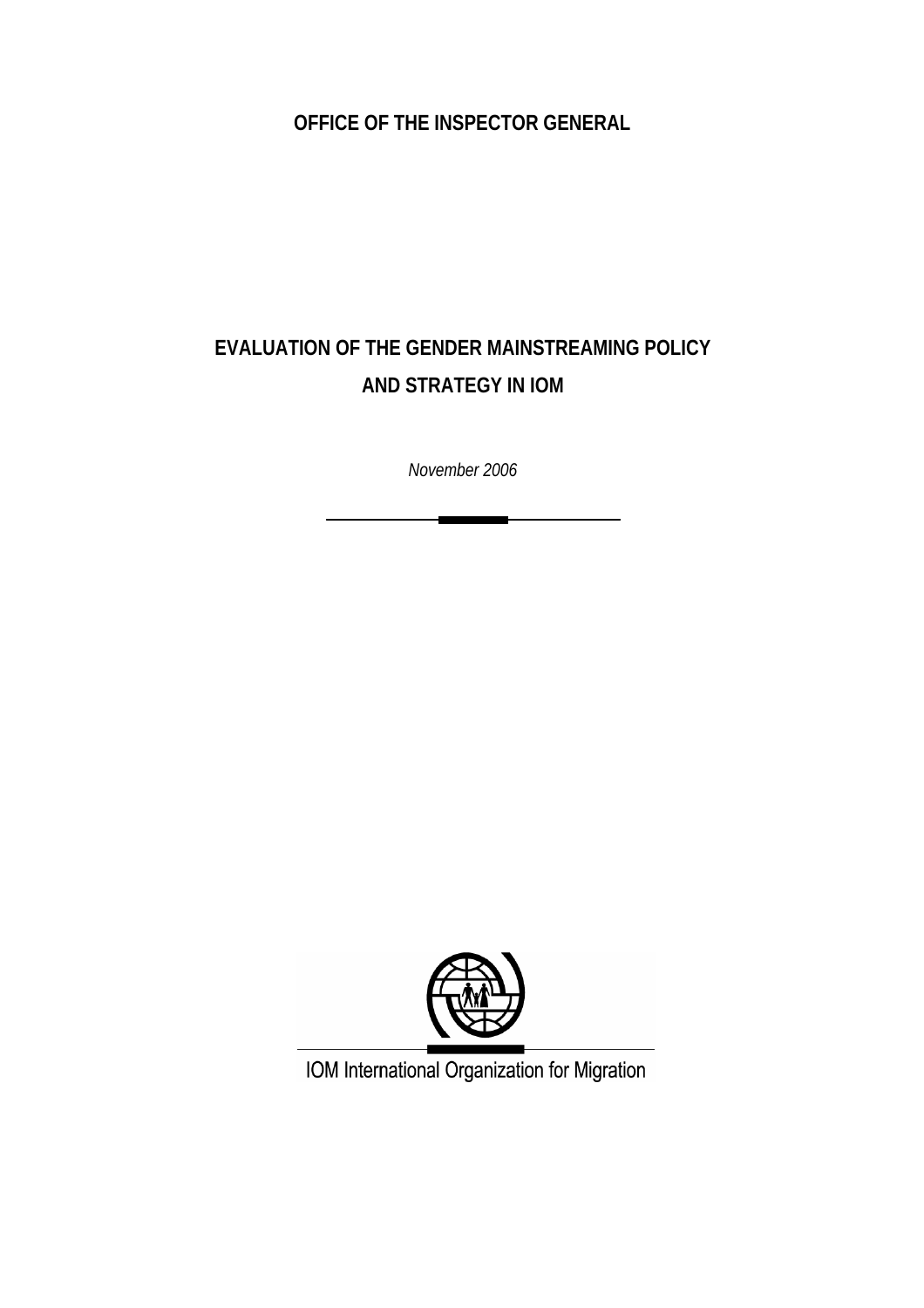|  | <b>TABLE OF CONTENTS</b> |
|--|--------------------------|
|--|--------------------------|

|    |     |                                     | י שי |
|----|-----|-------------------------------------|------|
|    |     | List of Abbreviations and Acronyms  |      |
|    |     | <b>Executive Summary</b>            |      |
| 1. |     | <b>Introduction</b>                 | 4    |
|    | 1.1 | 'Gender' and 'Gender Mainstreaming' | 4    |
|    | 1.2 | <b>Evaluation Methodology</b>       | 6    |
|    |     |                                     |      |

# **2. Gender and Gender Mainstreaming Policy and Strategy in IOM 8 2.1 Policy, Strategy, Action Plans and Guidelines 8 2.2 Institutional and Management Responsibilities 10 2.3 Major Outputs and Results of IOM Gender Mainstreaming 12**

| 3.                 |     | <b>Relevance, Performance and Future Developments</b>                                                                      | 17 |
|--------------------|-----|----------------------------------------------------------------------------------------------------------------------------|----|
|                    | 3.1 | Relevance of IOM Gender Policy and Strategy                                                                                | 17 |
|                    | 3.2 | Performance of IOM Gender Mainstreaming                                                                                    | 19 |
|                    | 3.3 | Impact, Sustainability and Future Developments                                                                             | 24 |
| 4.                 |     | <b>Summary of Conclusions and Recommendations</b>                                                                          | 26 |
| <b>Annex 1</b>     |     | Evaluation of the 'Gender Mainstreaming' Policy and Strategy in IOM -<br><b>Terms of Reference</b>                         | 27 |
| <b>Annex 2</b>     |     | <b>Bibliographical References</b>                                                                                          | 31 |
| Annex <sub>3</sub> |     | Evaluation of IOM's Gender Mainstreaming Policy and Strategy<br>Questionnaire to IOM Missions and Headquarters Departments | 34 |
| Annex 4            |     | Evaluation of IOM's Gender Mainstreaming Policy and Strategy<br><b>Questionnaire to All IOM Staff</b>                      | 37 |
| Annex 5            |     | Gender Focal Points (GFPs) at HQ and in the Field<br><b>Terms of Reference</b>                                             | 41 |
| Annex 6            |     | Guidelines on Implementing the IOM Programme Policy<br>on Migrants & Gender Issues                                         | 44 |
|                    |     | Guidelines on Implementing the IOM Staffing Policy<br>on Gender Issues                                                     | 51 |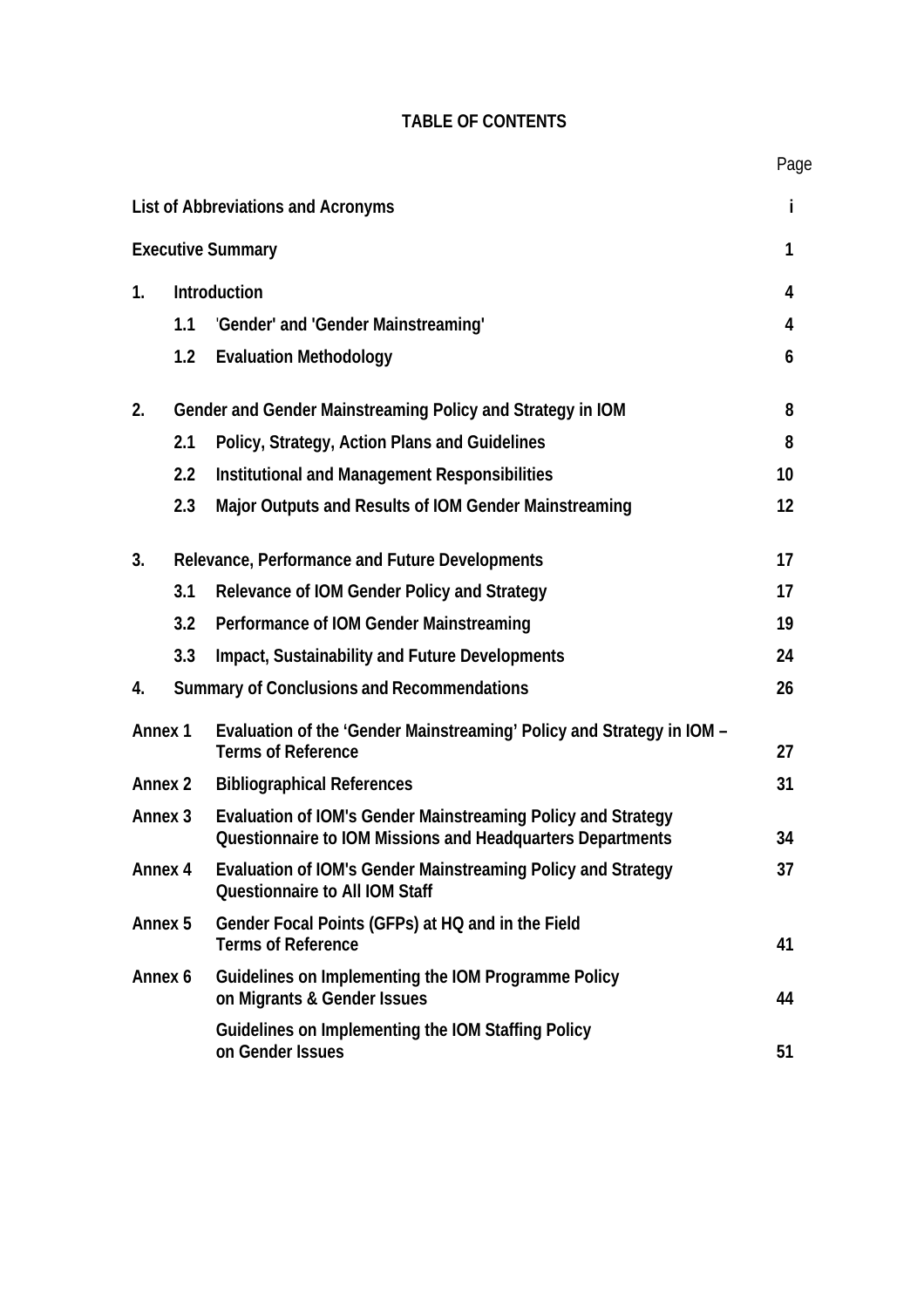# **LIST OF ABBREVIATIONS AND ACRONYMS**

| СT            | Counter-trafficking                   |
|---------------|---------------------------------------|
| <b>ECOSOC</b> | <b>UN Economic and Social Council</b> |
| GAD           | Gender and Development Theory         |
| GFP           | Gender Focal Point                    |
| <b>WAD</b>    | Women and Development Theory          |
| WGGI          | Working Group on Gender Issues        |
| <b>WID</b>    | Women in Development                  |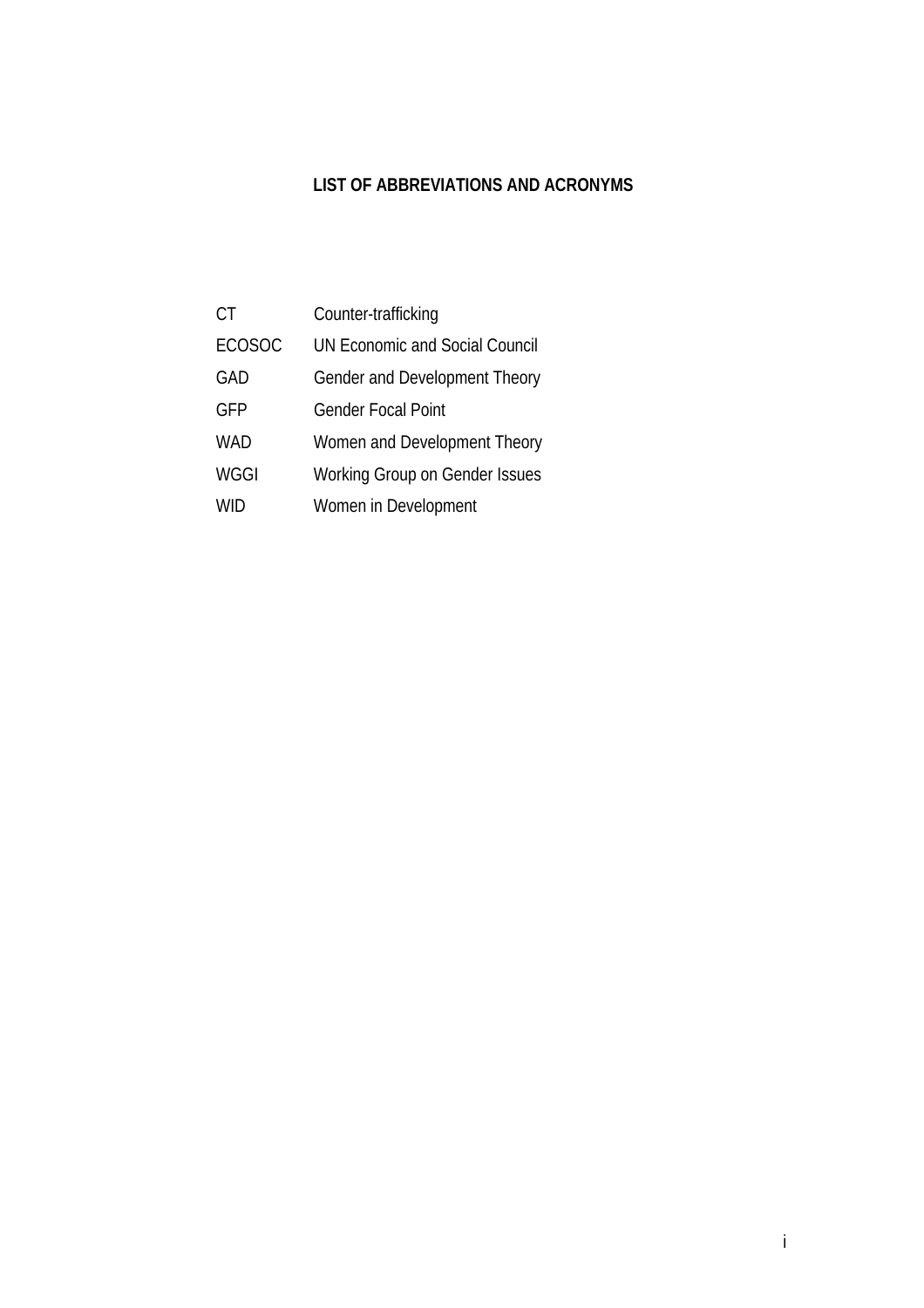# **EXECUTIVE SUMMARY**

In 2005, after 10 years of activities focusing on gender, IOM decided to embark on an evaluation of IOM's overall gender mainstreaming policy and strategy, to be conducted in 2006. The main objective was to "*evaluate the overall performance and achievements of IOM in mainstreaming gender in its programme*  activities and in promoting gender balance in its staffing policy, including an assessment of the impact of *IOM's gender policy on migration management".* This report covers internal staffing and programming activities, the two components of the gender mainstreaming policy, focusing on the key achievements of each. It also identifies good and bad practices as learning opportunities and examines to what extent the policy for both components was either implemented in isolation or institutionalized, i.e. integrated into IOM's work, taking into account the following elements: management responsibilities and organizational structure, allocated resources, application of formal rules and guidelines, capacity building activities, collaboration and partnership.

As regards methodology, the report is based on an extensive review of documents, both internal and external to IOM, including evaluations of gender policies in other organizations. A survey was conducted through two questionnaires, the information collected from them being complemented by a detailed survey conducted in 2002 with the assistance of an external consultant and two internal short surveys among the Gender Focal Points (GFPs) conducted in 2003 and 2004.

In February 1995, IOM established a Working Group on Gender Issues (WGGI), tasked to develop policy goals to serve as guiding principles on gender, which state in particular that "*IOM is committed to ensuring that particular needs of all migrant women are taken into consideration and that equality of opportunity and treatment of men and women is a guiding principle of IOM"*. In November 1995, IOM's Council adopted a resolution approving the gender policy prepared by WGGI and invited the Director General to take all the necessary steps to implement it. While not part of the UN System, IOM definitions on gender and gender mainstreaming and major decisions on the policy and strategies closely follow the trends and recommendations made by the ECOSOC (for instance in its report to the Secretary General of 1997), by international conferences (such as the *Fourth World Conference of Women* organized in Beijing in 1995) and by other key partners of the UN System, in particular UNFPA and UNIFEM. In 1998, a strategy paper *Gender Mainstreaming in the Organization* was issued and Gender Focal Points (GFP) were identified within the Organization to advocate, provide advice and monitor progress in implementing the gender policy, strategy and programme activities. WGGI also regularly publishes two internal bulletins, one focusing on programming and the other on staffing issues.

The position of full-time Gender Coordinator was created in 1997 and abolished in 2000, responsibility for gender mainstreaming in IOM then being transferred under the leadership of the Deputy Director General, assisted by an official in the Executive Office, now having the title of Gender Officer/Head, WGGI, since which time the institutional support structure has not changed. A sum has been set aside annually since 2001 from the IOM Discretionary Income to fund gender specific projects (initially USD 50,000, increased to USD 80,000 in the 2006 and 2007 budgets). The annual report of the Director General to IOM's Council on the work of the Organization includes a section covering programming and staffing gender issues, its main focus being on WGGI activities. Each Department or Service Area is tasked with reporting on its gender activities, but the references remain very limited and superficial, though statistics are increasingly disaggregated by sex. The Human Resources Management Department (HRM) monitors staffing gender balance and participates in promoting gender-sensitive policies and initiatives; it regularly submits a report to IOM's Council on the situation of human resources management in IOM, which includes a section on gender and statistics, analysed by sex.

As to the relevance of the measures selected for implementing the policy and strategy, IOM adopted the tools commonly used by international agencies and governments, for instance the creation of a centralized working group and organization-wide gender focal points. The appointment of an official in charge of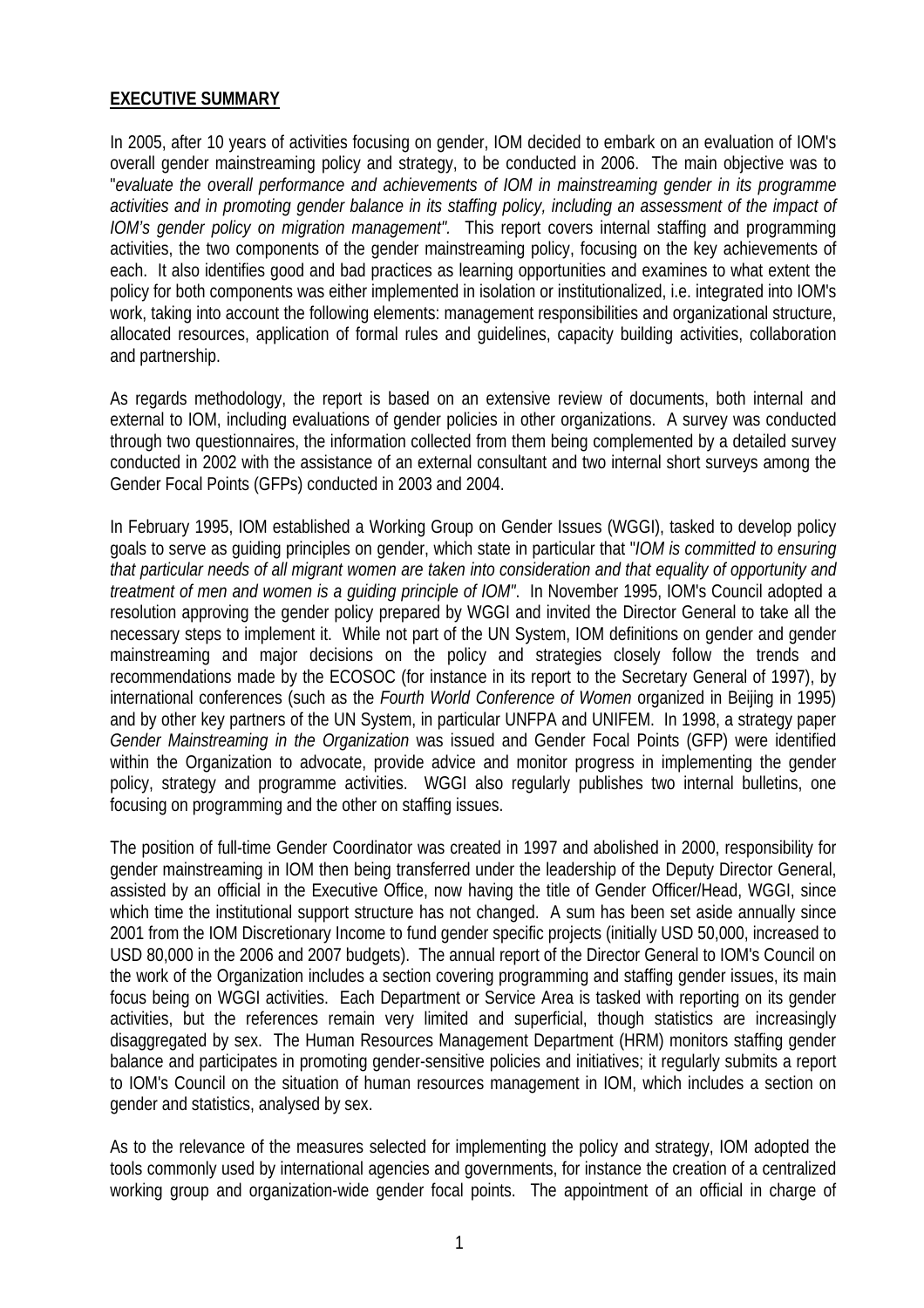Gender and working under the leadership of the Deputy Director General may be considered as a relevant measure for an effective focus on gender issues within IOM; however, after more than 10 years, it would appear beneficial to review and refine some approaches and concepts, in both programming and staffing.

Regarding programmes, the evaluation observed some confusion on what falls specifically under gender, what can be considered as gender-sensitive and what is not targeting gender-related problems. This is particularly noticeable in finding clear distinctions between gender-related activities and counter-trafficking activities focusing mainly on women. Sub-divisions inside a revised gender policy could be included, for instance 'Protection of Migrant Women' and 'Protection of Migrant Men', which could help refining the gender dimension in IOM Counter-trafficking activities, in Migration Health or in the wider context of illegal migration and 'feminization' of migration, which does not imply that male migrants should be ignored.

The evaluation considers that the implementation of the policy and strategy in staffing is relevant to ECOSOC's recommendations and the resolution adopted at IOM's Council. As for programming, specific sub-sections discussing concepts such as the advancement of women should be examined, including considerations specific to some cultures, or specific indicators not necessarily linked to a rigid and sometimes unrealistic 50 per cent male/50 per cent female quota.

In terms of performance and achievements, numerous activities have been effectively implemented as gender-related initiatives since adoption of the policy and strategy and establishment of the new structure in 2000. The report lists some to illustrate those events, initiatives and projects used to discuss main outputs and results. Activities were implemented in various ways: under the direct leadership of the Deputy Director General, as initiatives stemming from the Gender Officer/Head, WGGI, from Headquarters departments, directly from IOM field offices, or sometimes from individual staff members. It should be noted, however, that activities implemented as counter-trafficking activities or within Migration and Health programmes, focusing more often on women, are considered by the respondents to the questionnaires as gender-related activities. This perception confirms that the revision proposed under the analysis of the relevance would be very useful and certainly aid IOM staff to define and understand better IOM gender mainstreaming concepts and policy.

The report concludes that IOM has been effective in implementing its gender policy and strategy for staffing; very interesting and successful results are recorded, such as the adoption of paternity leave and near parity proportions of male and female P staff. However, more work can be done in terms of recruitment and statistics to clarify the implications of 'gender balance', especially in countries unfamiliar with such concepts or where the notion can raise conflicting reactions, due to cultural history and sensitivity. Implementation of internal information campaigns in such countries could, for instance, encourage female G staff to apply more frequently for P positions, or male G staff to encourage their countrywomen to apply for IOM posts, in support of the official policy of a gender-balanced staffing structure.

The structures and implementation processes established were effective and cost-effective in integrating gender mainstreaming strategy and policy; however, revision is suggested of the composition and role of WGGI and GFPs, as well as the accountability of senior staff, Heads of Missions with Regional Functions and Special Liaison Missions and Chiefs of Mission in contributing to the implementation. Reporting should be required and not merely limited to a single sentence habitually contained in more general reporting. The work done by IOM staff for mainstreaming gender should be better recognized, in particular for those contributing regularly to its implementation.

Finally, in terms of global impact and sustainability, interesting cooperation was noted with other international partners and governments, and IOM should be more ambitious in contributing to the understanding of the dynamics of migration from a gender viewpoint and in playing a leading role in that field in close cooperation with other partners, such as UNFPA or UNDP. IOM is increasingly recognized as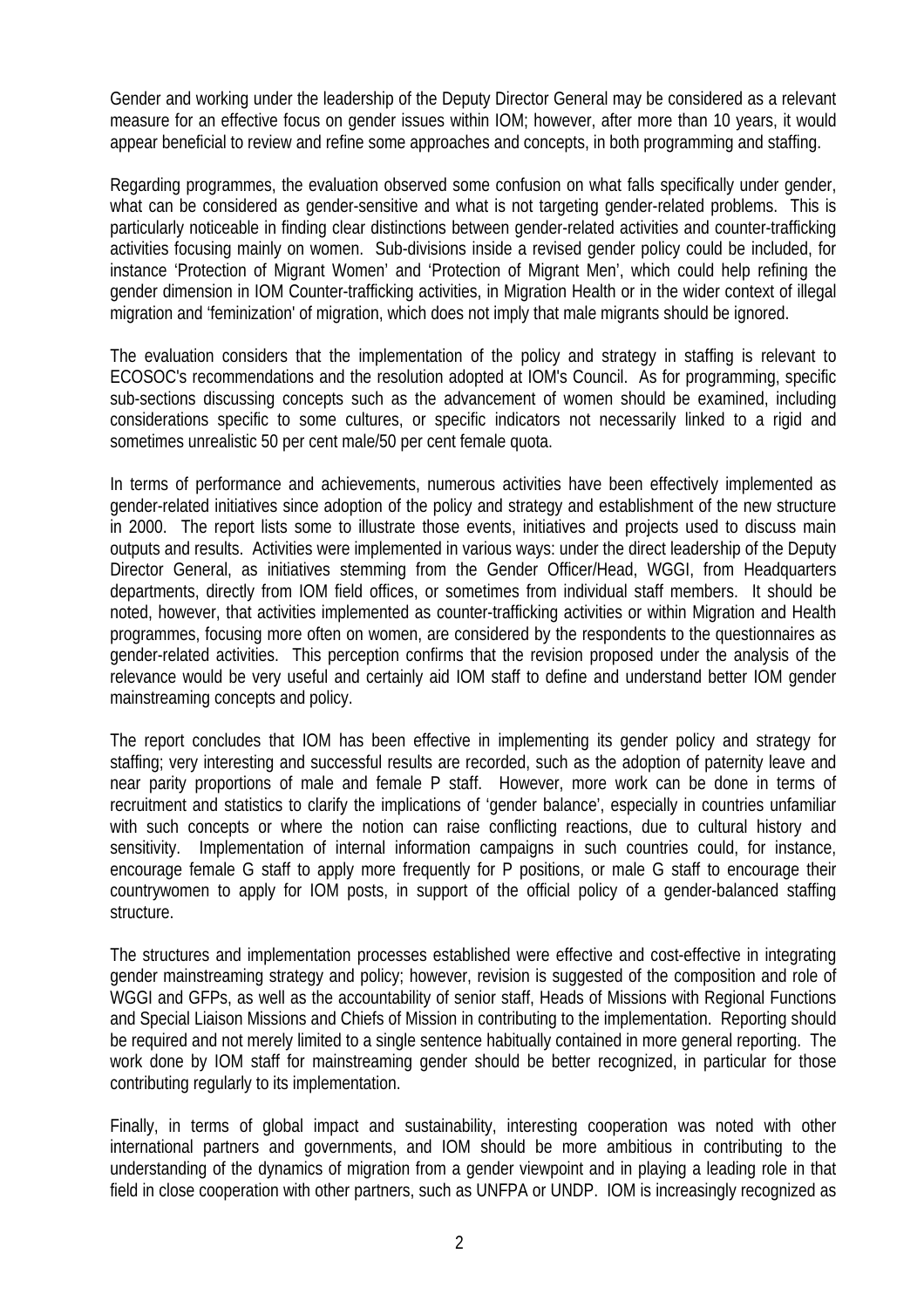a partner in the field of migration, gender aspects included, particularly since the UN High Level Dialogue on International Migration and Development.

Internally, sustainability can be achieved when all offices have a clear understanding of IOM's role in the field of gender and migration, and also when gender is no longer considered a separate issue that must be mentioned in project documents to attract funding, as is sometimes still the case.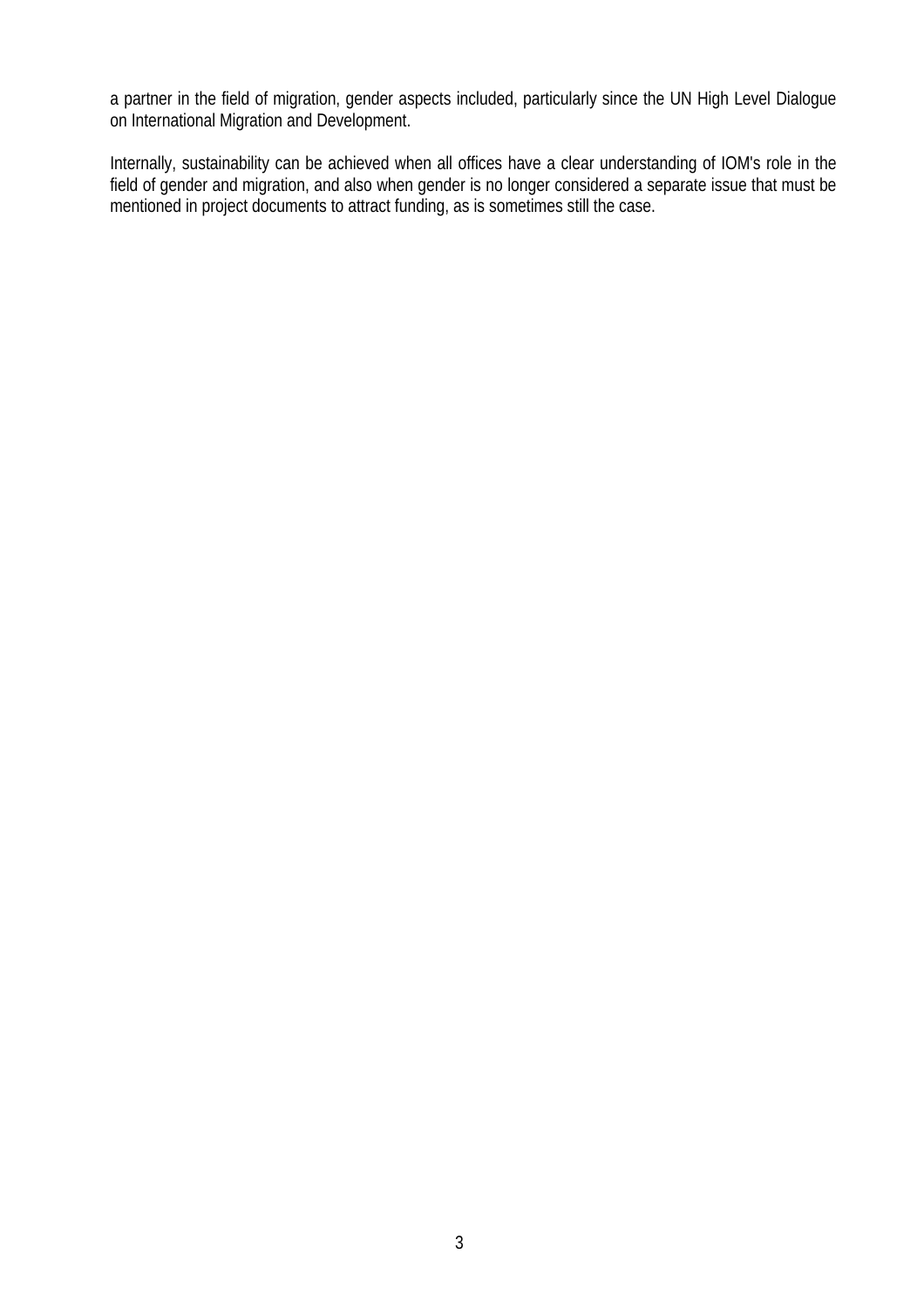### **1. INTRODUCTION**

 $\overline{a}$ 

### **1.1 Gender and Gender Mainstreaming**

Emergence in the 1960s of a universal women's movement, raising awareness on women's role and issues in the development and humanitarian field, has invited (and on occasion provoked) governments and international development agencies to respond. The ways in which the movement has addressed the status of women have, however, undergone a series of significant problems and changes. In the 1970s, focus was placed on the Women in Development movement (WID), which influenced the way the development community integrated women; main objectives were social and political equality for women, improved education and employment opportunities, and increased health and welfare services. In 1979, a major step was achieved through the adoption of the Convention on the Elimination of all Forms of Discrimination against Women.

The WID approach faced various problems, particularly as programmes and policies adopted did not always succeed in improving women's situations, mainly in developing countries where the greatest needs were identified. In many cases, separating programme components focusing on women from the overall programming, which also involved men, resulted in marginalizing women and their roles, the opposite effect of the objective of stronger integration into social, economic and political life. In response to this problem, the Women and Development Theory (WAD) arose in the late 1970s, aimed at highlighting the relationship between women and the development process. WAD, however, never managed to go beyond academic discussion to field programming and led the way to the Gender and Development Theory (GAD) in the 1990s which promoted gender mainstreaming, including equality between men and women.

The Fourth World Conference of Women, organized in Beijing in 1995, confirmed the need for an enhanced framework for international cooperation on gender issues during a five-year period, 1995 to 2000, to ensure integrated and comprehensive implementation of the concept. The international community made strong commitments to gender mainstreaming and gender balance, including the empowerment of women. The UN Economic and Social Council, ECOSOC examined gender mainstreaming more specifically in 1997[1](#page-6-0) and issued a series of recommendations for mainstreaming the gender perspective in the UN System. At the Beijing+5 review in 2000, Member States and the international community confirmed their commitment to accelerate gender balance implementation.

The ECOSOC definition of gender mainstreaming is a *"strategy for making women's as well as men's concerns and experiences an integral dimension for the design, implementation, monitoring and evaluation of the policies and programmes in all political, economic and societal spheres so that women and men benefit equally and inequality is not perpetuated".*

'Gender', as commonly defined, refers to "*the social attributes and opportunities associated with being male and female and the relationships between women and men and girls and boys, as well as the relations between women and those between men. These attributes, opportunities and relationships are socially constructed; they are time-specific and changeable. Gender determines what is expected, allowed and valued in a woman or a man in a given context. In most societies, there are differences and inequalities between women and men in responsibilities assigned, activities undertaken, access to and control over resources, as well as decision-making opportunities. Gender is part of the broader socio-*

<span id="page-6-0"></span><sup>1</sup> UN Economic and Social Council, '*Coordination of the Policies and Activities of the Specialized Agencies and Other bodies of the United Nations System: Mainstreaming the gender perspective into all policies and programmes in the United Nations system*', Report of the Secretary-General, E. 1997/66.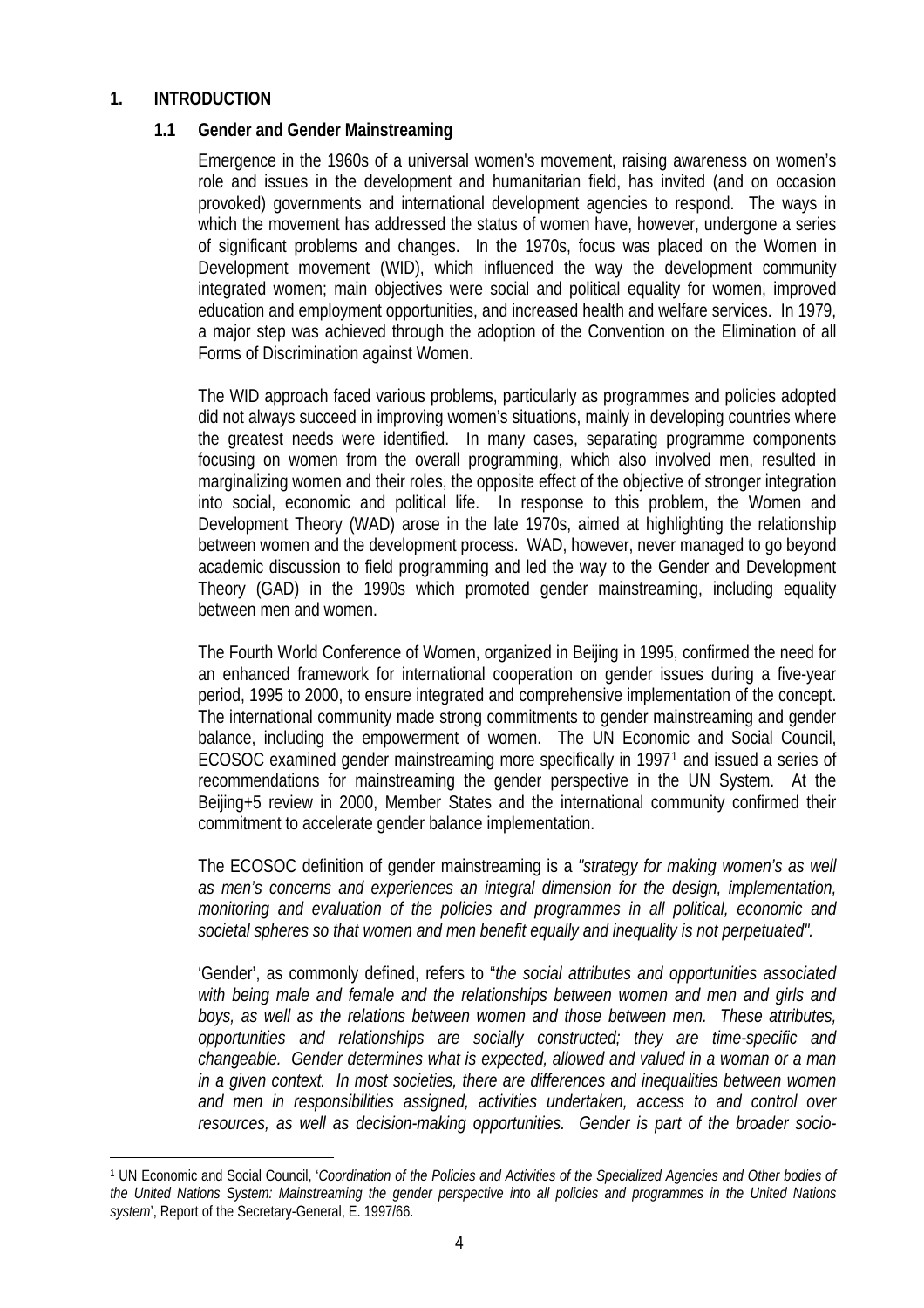### *cultural context. Other important criteria for socio-cultural analysis include class, race, poverty level, ethnic group and age*".

Contrary to the WID or WAD approaches, and as can be noted from both definitions above, the focus on gender is expected to remain neutral in its approach to male and female cultural specificities, existence and relationships. Sometimes however, this neutral approach is not greatly respected, for instance in UNESCO's definition of gender, which specifies that "*the concept of gender is vital because it facilitates gender analysis revealing how women's subordination is socially constructed*", starting with the hypothesis that "subordination" is the rule and creating possible misunderstanding, reluctance or confusion about what needs to be achieved in gender mainstreaming. The debate can sometimes become highly sensitive and emotional, especially when considering the discrimination and violence still suffered by women and girls in many countries. There was a need for confrontational, provocative or vigorous behaviour in WID and WAD times for raising awareness, changing behaviour and defending the importance of such processes to recognize women and their roles, but the decision to focus on gender is now certainly a call for a continued and constructive dialogue, especially at institutional level, and an effort to encourage men to participate more actively in genderrelated activities. Trying to impose models, however valid, can be counter-productive and lead to their rejection. Potential beneficiaries themselves, or at least those perceived as such by a given group, may also reject them.

In this perspective, it is important to keep in mind the distinction between conceptual and institutional frameworks when discussing gender and gender mainstreaming policy, for better understanding of these concepts and to put them in the right context.<sup>[2](#page-7-0)</sup> The diversity and complexity of the world and the way people understand it varies across regions and countries. The ideology, norms and values to which people adhere, the theories and assumptions upon which they base their history, policy and social organization, the definitions they use, their attitudes and behaviour, all is part of the conceptual framework. Not being a globalized concept, the gender approach and its perception by both men and women vary. The institutional framework refers to the political, legal, social and economic settings in which a policy has to be implemented. It comprises the important structures that have influence in a country or region, existing organizations and individuals. Most international agencies including a gender component in their actions work at institutional framework level, which is less rigid and more receptive to internationally recognized concepts and related changes. However, the institutional framework can sometimes enter into conflict with the conceptual framework, often being perceived as the repository of historic and real values, for instance in the employment of women in some countries where the institutional success must be measured taking into account the heavy constraints of the conceptual framework.

To take examples from IOM's daily work, assisting governments on the legal framework for implementing counter-trafficking legislation and structures for combating the exploitation of women can rapidly produce very positive results; but to change the hostile views about trafficked women who return held by some communities of origin in those same countries can be very difficult, not to say impossible, at least in the short and medium terms, even with the full commitment and goodwill of the governments and local authorities. Equally, providing humanitarian assistance and safe return for stranded illegal migrants under a gender neutral perspective is certainly considered as a positive measure in terms of institutional decision between governments and international organizations; but the return can sometimes be felt as a major humiliation for men returning in their communities of origin, where reaching the dreamed-of 'Eldorado' is seen as a major achievement, not only personally but also socially.

 $\overline{a}$ 

<span id="page-7-0"></span><sup>2</sup> For more information on both notions – see M. Schouwstra, M. Ellman, '*A New Explanatory Model for Policy Analysis and Evaluation',* 2006*.*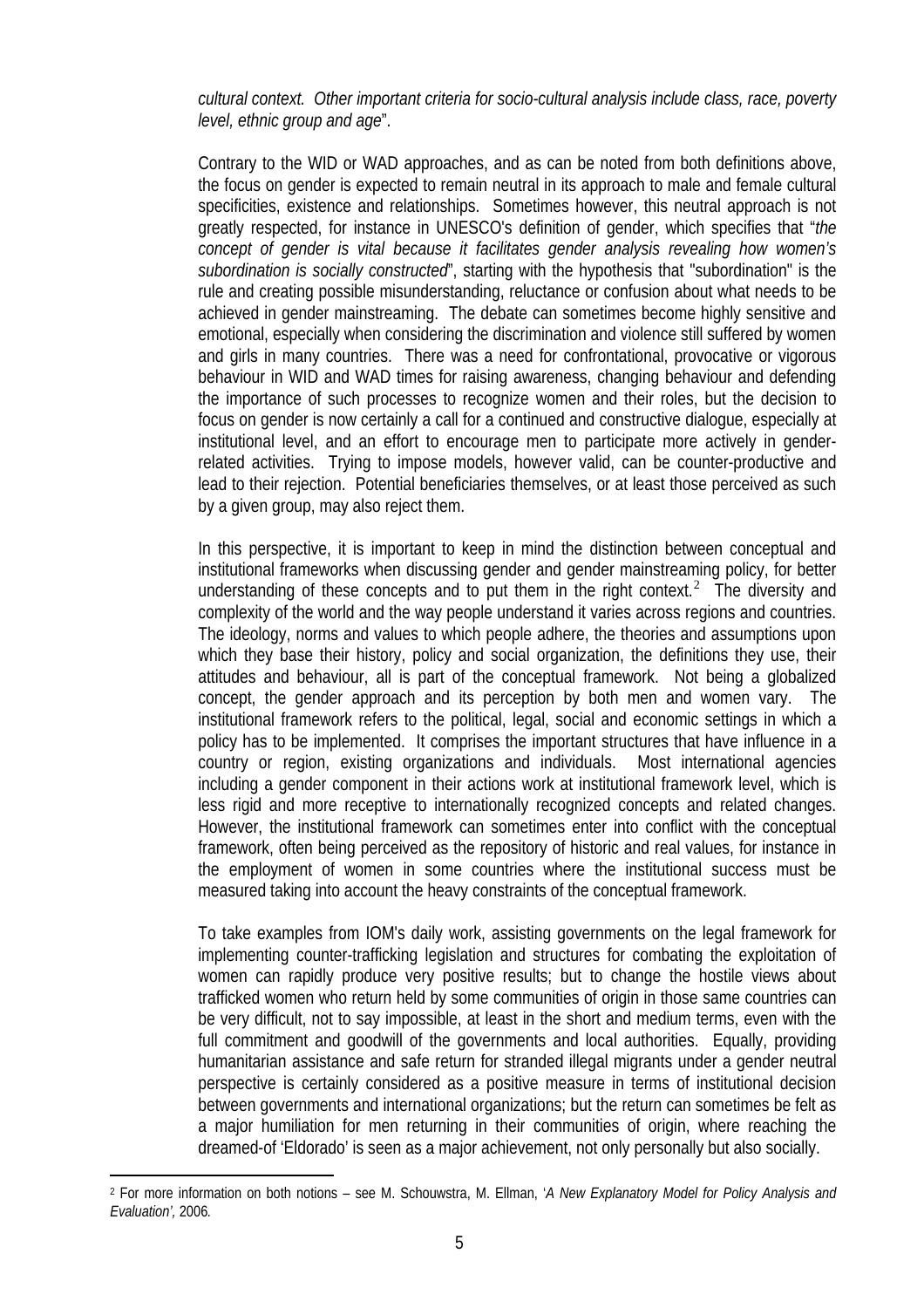Before 1995, IOM was an organization dealing mainly in migrant transportation and only a few aspects of its work required specific focus on women or gender. Its main concerns were to provide services for migrants without distinction and under the most favourable conditions, as highlighted in the IOM Constitution. The Organization was relatively small and no strong gender policy for staff was felt necessary. However, by 1995, the rapid expansion in its membership and the increase and diversification of its activities, led to the inclusion of a gender-balanced approach in internal procedures, rules and regulations for the recruitment of staff, and in the IOM programmes and projects to be implemented. The emergence of a new phenomenon, the 'feminization' of migration with its dark consequences of human trafficking, also precipitated a change in migration management.

IOM established its Working Group on Gender Issues (WGGI) in February 1995. The group developed policy goals to serve as guiding principles for the Organization, that state that "*IOM is committed to ensuring that particular needs of all migrant women are taken into consideration and that equality of opportunity and treatment of men and women is a guiding principle of IOM*". In November 1995 IOM's Council adopted a resolution approving the gender policy and inviting the Director General to take all the necessary steps to implement it.[3](#page-8-0) Approval of the resolution coincided with the Council's adoption of IOM's strategy paper describing the Organization's expanded scope of work, with an increased focus on projects and programmes dealing with various aspects of migration and presenting what IOM should become in the twenty-first century.[4](#page-8-1)

# **1.2 Evaluation Methodology**

In 2005, after 10 years of activities with a special focus on gender, IOM decided to conduct an evaluation in 2006 of its overall gender mainstreaming policy and strategy,<sup>[5](#page-8-2)</sup> the main objective being: '*To evaluate the overall performance and achievements of IOM in mainstreaming gender in its programme activities and in promoting gender balance in its staffing policy, including an assessment of the impact of IOM's gender policy on migration management'.* 

This evaluation covers internal staffing and programming activities, the two main components of the gender mainstreaming policy, focusing on key achievements for each component. It also identifies good and bad practices as learning experiences and examines to what extent the policy was implemented in isolation or was institutionalized as an integral part of IOM's work, taking into account the following elements: management responsibilities and organizational structure, allocated resources, application of formal rules and guidelines, capacity building activities and collaboration and partnership.

More specifically, the evaluation analyses:

- Relevance of IOM's gender policy and strategy and of the implementation means selected;
- Effectiveness in integrating and implementing the gender policy and strategy, particularly through analysis of the effectiveness of the guidelines, procedures, networks, programmes and other processes developed;
- Effectiveness of the overall management of gender mainstreaming in IOM, including the cost-effectiveness of its implementation;

 $\overline{a}$ 3 IOM Council, Resolution No 932 (LXXI), '*Staff and Programme Policies on Gender Issues*', November 1995.

<span id="page-8-1"></span><span id="page-8-0"></span><sup>4</sup> MC/1842, *'IOM Strategic Planning: Toward the Twenty-First Century*', May 1995.

<span id="page-8-2"></span><sup>5</sup> See also Annex 1, Terms of Reference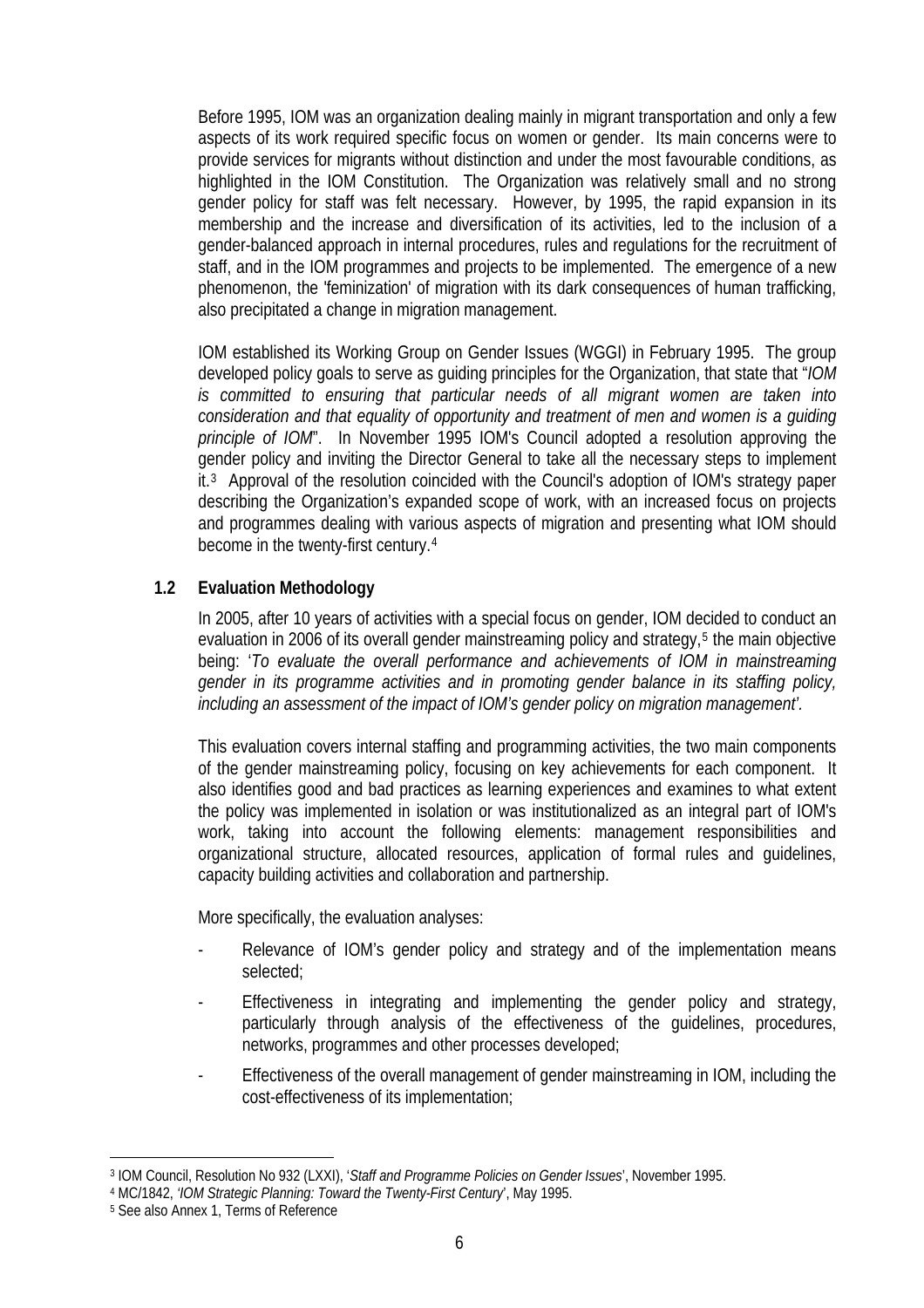- Collaborative efforts necessary for effective implementation of the policy and strategy at Headquarters, in the field and with external partners;
- Sustainability of the policy and strategy, especially in terms of gender sensitizing among IOM staff and organizational culture;

A brief analysis focuses on the impact of policy and strategy implementation within programmes. The impact of a staffing gender balance on IOM performance is not discussed, as the most relevant criterion is the *effectiveness* in implementing gender balance for staff.

Concerning the methodology, the report is based on an extensive document review, both internal and external to IOM, including evaluations of gender policies in other organizations.<sup>[6](#page-9-0)</sup> A survey was also conducted via two questionnaires: one (institutional) to be completed by the Heads of Missions with Regional Functions (MRFs), Chiefs of Mission, Heads of Office, Headquarters Departments, and another (personal) to be completed by individual IOM staff.[7](#page-9-1) Information collected from the questionnaires was also analyzed, taking into account a detailed survey conducted in 2002 with the assistance of an external consultant, and two internal short surveys among the GFPs conducted in 2003 and 2004.

Concerning the institutional questionnaire, 29 offices and 4 sub-offices from all regions out of the 292 field locations in 120 countries replied, among which were 7 MRFs, 4 Special Liaison Missions (SLMs) out of 19 MRFs/SLMs and 22 Offices and sub-offices and also 4 headquarters departments. All offices and headquarters departments represent a total of 1,498 men and 749 women from both P and G staff categories (a male/female ratio of 2:1), but 19 offices out of the total of 37 have a majority of women. On the other hand, two big offices represent a male/female ratio of 4.5:1, having a total of 906 men and 203 women. The figures illustrate the variation in gender balance across countries and regions. The staffing levels and diversity of the offices may, however, be considered as representative of IOM and used as the basis for this evaluation.

The individual questionnaire was answered by 142 staff members, coming from 32 offices (8 MRFs, 3 SLMs, 20 Offices and Headquarters). An imbalance was noted, as one office registered 19% of respondents and another 38%, distributed over 4 locations. However, as this questionnaire was directed at individuals, location is less important than for the institutional questionnaire. Of the total respondents, 35% were men and 58% women (7% did not specify); 72% of G staff respondents were women and 28% men, while 58% of P staff respondents were women and 42 % men (27% of the total respondents did not specify the category). Here again, the percentage is not fully representative of IOM staffing structure, as more women than men answered the questionnaire while according to the 2005 data women still constitute under 50% of IOM staff, but these responses give a good overall indication of the perception of gender in IOM and allow a comparison with the IOM survey conducted in 2002. A similarity with the 2002 survey is that a majority of respondents (68%) had been working in IOM for less than five years; the high percentage may be partially explained by the fact that IOM's staffing level has increased from 2,300 five years ago to 5,400 in 2006.

Section 2 presents the current status of gender and gender mainstreaming in IOM, including the policy, strategy, action plans, institutional responsibilities and major outputs. Section 3 covers the analysis of the relevance and performance of the implementation of the gender policy in IOM for both staffing and programming components, including recommendations on its sustainability and future development.

 $\overline{a}$ 

<span id="page-9-0"></span><sup>6</sup> See Annex 2 for bibliographical references.

<span id="page-9-1"></span><sup>7</sup> Annexes 3 and 4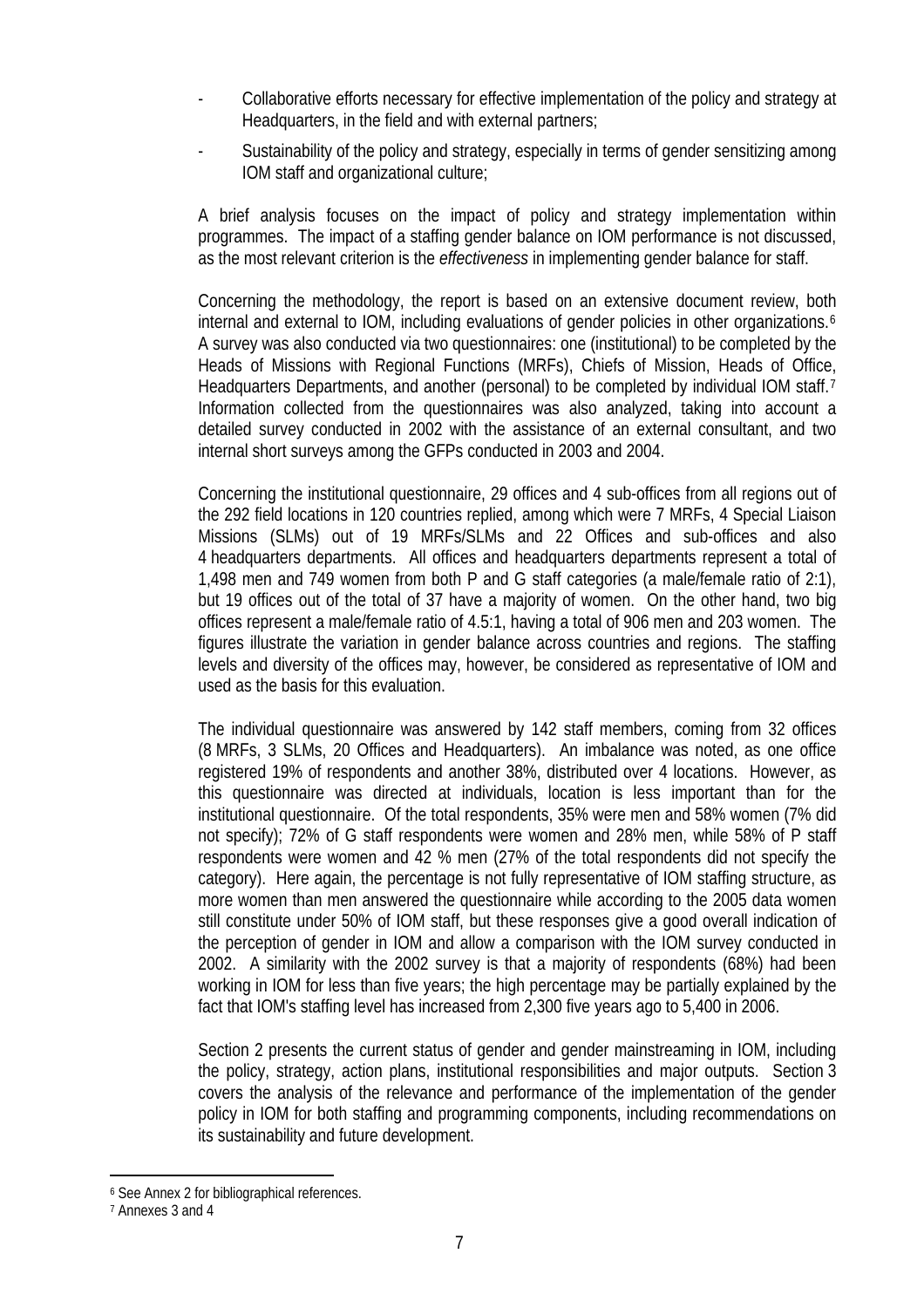# **2. GENDER AND GENDER MAINSTREAMING POLICY AND STRATEGY IN IOM**

This section presents the content of IOM's gender mainstreaming policy, strategy and action plans, the major related activities conducted for both staffing and programming components and a presentation of the institutional and management responsibilities.

# **2.1 Policy, Strategy, Action Plans and Guidelines**

Resolution 932 (LXXI) of 1995 endorsing Council document MC/1853 *Staff and Programme Policies on Gender Issues* is the formal basis which codifies IOM's commitment to migrant women and confirms the necessity for equal opportunity and treatment for all IOM staff, both male and female.

The rationale behind the decision to develop a gender policy that led to the adoption of the resolution was mainly the growing trend of 'feminization' of migration and the specific problems that women may endure when migrating: economic factors such as discrimination, social factors such as frequently exclusion from decision-making or suffering from violent trafficking networks and abuse, health problems such as reproductive health issues or lack of access to health care, or legal problems such as the absence of legal status. It was therefore considered necessary for IOM to take more account of migrant women's needs and discuss specific assistance when appropriate, in order to:

- "Improve awareness and understanding, both within and outside the Organization, of the conditions and needs specific to migrant women;
- Ensure equal access to IOM projects and services so that migrant women can fully participate in and benefit from them;
- Design and implement projects and services specific to migrant women where and when appropriate".<sup>[8](#page-10-0)</sup>

To do so, it was envisaged to carry out training activities on gender and incorporate the policy into all existing and new training material, such as project development guidelines or migration modules, to call for an increased number of research projects on women and migration and to submit regular reports to the Director General and IOM's Governing Bodies on the situation of migrant women and how IOM responds to their needs.

Conformity with the internationally accepted concept of gender balance was the rationale behind establishing equality of treatment of men and women as a guiding principle of IOM's staffing policy. Through its adoption of the resolution, IOM's Council agreed on the following targets:

- "Equal opportunity and treatment of men and women staff to be reflected in all IOM staff policies and actions;
- The proportion of women in the professional categories overall to be increased to at least 35% within two years, emphasis being given to levels where women are underrepresented;
- The proportion of female staff members at all levels where they are under-represented to be increased to at least 40% within five years;
- A gender-balanced staff to be achieved within the next 10 years".<sup>[9](#page-10-1)</sup>

<span id="page-10-0"></span> $\overline{a}$ <sup>8</sup> See for further reference document MC/1853 as well as *'Gender Mainstreaming in IOM – Policy, Strategy and Programme Activities',* 1998.

<span id="page-10-1"></span><sup>9</sup> See for further reference document MC/1853 as well as *'Gender Mainstreaming in IOM – Policy, Strategy and Programme Activities',* 1998.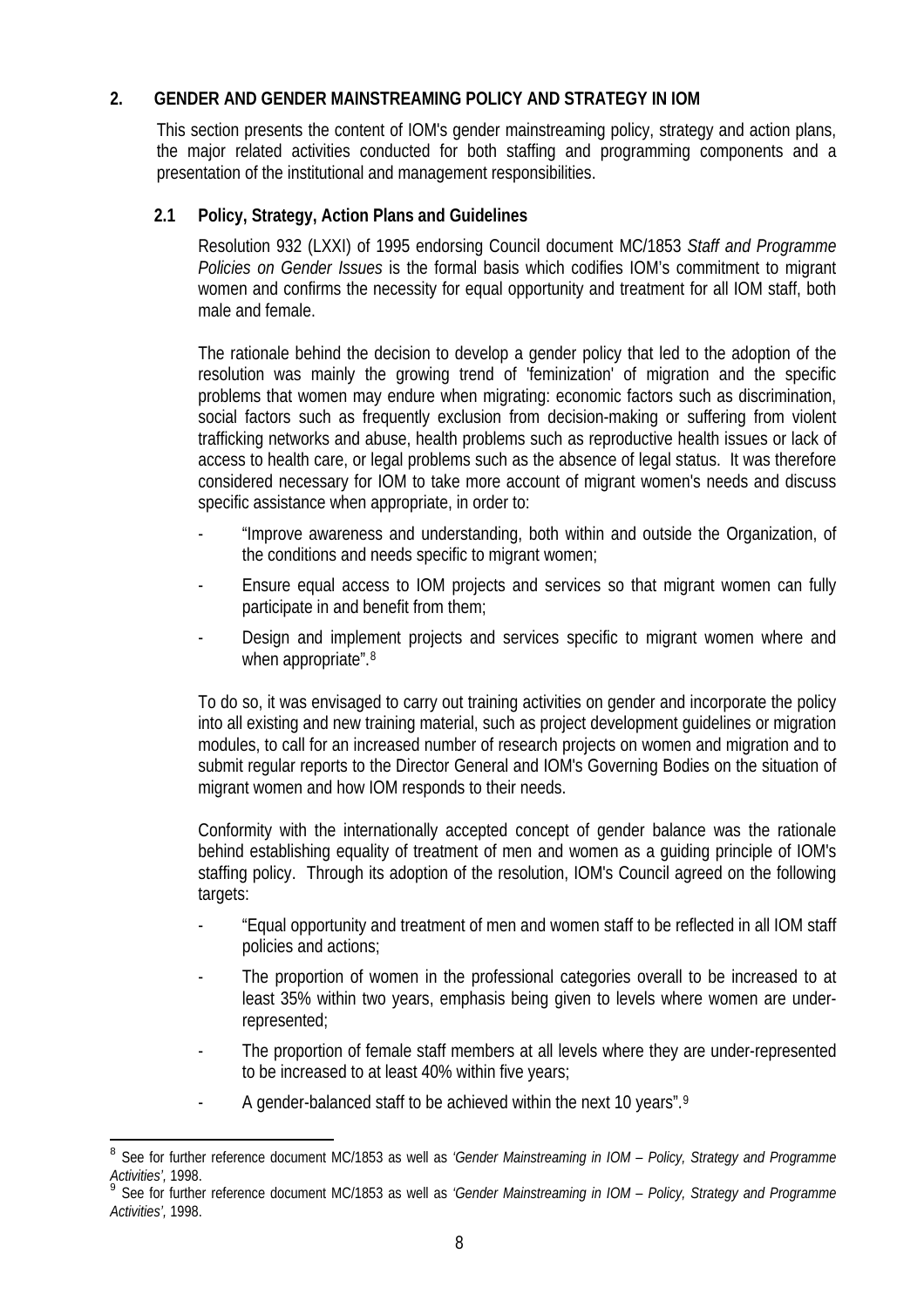An internal memorandum of May 1998, presenting the new gender mainstreaming strategy to Headquarters departments and field offices, established objectives complementing the targets described above, in particular the following:

- Promote the elimination of stereotyped jobs, mainly directed towards the selection of staff in emergencies, IOM culture often considering that emergency work was mainly for men because of the difficult living conditions.
- Increase accountability of gender policy implementation among staff members irrespective of their function or geographical location. Accountability and its formal and informal implications will be further discussed in Section 3.

In implementing the strategy, focus was placed on the need for institutionalization: to integrate gender into the entire spectrum of processes and activities (Governing Bodies documents, projects, programmes, guidelines and staff policies and regulations), and to advertise the policy inside IOM, in order for staff to understand, implement and promote gender principles in their daily work. Priority is given to women in all the above targets and objectives, which today might be perceived as an unbalanced gender approach. In order to correct it, the strategy specified however that "*the mainstreaming strategy is not exclusively related to women and their specific needs and concerns. It also includes initiatives for men when needed, provided they promote overall gender equality*".<sup>[10](#page-11-0)</sup> Such a point is important in IOM's work and will be further examined in Section 3 of this report.

The continuation of the WGGI, creation of GFPs<sup>[11](#page-11-1)</sup> and development of action plans were considered the most appropriate means for policy and strategy implementation. The GFPs were not an IOM initiative *per se*, as the concept was recommended by the UN System and implemented in UN Agencies. The first action plans for both components were briefly developed in 1998 and added to the documents presenting the policy and strategy. In 1999, IOM five-year action plans were finalized, using the same basis for the objectives, expected results and activities as in previous documents, but presenting them a more structured and detailed way. In 1999, IOM also adhered to the Inter-Agency Standing Committee (IASC) policy statement for the integration of a gender perspective in humanitarian assistance focusing on assistance to men and women in emergencies, noting that these may have a different impact on men and women.<sup>[12](#page-11-2)</sup> The policies and objectives detailed above were reviewed in 2005 and published as guidelines: *Guidelines on implementing the IOM programme policy on migrants and gender issues* and *Guidelines on implementing the IOM staffing policy on gender issues.*[13](#page-11-3) In 2006, the WGGI published a *Guide on gender indicators for project development*, recalling some important points of the action plans and subsequent guidelines.

The objectives, activities and results of the action plans and guidelines for IOM's programme policy on migrants and gender issues were based on the following points:

Increased networking and outreach engaging governments, international organizations and the public at large in a constant dialogue on migrant women, as well as on men, boy and girl migrants;

<span id="page-11-0"></span> $\overline{a}$ <sup>10</sup> See for further reference document MC/1853 as well as *Gender Mainstreaming in IOM – Policy, Strategy and Programme Activities,* 1998.

<sup>&</sup>lt;sup>1</sup> See Annex 5 for the detailed Terms of Reference of the GFPs

<span id="page-11-2"></span><span id="page-11-1"></span><sup>&</sup>lt;sup>12</sup> For instance men can account for the largest numbers of combatants while women and children are largely civilians. Women can be exposed to different types of violence than men, especially sexual violence and its consequences, such as pregnancy resulting from rape.

<span id="page-11-3"></span><sup>13</sup> See Annex 6 for both guidelines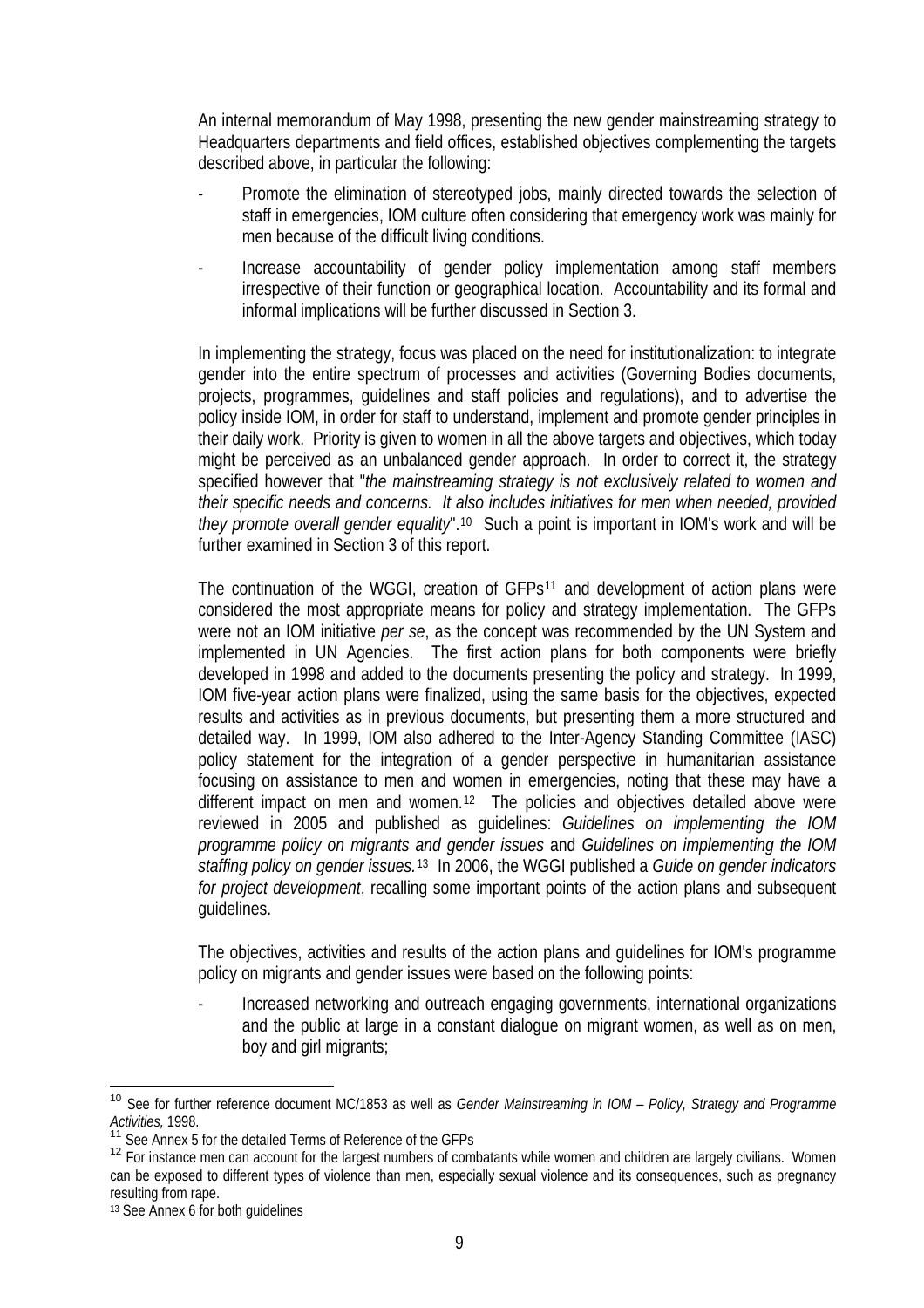- The need for data analysed by sex, including variables and change indicators;
- Raising staff awareness of the central place of gender issues and inclusion of gender in project design;
- Increased information for migrant women about IOM's services and projects;
- Seeking opportunities for joint projects with other organizations centred on the needs of migrant women;
- Better planning and increased research on migrant women's needs.

The action plans for IOM's staffing policy were designed towards five broad outcomes:

- Consistency of staffing measures with gender equality and balance;
- A supportive work environment enabling women and men to participate equally;
- Increased job opportunities for women at higher levels;
- Increased sensitivity to gender issues in terms of staffing as part of IOM's culture;
- Gender balance in IOM material related to staffing, e.g. vacancy notices;

All these issues will be further analysed in Section 3, discussing effectiveness of the policy and strategies implementation.

# **2.2 Institutional and Management Responsibilities**

Following the adoption of the IOM Council Resolution in 1995, an action plan on gender issues was approved in 1996 and the following year a Gender Coordinator was recruited in order to increase awareness of gender policies throughout the Organization. In 1998, a policy paper, *Gender Mainstreaming in the Organization*, was issued and Gender Focal Points (GFP) were identified within IOM to advocate, provide advice and monitor progress in implementing gender policy, strategy and programme activities.

In 2000, the full-time position of the Gender Coordinator (P5) was abolished when the incumbent left the Organization, and its functions and the responsibility for gender mainstreaming transferred under the leadership of the new IOM Deputy Director General appointed in 1999. The Deputy Director General had broad experience and interest in gender, particularly having occupied the position of Minister for Women's, Children's and Family Affairs in her country of Senegal from 1990 to 1995. It should also be noted that the former Deputy Director General (1994-1999) already played a leading role in the development and implementation of IOM's new gender policy and strategy.

One official in the Executive Office was requested to provide part-time support to the Deputy Director General and coordinate interventions and activities. The official (presently a P4, but initially P3) had no title referring to her work on gender and was not expected to replace the Gender Coordinator, who was working full-time on gender issues. The official is now referred to as the IOM Gender Officer/Head, WGGI and is assisted in some activities by WGGI, which she heads.

WGGI's major tasks, as originally established, are "*to institutionalize and mainstream existing measures and efforts, and to make further progress towards ensuring that gender issues are an integral part of IOM's planning and actions*" (MC/1853). WGGI now comprises 21 representatives of Headquarters Departments, (six of whom are men) and works in close coordination with IOM field missions. Some departments have more than one member in the group. Initially, one representative from each Headquarters unit was expected to be a WGGI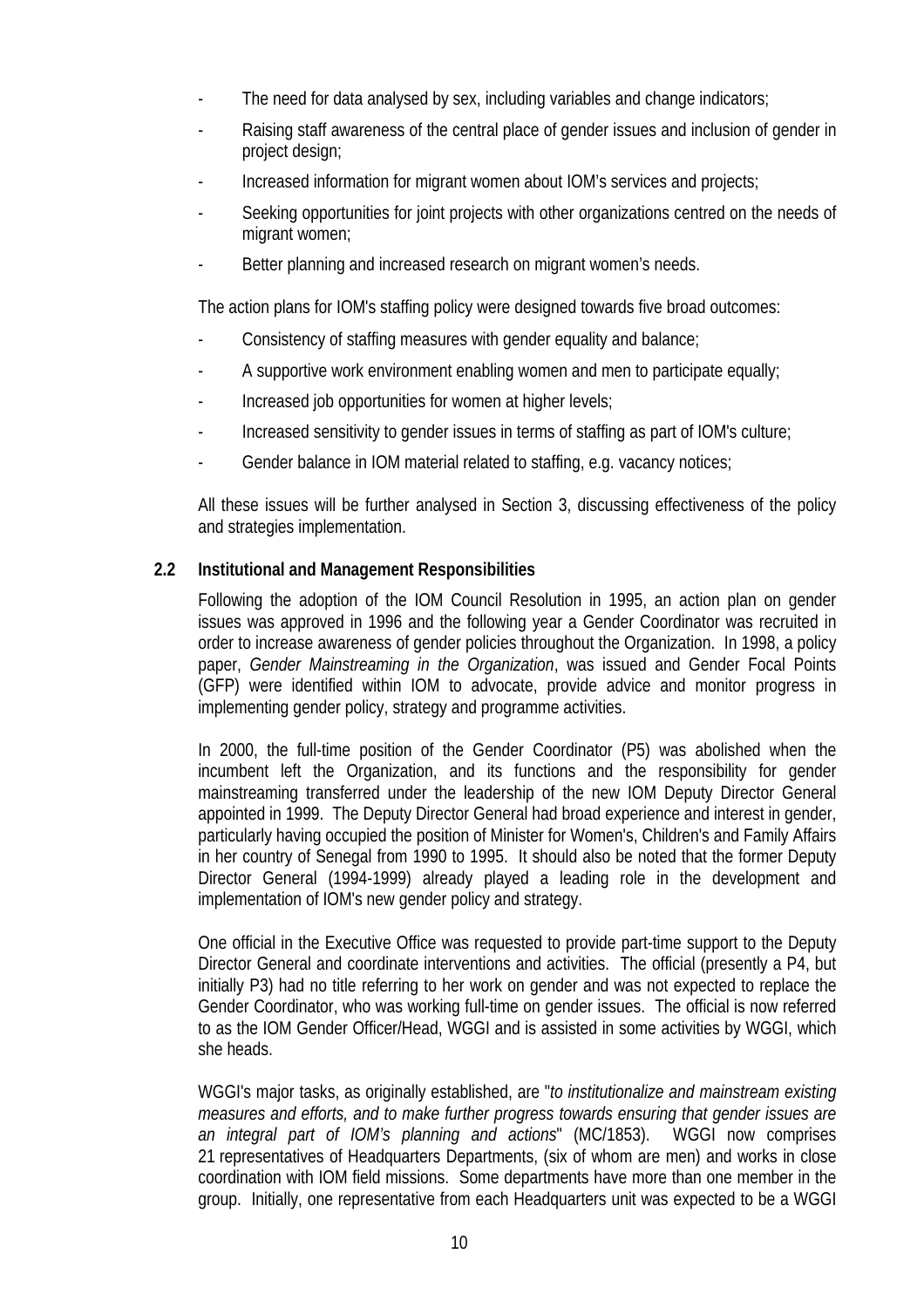member, but this not the case, mainly because of restructuring at IOM Headquarters, which is still taking place following the delocalisation of some of its functions. Informal meetings are organized with the group when needed, or with only some of its members, depending on the subject, e.g. when WGGI works on programmes and projects, only officials working in related departments are invited to contribute. Notes for the files are prepared and shared within WGGI, but not widely publicized, at least internally in IOM. WGGI has no formal tasks, yearly plans or proceedings, and some of the members are more active than others in assisting the official; one member in particular is acting as the informal 'assistant/deputy' to the official.

The work performed by WGGI varies from year to year, particularly in organizing events (conferences, workshops, International Women's day events, photo exhibits) and publishing guidelines and other material on gender. Two bulletins are published regularly and WGGI is also responsible for preparing an annual report to IOM's Council summarizing WGGI's continuing efforts to mainstream gender. WGGI is also responsible for selecting genderspecific projects to be funded by an amount set aside annually from IOM's Discretionary Income (an initial USD 50,000 was increased to USD 80,000 in the 2006 and 2007 Programme and Budget). In terms of staffing policy, a non-voting *ex-officio* WGGI member (generally the WGGI Head) attends all meeting of the Appointments and Postings Board (APB), in an effort to ensure that gender considerations are borne in mind when the APB makes its recommendations to the Director General on appointments.

The GFPs in the field are expected to advocate, provide advice and monitor progress in implementation of gender policy, strategy and programme activities. The number of GFPs varies: 85 in 2003 at the time of the GFPs' survey, 62 in 2005 and 81 in 2006, among whom are twelve men (for a total of 292 offices and sub-offices in 120 countries). Detailed terms of reference have been prepared to guide the GFPs in their function, but these are neither exhaustive nor mandatory.[14](#page-13-0) They include the following main tasks:

- Contribute to the formulation of gender-sensitive programming and priority setting;
- Advocate for the inclusion of gender and migration issues in project and programme formulation;
- Support the inclusion of gender issues in all migration project and programme implementation activities;
- Support gender sensitive project and programme monitoring and assessment;
- Contribute gender and migration information and analysis to overall general policy;
- Contribute and share gender information at HQ, MRFs and Field Offices in resource mobilization activities;
- Introduce relevant gender dimensions in meetings at HQ, MRFs, field offices and externally;
- Prepare and conduct gender training and briefing sessions for HQ, MRFs and field office staff;
- Increase gender balance and extend special support to the advancement of women within IOM.

In management terms, most of the daily work for monitoring policy and strategy implementation and nurturing the debate on gender in IOM lies in the hands of the Deputy Director General and the Gender Officer/Head, WGGI. This does not mean however that

 $\overline{a}$ 

<span id="page-13-0"></span><sup>&</sup>lt;sup>14</sup> See Annex 5 for the Terms of Reference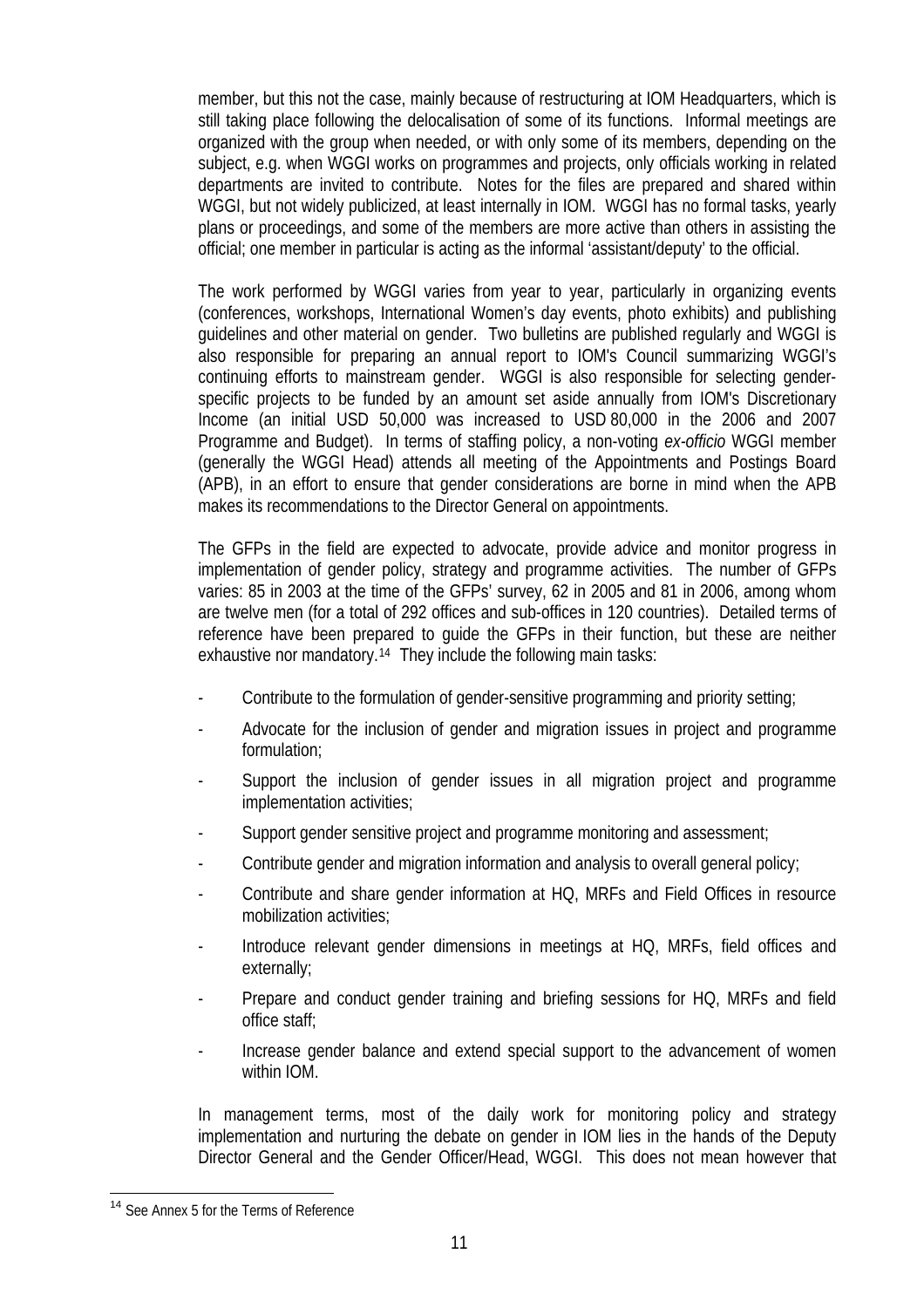nothing is done in the field: on the contrary, but it varies between offices, depending on various factors, such as opportunities for implementing gender-related activities, interest from the heads of office, external financial support or partnership. As for many functions in IOM, responsibility for implementing activities and initiatives are left to the field in a strong decentralized and flexible approach, and there is no central accountability for the performance and achievements in implementing gender policy and strategy. The issue of management effectiveness will be further discussed under Section 3.

The Human Resources Management Department (HRM) monitors staffing gender balance and participates in the promotion of gender-sensitive policies and initiatives, such as the policy on paternity leave (in 2000, IOM was among the first international organizations to grant such an extended leave of four weeks, to be taken within the first six months after the birth), which was adopted in the context of a broader policy in support of work/family responsibilities. A report is regularly submitted to the IOM Council on the status of human resources management in IOM, including a section on gender and statistics, analysed by gender.

The Director General's annual report to IOM's Council on the Organization's work also includes a section covering programming and staffing gender issues, mainly focusing on WGGI activities. Each Department and Service Area is tasked with reporting on its gender activities, but the references remain very limited and superficial, though statistics are increasingly disaggregated by sex.

### **2.3 Major Outputs and Results of IOM Gender Mainstreaming**

As stated above, numerous activities have been implemented as gender-related initiatives since the adoption of the policy and strategy and the establishment of the new structure in 2000 and it would be impossible to list all the major events, initiatives and projects that go to measure performance in terms of output and results. Some of these achievements will be mentioned in this section to illustrate the work conducted during the last two years and the diversity of approaches and activities.[15](#page-14-0)

Activities have been implemented under the direct leadership of the Deputy Director General, as initiatives stemming from the Gender Officer/Head, WGGI, from Headquarters departments and field offices and from individual staff members. Some were widely publicized, while others were only known locally. Activities implemented within Counter-trafficking and Migration Health focusing on women, are also included as achievements of IOM's global gender policy and strategy, as they are at least considered as such by most IOM staff, even if a more precise distinction should be made. The issue is further discussed under Section 3.

### **2.3.1 International Women's Day**

 $\overline{a}$ 

WGGI organizes regular events for the day, often reflecting the UN's theme of the year. In 2005, the theme was *Gender equality beyond 2005: building a more secure future* and a compilation of experiences and a photograph exhibition of IOM female staff working in emergencies was prepared: *IOM Women on the Front Lines*. In addition to the compilation, all IOM staff were asked for their thoughts on the theme of building a more secure future, starting with the sentence '*If I had a magic wand, I would...'.* WGGI received more than 300 responses, including at least 29 from men. Four small prizes were distributed to the best contributions, selected by the WGGI.Facts and figures

<span id="page-14-0"></span><sup>&</sup>lt;sup>15</sup> A five year or ten year timeframe could have been chosen but it would have made the list far too long for an illustration of the work accomplished. It is important to underline however that the documentation review has been covering IOM work on Gender since 1999 and that the two year timeframe is representative of the work performed by IOM. IOM also participates regularly to some events such as the UN Commission on the Status of Women.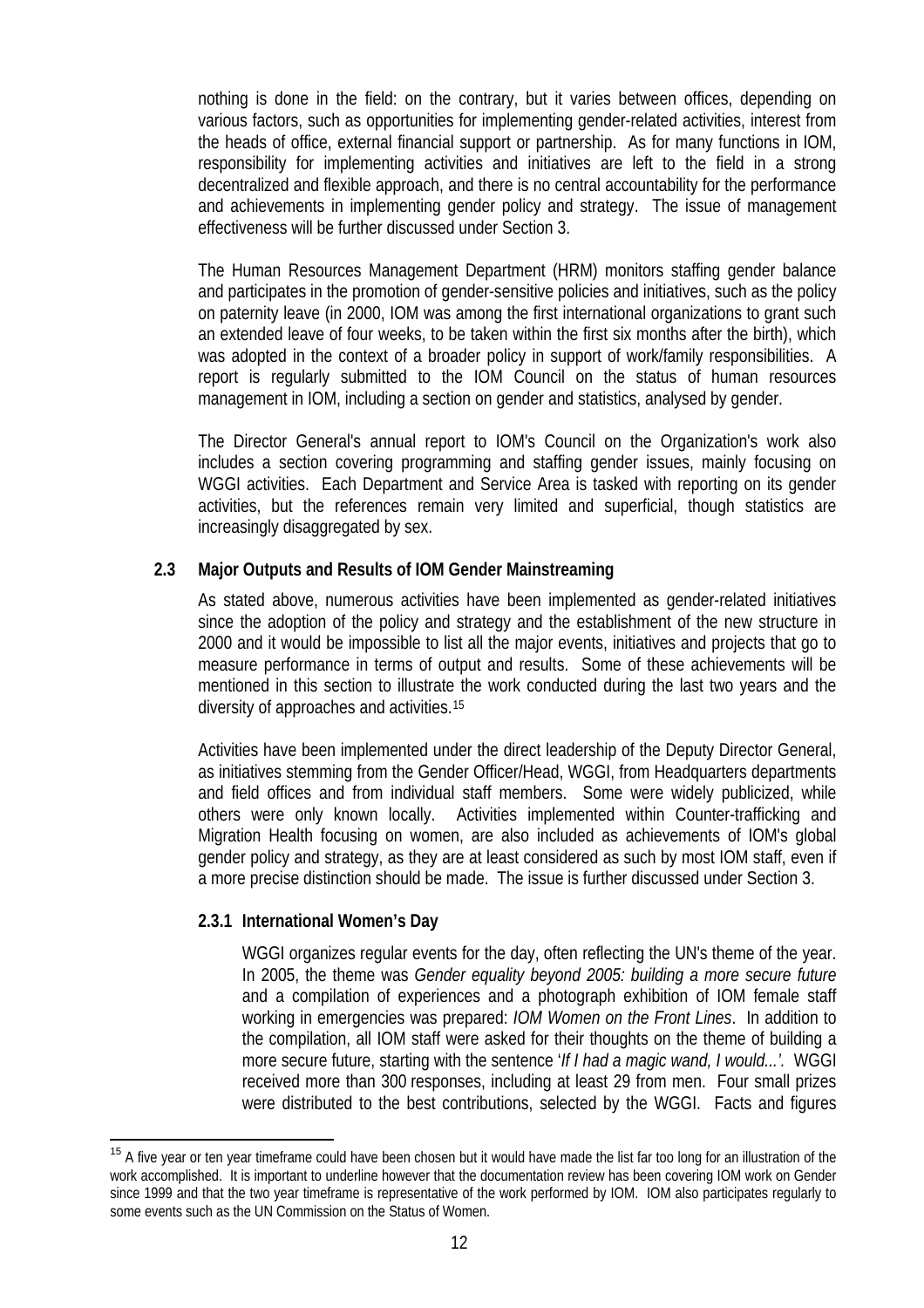posters were also shown at Headquarters focusing on horrendous acts affecting women, for instance a poster saying: '*By the time this elevator reaches your floor…2 women will have been trafficked*'. Finally, a fact sheet on the history of International Women's Day was sent to the field.

In 2006, a compilation of stories was prepared under the theme *Women in Decisionmaking*, including stories and profiles about *Women in Decision-making* and *Migrant Women Who Have Made a Difference*. WGGI also organized an exhibition of artwork by students aged 8 to 16, illustrating what gender, migration and International Women's Day meant to them. This artwork was then auctioned off and money donated to an NGO dealing with migrant women in Geneva. The Deputy Director General and the Director General sent messages of support for the event.

To commemorate the day, the Media and Public Information Unit each year issues IOM official press releases worldwide and distributed at the UN press conference room in Geneva, with a specific theme: in 2005 it was *Discrimination A Key Barrier To Women Migrants Contribution To Development* and in 2006 *More Needs To Be Done To Address Stigma And Discrimination Towards Women Trafficked For Sexual Exploitation.*

In the field, and in addition to the distribution of official press releases and participation in WGGI's sponsored events, some IOM offices prepare their own events, co-organize events with the UN system, NGOs and/or governments, or participate as panellists in conferences organized for that day. The level of activities, as well as the IOM offices organizing them, varies every year and some examples for 2005 are mentioned here as an illustration. The IOM Kakuma sub-office in Kenya, together with other humanitarian agencies organized events in the refugee camp. Celebrations began on 28 February and lasted until 8 March with the participation of refugee communities. Officials were also invited. In Colombia, male staff at IOM and UN agencies organized a 'men-to-men campaign' against any type of violence against women, in addition to official participation in other events. IOM Dhaka celebrated International Women's Day throughout the week, participating in various events, but on 6 March they specifically organized a sensitizing workshop on the issue of female migrant workers.

In 2006, an IOM Conakry staff member wrote a small article in the *IOM Gender and Migration News* about the life a woman who decided to be initially employed by IOM as cleaner, although in fact being an agronomist, in order to send her children to school, illustrating with the short story the theme of the year *Women in Decision-making*. In Washington, CNN interviewed an IOM staff member about trafficking in South-East Asia, for an event organized by the UN Information Centre and the UN family.

### **2.3.2 Conferences, Workshops and Similar Events**

Examples are given below to show the scope and variety of actions and the level of targeted participants.

- In March 2005, the Ministry of Family and Promotion of Women in Angola, UNFPA, UNDP and IOM co-organized a seminar on *Gender and Democracy* in preparation for parliamentary elections scheduled for 2006;
- The UK Development for International Development (DFID), together with IOM, organized a conference in China in March 2005 on *Gender and Internal Migration;*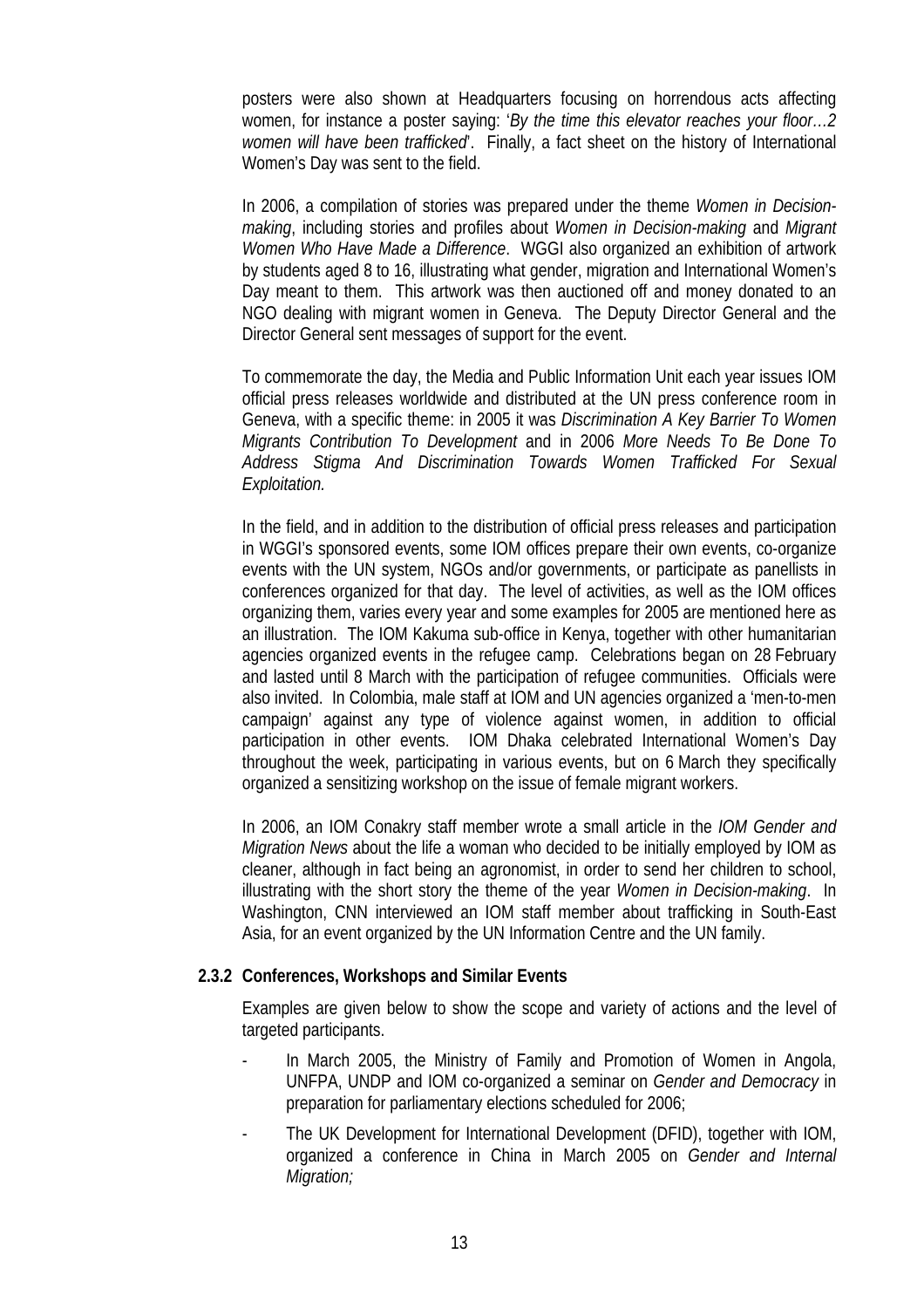- In collaboration with the Golda Meir Mount Carmel International Training Centre and other Israeli partners, IOM co-organized a conference on *Migration and Gender Issues within the Millennium Development Goals* in September 2005;
- IOM Luanda organized a seminar in February 2006 on *HIV/AIDS from a Gender Perspective;*
- IOM in collaboration with Italian local authorities organized a Mediterranean Conference on *Reproductive Health: a Challenge for Migration* and IOM prepared a specific presentation on *Health and Migration: a Gender Perspective* in Catania, Sicily in March 2006;
- At the 50<sup>th</sup> session of the Commission on the Status of Women held in New York in March 2006, IOM delivered a speech during the agenda item discussing *Gender Dimension of International Migration;*
- Within same session, IOM and UNFPA co-organized an experts' one-day workshop on *Feminization of International Migration – Addressing the Needs and Rights of Migrant Women;*
- At the request of, and in close collaboration with, the Egyptian Government, IOM invited Ms Mubarak to IOM Headquarters in July 2006 for a roundtable organized on *Migrant Women and Development: Challenges and Opportunities;*
- At the UN's High Level Dialogue on International Migration and Development in September 2006, IOM and UNFPA co-hosted a panel discussion on female migrants that followed an expert group meeting discussing *Female Migrants: Bridging the Gaps Throughout the Life Cycle*.

Seminars and conferences were also organized under IOM's Counter-trafficking programmes and activities, such as the regional conference on human trafficking in Islamabad in February 2006. However, given the large number of events and conferences in that area and the specificity of counter-trafficking activities in IOM, they will not be used as an illustration here.

# **2.3.3 Specific Projects, Research and Publications**

The amount of Discretionary Income allocated every year to fund projects related to gender started at USD 50,000 in 2000 and increased to USD 80,000 in 2006 and 2007. The main objective at the launch of the initiative in 2001 was "*to strengthen the Organization's commitment to examine a range of gender-related concerns and to integrate gender mainstreaming into IOM's planning and operational activities"*. Field offices and HQ departments are invited to submit projects with a distinct gender dimension, WGGI selecting those to receive financial support and submitting a recommendation to the Deputy Director General, who gives final approval. Examples of recent projects are:

- Documentary on exploitation of children in Senegal (victims of trafficking, beggars, child workers) submitted by MRF Dakar;
- Public service announcements on HIV/AIDS prevention for Anglophone Caribbean countries proposed by MRF Washington;
- Study on effects of internal (rural-urban) migration of women in Bangladesh: Internal Migration and Gender: Opportunities, Constraints and Challenges submitted by MRF Dhaka;
- Publication on Remittances in Colombia from a Gender Perspective proposed by IOM Colombia;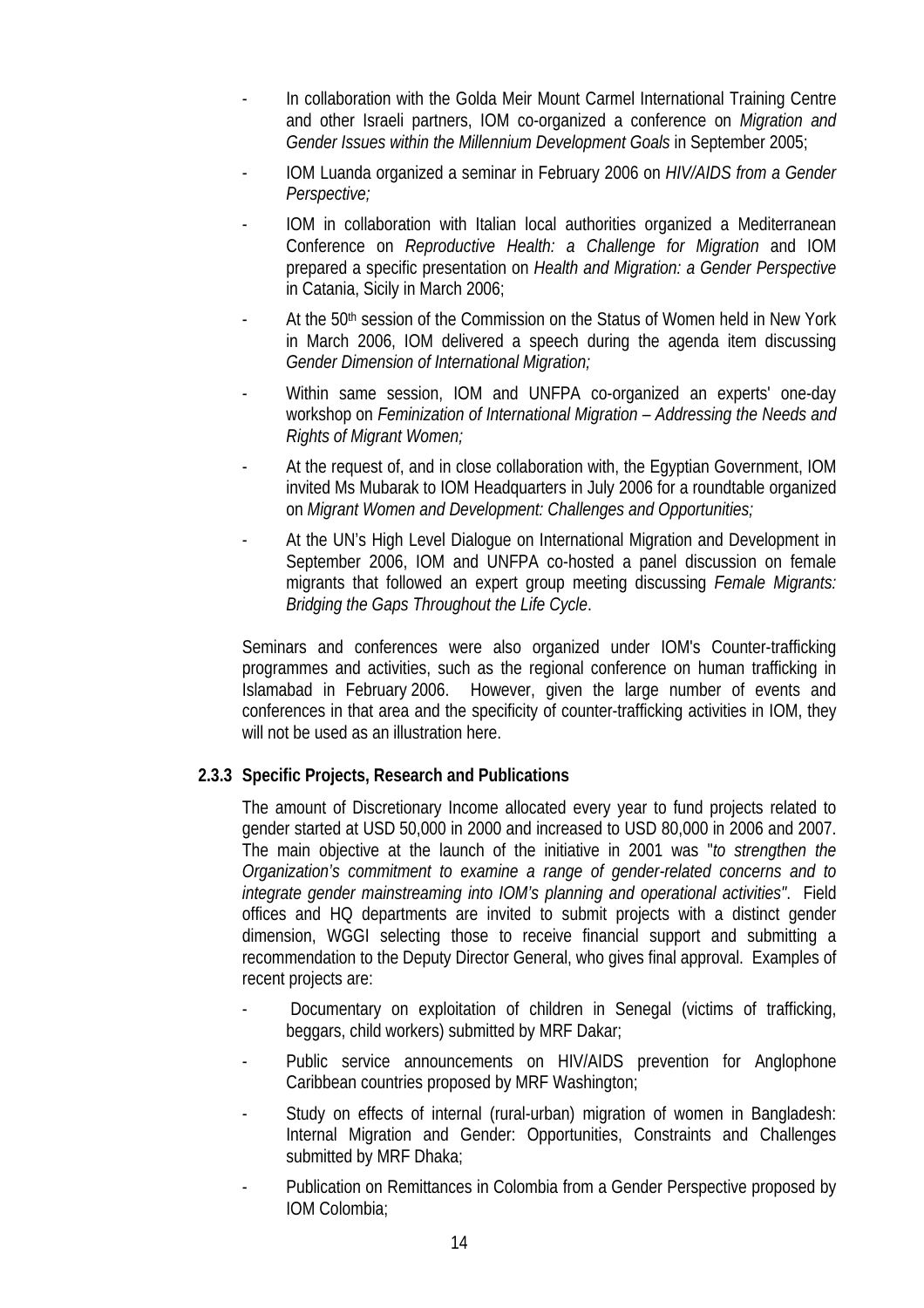- Impact of female genital mutilation on migrant women, their empowerment and their integration, submitted by HQ in cooperation with the Geneva cantonal authorities.

In project development terms, WGGI prepared the recent technical publication *Guide on Gender Indicators for Project Development* aimed at assisting project developers to draft gender-sensitive projects by integrating gender-sensitive indicators, complementing the Project Development Handbook published by MMS in coordination with HQ Departments. Another technical paper related to project activities is *Guidelines for Gender-based Violence Interventions in Humanitarian Settings, developed by the* UN Inter Agency Standing Committee Task Force on Gender and Humanitarian Assistance, in which the WGGI participates. A short fact sheet is also available on IOM Website, presenting gender and migration through the various service areas offered by IOM such as counter-trafficking, mass information, movements and technical cooperation.

Other projects focusing specifically on gender (or more precisely on women) also receive funding from other sources, such as a two-year project completed in 2005 on *MIDA: Micro-enterprise Development for Guinean Women through the Provision of Micro-credits and Mobilization of Women from the Diaspora.* Many of the projects funded externally are research activities, such as a research published jointly by UNAIDS and IOM in 2005 entitled *HIV and Mobile Workers: a Review of Risks and Programmes among Truckers in West Africa.* Of a total of 56 entries in an internal *Compendium of IOM Research Projects 2005/2006,* 15 relate to CT activities, two research works focus on female migration, four on *Gender and Labour Migration* and one merits separate mention as covering international marriage and migration reality. In 2005, WGGI also sponsored a book written by a former GFP: *The World in Motion: Short Essays on Migration and Gender*.

As in the previous section on conferences and workshops, numerous projects are funded under the Counter-trafficking activities, which come under the supervision of a specific unit at Headquarters; Counter-trafficking focal points are also active in the field. In the IOM Programme and Budget for 2006, CT projects represent a total of USD 13.6 million and in 2005 a total of USD 11.8 million. The IOM CT projects focus strongly on the trafficking of women and children forced into prostitution and less on the trafficking of men for labour exploitation or forced labour. In gender terms, this primary focus on women could represent a certain imbalance and the issue will be further discussed under Section 3. The same difficulty in finding a strict demarcation with gender-related work also appears when discussing HIV/AIDS projects implemented under the guidance of the Migration Health Department, as both men and women are affected differently. The issue will also be covered under Section 3.

A publication should be mentioned here as a valuable contribution to programme and policy gender mainstreaming. In 2004, IOM published a series of three volumes called *Essentials of Migration Management – a Guide for Policy Makers and Practitioners* and volume two, *Developing Migration Policy*, includes a specific section *Migration and Gender*.

### **2.3.4 Internal Events at Headquarters and Information Sharing**

WGGI organizes several events at Headquarters, in collaboration with other departments or in cooperation with the Staff Association Committee, often focusing on staffing issues or working relations between men and women, e.g. in 2005, a half-day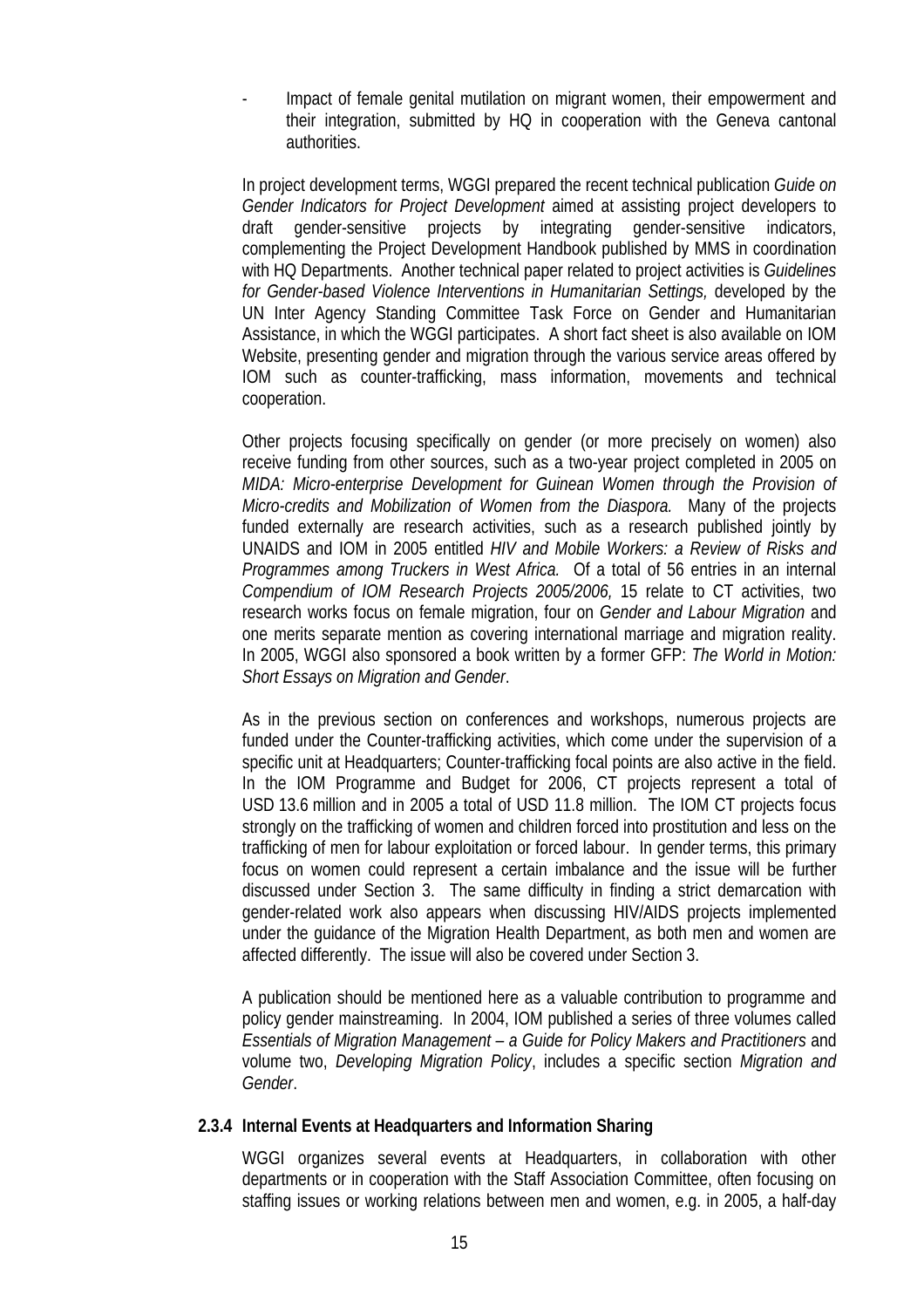workshop took place on *Gender Differences in the Relations between Men and Women at the Workplace*, including three presentations on *Gender Differences at Work, How to Work with the Opposite Sex* and *How to Solve Problems Together.* In 2006, an event entitled *Fathers and Work/Life Balance* took place and a team from TDC, the Danish telecommunications company, was invited to present its policy. Some events are not related to gender at the workplace, e.g. in 2004 a film on *Our Bodies, their Battleground* concerned post-conflict rape and in 2005 another, entitled *Razor's Edge, the Controversy of Female Genital Mutilation* was presented within the international campaign *16 Days of Activism against Gender Violence*.

Regarding information directed at the general public, the IOM & Gender web page of the IOM web site and the news and press releases regularly publish information on conferences, workshops and similar events organized worldwide, such as the ones mentioned above. Work on the IOM & Gender web page is still in progress and more documents and references will be added. Internally, the WGGI also pays attention to publicizing the work on Gender through the *IOM Gender and Migration News Bulletin*  published on a quarterly basis since 2000 and through the *Gender Fact Sheets*, the publication of which started more recently in 2006. The latter bulletin focuses on staffing issues and contributions are requested from all staff members. The first highlighted *Gender Stereotypes in the Workplace,* the second *Challenges to a Work/Life Balance* and the third, published in October 2006, *Negative Workplace Behaviour.* The event organized in 2006 on *Father and Work/Life Balance* was complementary to the publication.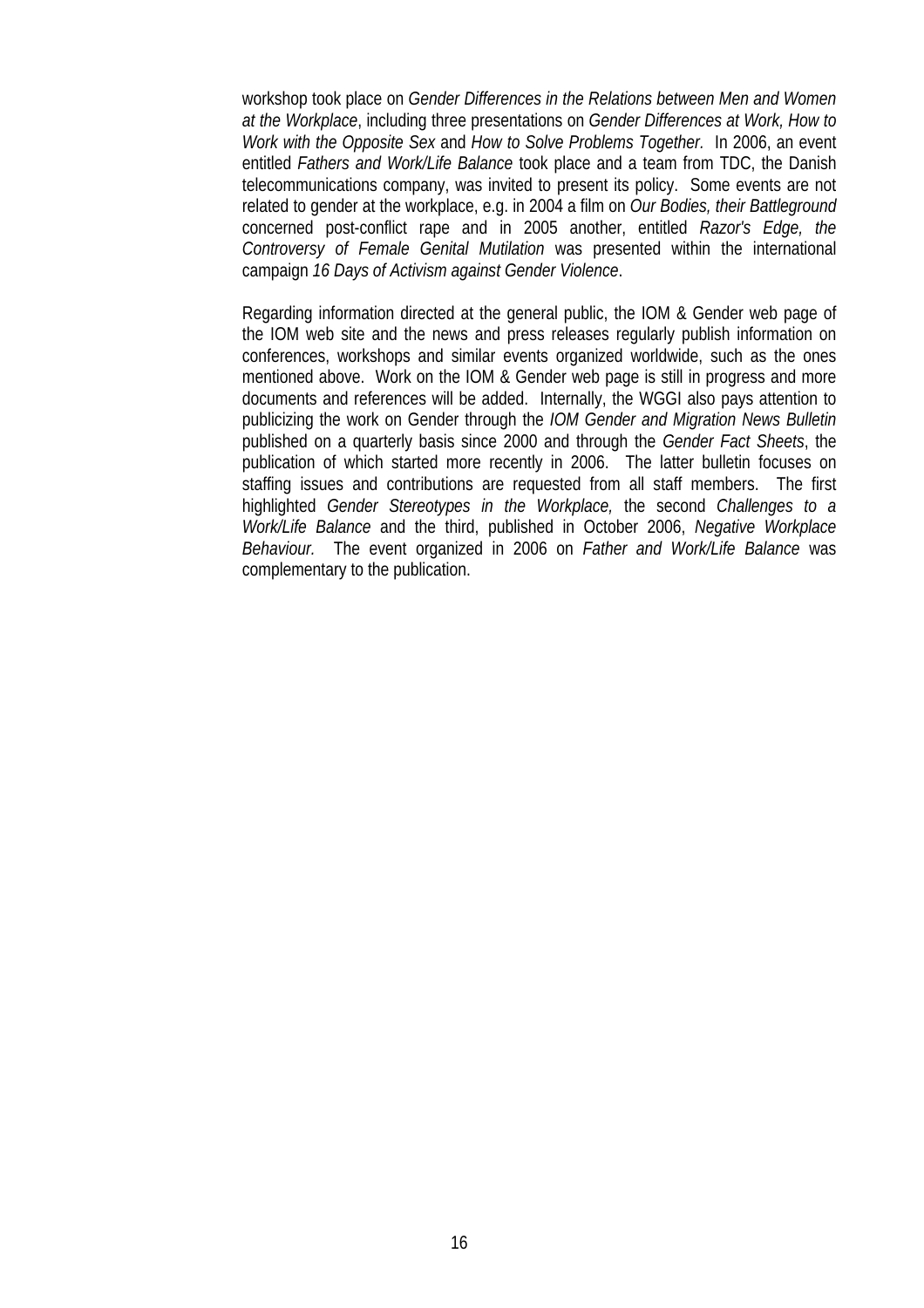# **3. RELEVANCE, PERFORMANCE AND FUTURE DEVELOPMENTS**

This section analyses the relevance of IOM Gender policy and strategy to its Constitution and mandate and internationally agreed standards, mainly derived from the UN System. The relevance of the means selected for implementation is also briefly examined, then the effectiveness in institutionalizing and implementing the strategy and the overall management of gender, including collaborative efforts. Finally, the section analyses the impact and sustainability of gender mainstreaming and future developments.

# **3.1 Relevance of IOM Gender Policy and Strategy**

IOM's Constitution does not state that some migrant categories should be targeted because of gender-specific problems; however, in practice, IOM has been paying attention to the needs of migrants according to gender since its inception, for instance during cultural orientation sessions, through health screening projects for migrants travelling to another country for resettlement, or within return assistance projects. Another example is IOM's decision to work on counter-trafficking activities, a pioneering initiative amongst international organizations, concentrating on trafficked women and violence towards women. IOM's gender policy and strategy, and the technical documentation it developed, clarify some of the gender and migration issues, as in the case of forced migration or when special emphasis is placed on the 'feminization' of migration. They are good tools to assist field offices to integrate the gender perspective appropriately into projects and programmes.

There is some confusion in the replies to the individual questionnaire and as noted in Section 2, on what falls specifically under gender within programme activities, what can be considered as gender-sensitive and what is not targeting gender-related problems. Many activities implemented as gender initiatives are still perceived as focusing on women only, which although not a problem in itself, often fails to consider whether a gender-balanced approach would be more relevant: for instance in addressing the 'feminization' of migration, to target women in a mass information campaign highlighting the danger of illegal migration is certainly very relevant, but also targeting men, (for instance fathers, brothers, close family members) who frequently play a major role in women's decisions to migrate, can be even more appropriate in some countries.

It is also difficult to find a clear demarcation between gender-related programmes and programmes specifically targeting women or men. Are they gender-sensitive programmes only because gender is specified in the project document, do they only address problems specific to women (less often men) and are therefore not necessarily gender-related, or are they gender-related because targeting women, such as in counter-trafficking activities? Such confusion was noted in the survey responses to the question asking whether offices implemented projects targeting women or integrating gender as a main component. In the previous sections, the examples of HIV/AIDS campaigns among the truck drivers in Africa or of the counter-trafficking activities focusing on women victims of prostitution networks, without institutional emphasis on the trafficking of men for labour exploitation, illustrate the need to refine IOM's gender policy and strategy further in accordance with IOM's specific programmes and activities. The Fact Sheet posted on the IOM Web discussing Gender & Migration for each of IOM's Services is a good step in this direction, but instead of being only a factual presentation, it should include more strategic thinking.

In the same vein, the main policy objective adopted in 1995 that "*IOM is committed to ensuring that the particular needs of all migrant women are identified, taken into consideration and addressed by IOM projects and services*" could be reformulated with a stronger focus on gender and not only on women. Perceptions have been evolving since 1995 and a continued focus on women might now be counter-productive if not properly put into context, even if the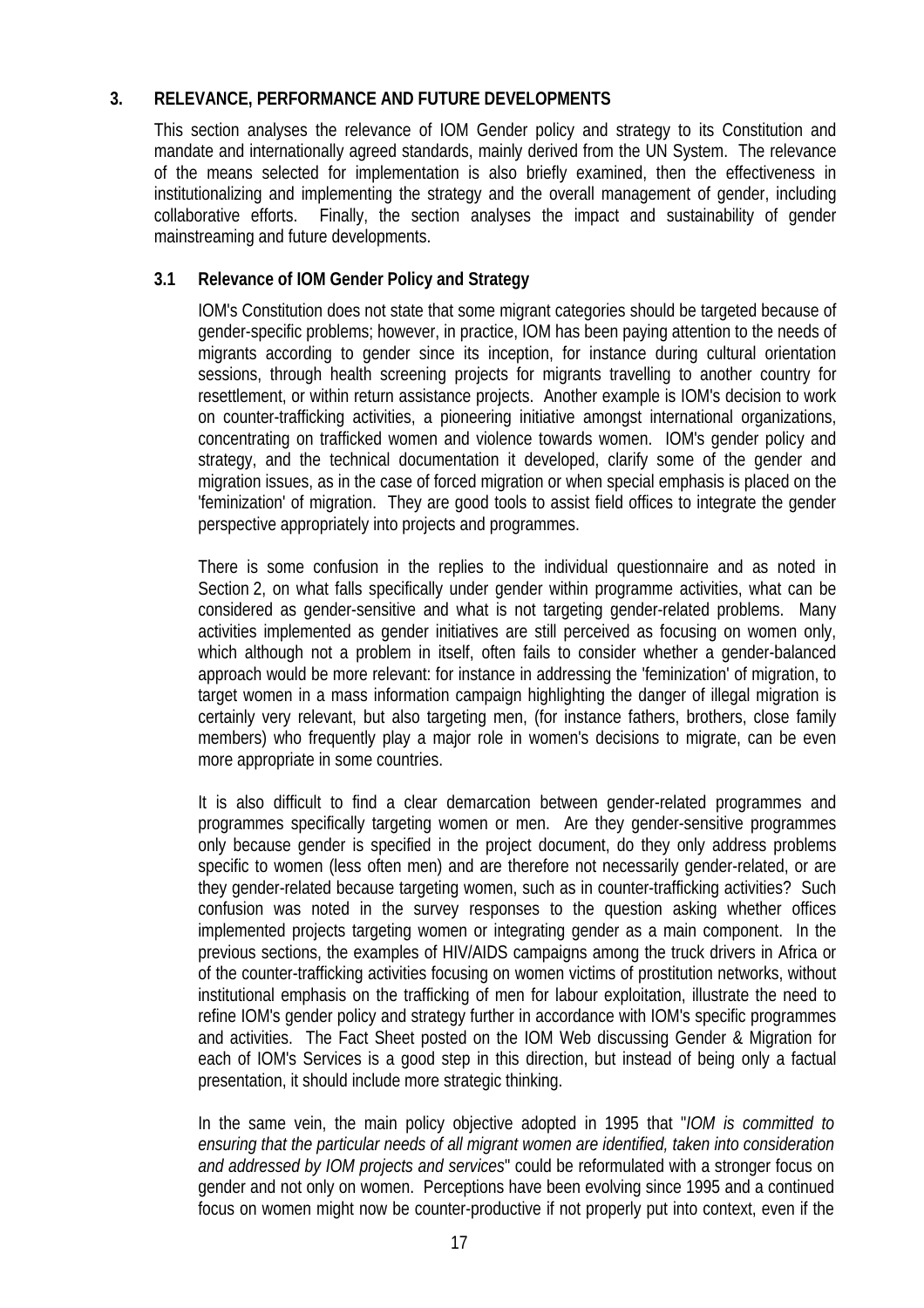issue of violence against women still clearly deserves major attention, as recently shown by the agenda items *Crime Prevention and Criminal Justice* and *Advancement of Women* in the UN's 61st Session of the Third Committee. The two guidelines published recently do not exclude the violence suffered by women, but are more gender-neutral in their overall approach. Sub-divisions inside a revised gender policy could be included, e.g. *Protection of Migrant Women* and *Protection of Migrant Men*, and could be developed as a better basis for IOM's specific work and be used to refine approaches to gender issues in Counter-trafficking and Migration Health activities. A revision would also reduce the overall impression that the tendency is to seek funding only for women-focused activities when discussing gender projects, or that gender is only a good tool for attracting donor interest and funding, as pointed out by some respondents to the questionnaires.

IOM's definitions and major decisions on the strategies follow closely the trends and recommendations made by the ECOSOC, the international conferences and other key partners of the UN System, such as UNFPA and UNIFEM. As noted under section 2.3, IOM is increasingly becoming a reference in the field of gender and migration and its close collaboration with UNFPA, UNIFEM, UNDP and other UN agencies, both at Headquarters and in the field through participation in the inter-agency meetings' gender task forces, [16](#page-20-0) is a good illustration of the relevance of the Organization's global approach. IOM's collaboration with governments on gender-specific issues also deserves mention, for instance with the Government of Rwanda on how women, including those in the diaspora, may contribute to peace building, with the Government of Colombia on gender-related issues among displaced populations, and with the Governments of Sweden and the USA on counter-trafficking activities. There is, however, still room for improvement, especially following the organization of the UN *High Level Dialogue on International Migration and Development* and the role that IOM can play as a lead agency, using its practical experience to address gender-related problems. In the answers given to the survey, 76% of respondents consider that IOM can play a leading role in gender mainstreaming in migration management and counter-trafficking activities.

As regards its staffing policy and strategy, IOM is certainly among the agencies that adopted gender-sensitive human resources policies and measures relatively early, as shown in the previous sections of this report. There is a constant effort to attain a global gender balance on staffing, in conformity with IOM policy and international standards. However, the documents make no distinctions between the institutional and conceptual frameworks, as discussed under Section 1.1. It could be helpful to refine the strategy taking these concepts into account, in order to have a flexible approach that can be applied more harmoniously in field offices, to encourage a gender-balanced recruitment policy and accompany implementation of measures with appropriate and targeted awareness campaigns among IOM staff. Behavioural changes leading to better integration of new and sensitive concepts such as gender balance sometimes still perceived negatively, in contradiction with local customs or as imposed by external cultures, cannot take place simply by implementing measures without considering their individual and social perception and impact. As for programming, specific sub-sections discussing concepts such as the advancement of women, could also be considered, as could considerations specific to some cultures or specific indicators not necessarily linked to a rigid and sometimes unrealistic quota of 50% male/50% female staff.

Concerning the relevance of the measures selected for policy and strategy implementation, IOM adopted the means commonly used by other international agencies and governments,

 $\overline{a}$ 

<span id="page-20-0"></span><sup>&</sup>lt;sup>16</sup> In the questionnaire, 46% responded that they meet regularly, mainly with UN agencies, governments, NGOs or to a lesser extent research institutes and donors and 30% maintain contact when needed. However, 24% still answered that they had no contacts.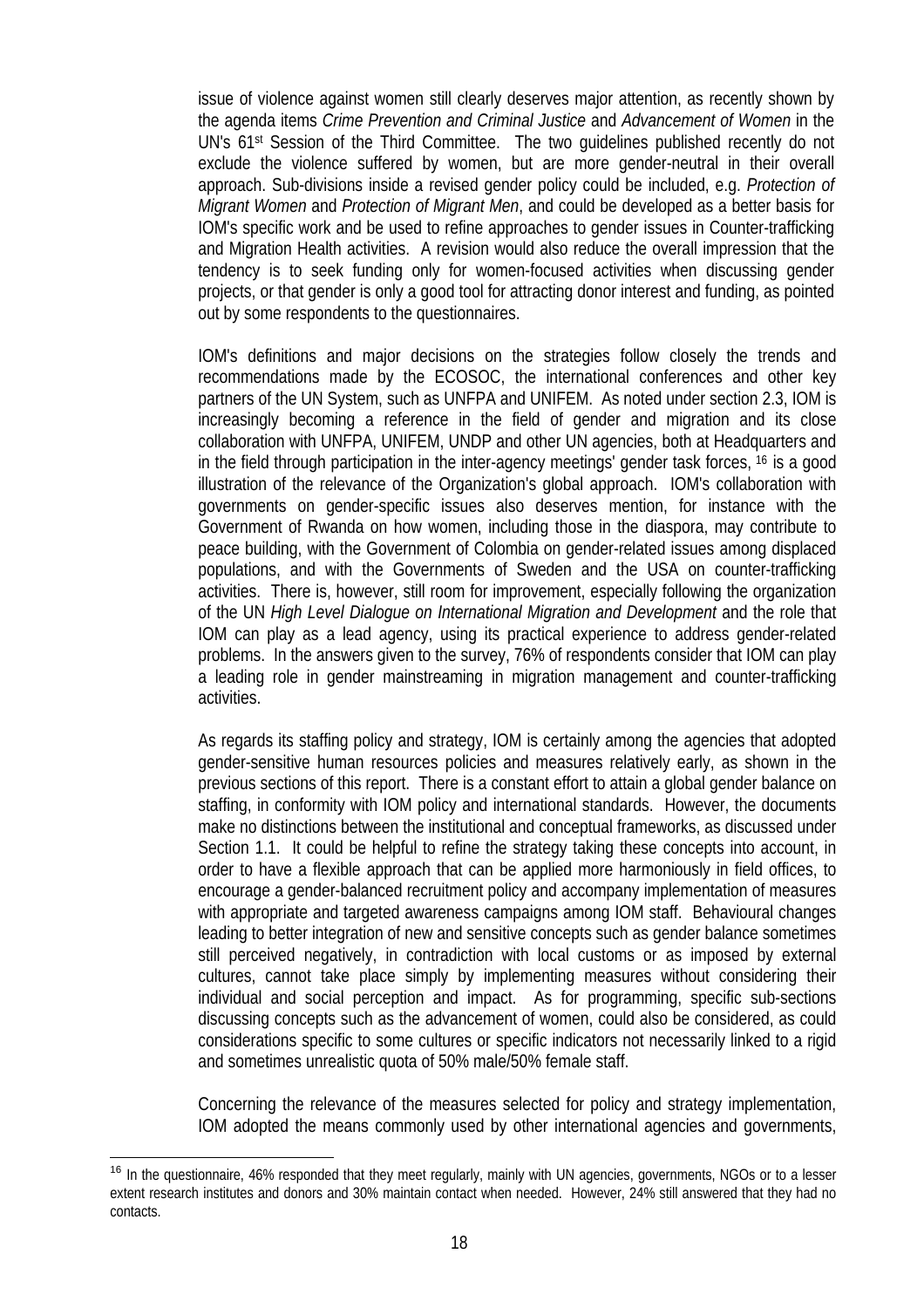e.g. creation of a centralized working group and establishment of Gender Focal Points. The appointment of an official in charge of Gender, working under the Deputy Director General's leadership may be considered as relevant measures for an effective focus on gender issues inside the Organization. As publications, the bulletins issued are also relevant tools for an effective information sharing strategy and the guidelines remind IOM staff of the requirements of IOM's official policy and strategy. The following Section analyses the effectiveness of the measures adopted.

### *Conclusion*

*The IOM policy and strategy on gender and gender mainstreaming is globally relevant to international standards, IOM's Constitution and its programme activities. However, as more than 10 years have elapsed since their development, refinement of some approaches and concepts in programming and staffing would be beneficial.* 

### **Recommendation**

**In order to clarify the concept of gender implied in some IOM programmes and activities, WGGI should further refine the** *Gender & Migration* **Fact Sheet posted on IOM's web site, which is at present a factual presentation of gender inside IOM's Services, often targeting mainly women, but without a clear strategy on how better to integrate gender components into the services and take into account conceptual and institutional frameworks when necessary. The main policy objectives, formally adopted ten years ago in 1995, should accordingly be revised and submitted to the IOM Council for acceptance under a new resolution. A global revision of IOM policy should also include a more precise strategy for staffing policy implementation, focused on its compatibility with and acceptance by local culture. New sub-divisions, targets, timetables and success indicators could be included in the revision.** 

# **3.2 Performance of IOM Gender Mainstreaming**

This section first examines the effectiveness of the implementation of IOM gender and gender mainstreaming strategies in programme activities and staffing, then the effectiveness of institutionalization and management, including cost-effectiveness.

# **3.2.1 Effectiveness of Policy and Strategy Implementation**

It can be concluded from Section 2 that implementation of IOM's policy and strategy on gender and gender mainstreaming has been successful and achieved very positive results for both programming and staffing components, even though some ambitious initial objectives have yet to be fully achieved. It is difficult to identify clearly the source of the overall success and if there is a single actor behind it as all departments, field offices, WGGI, GFPs and even sometimes individual staff participated in it. However, it must be highlighted that the important work done or generated by the Deputy Director General and the Gender Officer/Head, WGGI has been and remains the necessary basis and vehicle for promoting and mainstreaming gender within and outside the Organization.

In responses to the individual questionnaire, 57% considered that global objectives for staffing have been partially achieved and 24% fully achieved, and for programming, 56% partially and 29% fully achieved. In the institutional questionnaire, when asked to rate the success of implementation in their office/department, 49% considered it as good and 11% as very good for staffing issues, and for programming activities 41% as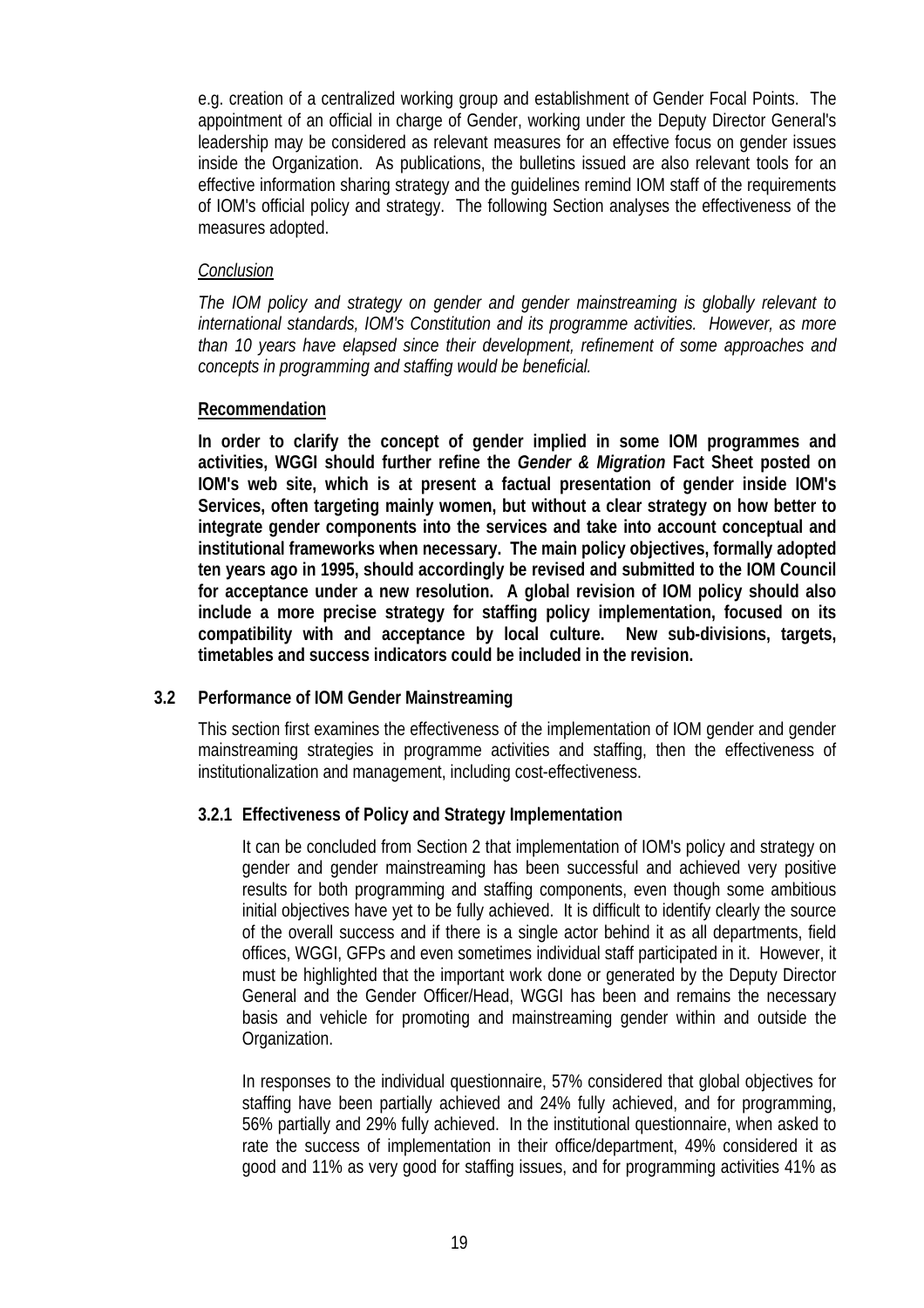good and 19% very good.[17](#page-22-0) However, replies to the individual questionnaire revealed issues worth consideration in analysing effectiveness, in order to understand the existing situation more clearly.

Asked if they knew IOM's gender policy and strategy, almost 60% of responses were 'not so well' or 'not at all', but 84% said they had a 'high' or 'very high' interest in gender and gender mainstreaming; while only 13% answered 'don't know' to whether IOM's policy and strategy objectives had been achieved, 87% gave an opinion on an issue that was either not well known or not known by 60% of the same respondents. When asked for definition of gender and gender mainstreaming, the same inconsistency appears, with only 43% giving a response in line with IOM's adopted definitions, 21% focusing only on staffing balance and  $16\%$  on sexual identity;<sup>[18](#page-22-1)</sup> to the question of whether they considered themselves active participants in gender mainstreaming, 46% answered positively and 48% did not. Similar contradictions appear in the 2002 survey.

This clearly shows that even with weak institutional knowledge, interest in gender can be high and the perception of achievements is based on an intuitive knowledge of gender issues that is not far from reality.[19](#page-22-2) A World Bank document states that "*something is said to be mainstreamed when it is so routine that it provokes neither conflict, nor comment*"[,20](#page-22-3) which may be a good conclusion in summarizing the intuitive knowledge and implementation success described above.

The most common reasons given for justifying the level of interest (84 % with 'high' to 'very high') are because gender is an important aspect of daily life, because gender is a more balanced approach than focusing only on women and because of the need to encourage stronger cooperation between men and women, which correspond to the expected dynamics of a gender mainstreaming strategy. Two further reasons are less common, but still attract a certain number of individuals: because of the role women can play towards creating a better world and because promotion of women is an important aspect of daily life. Only a few were more passive, confirming that there was just a need to be aware of it as a topic associated with normal work; some answered that they had no time to read documents on gender in detail or learn about developments.

This success does not mean, however, that IOM can become gender-blind, with no need to continue paying attention to gender, or that gender-related work and structures are no longer necessary. Such a move would lead to the loss of most of the benefits and international credibility accumulated to date and staff would be deprived of important references for their daily work. As pointed out in the individual questionnaire, almost 50% of respondents still consider that the Organization should invest more in gender training activities. In the institutional questionnaire, 84% considered that training activities on gender should be regularly organized  $2<sup>1</sup>$  and 62% thought that more resources should be allocated to gender mainstreaming.[22](#page-22-5)

 $\overline{a}$ 

<span id="page-22-0"></span><sup>17</sup> On staffing 20% answered fair and 20% still needing improvements and on programming, 24% fair and 13% still need improvements.

<span id="page-22-1"></span><sup>&</sup>lt;sup>18</sup> In the 'official' questionnaire, 54% gave a definition in line with IOM adopted definitions, 40% were focusing more on sexual identity and power relations and 6% did not answer.

<span id="page-22-2"></span><sup>&</sup>lt;sup>19</sup> A comparison could be made here with IOM's highly diversified work: a detailed knowledge of all migration issues is certainly difficult and at least not common among staff. It would not be surprising to reach similar results if the questions were, for instance, about migration and migration and development.

<span id="page-22-3"></span><sup>&</sup>lt;sup>20</sup> World Bank OED, 'Evaluating Gender and Development at the World Bank', Précis No 200, Autumn 2000.<br><sup>21</sup> Only 38% answered that they has already attended some training on gender organized by IOM or externally.

<span id="page-22-4"></span>

<span id="page-22-5"></span><sup>&</sup>lt;sup>22</sup> Another example of the contradictions and intuitive knowledge about gender: 68% of the same respondents said that they did not know the level of resources allocated to gender mainstreaming in IOM.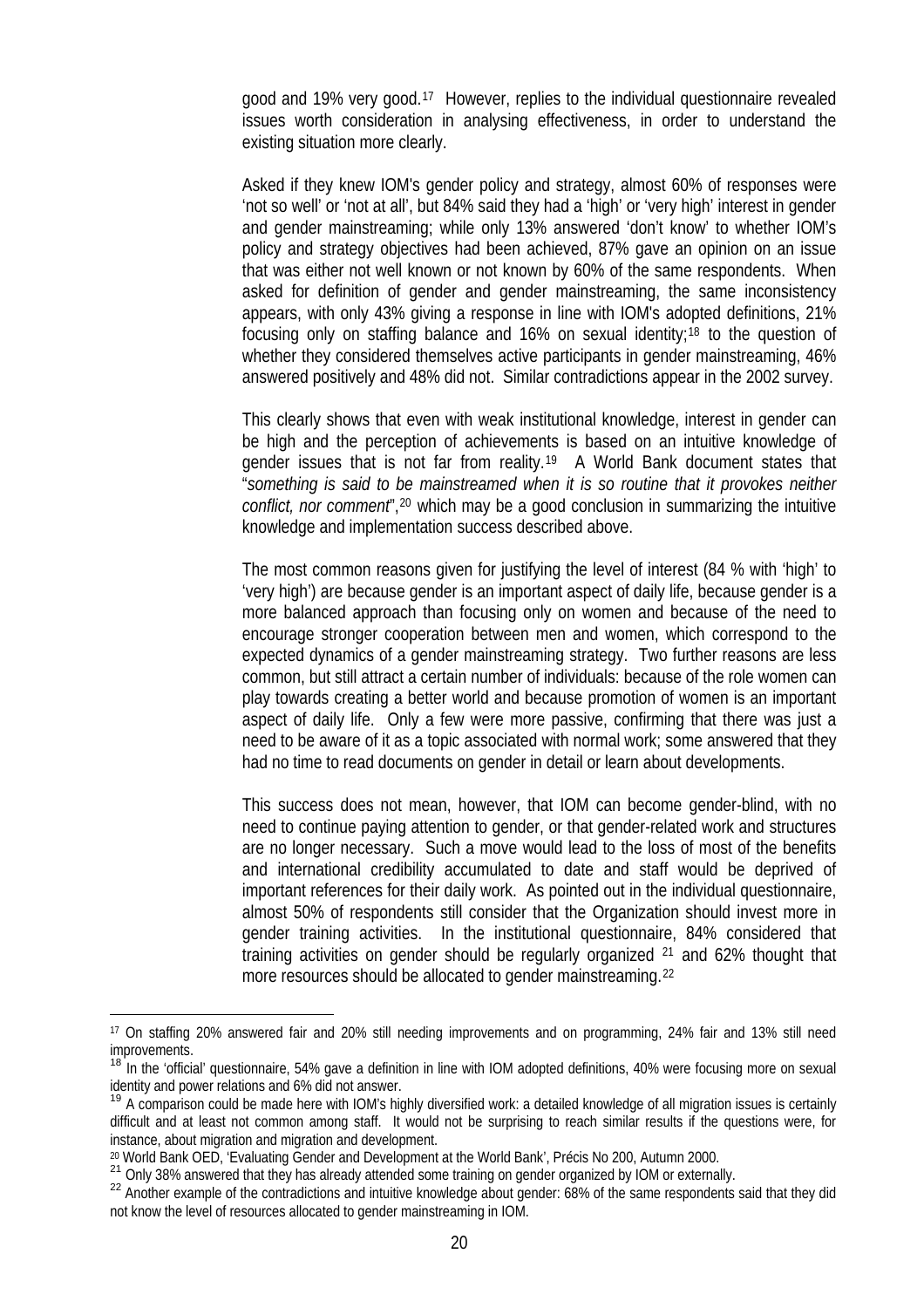Another significant problem when discussing the effectiveness of a gender policy or strategy is the imbalance between men and women showing interest in the topic and participating in gender-related activities. Only six of the twenty-one WGGI members are men; of 81 GFPs, only twelve are men and only 35% of respondents to the individual questionnaire were men, (which is however already a reasonable level). The imbalance is common to most agencies having evaluated the situation of gender and there are no obvious explanations. Based on the responses to the questionnaire, it could be argued that there is still too strong a focus on women, even if reference is made to gender, therefore giving the impression of discriminatory attitudes against men particularly for staffing policies, or that women are more sensitive to such issues than men, which can however be easily contradicted by the fact that IOM male staff are as dedicated as women in the implementation of CT activities or in paying attention to the situation of women migrating or affected by emergencies; alternatively, it could simply be the residual effects of the conflictual situation prevailing in the 1970s and 1980s when the women's movement was associated with hard-line feminism and closed to men, or when, as is still heard in IOM, 'old boys' networks' were discriminating against women.

This conflicting attitude seems to prevail when discussing gender issues in staffing. In both questionnaires, 24% of respondents consider it fully achieved, close to 60% consider that the objective of gender balance is partially achieved, and only 6% as not achieved. The perception of a partially achieved objective is also found in the Human Resources Management reports to the IOM Council, even if the percentage of men and women in 2005 is nearly equal, as 41% of officials are women. Some argue that as senior positions are still mainly occupied by men, improvements therefore continue to be needed. However, in looking at the data from a medium- and longer-term perspective and noting that women in junior P1 and P2 positions represent respectively 61% and 54%, it is expected that at a certain point in time those junior staff members will become senior and the balance could certainly be achieved, and maybe with an imbalance for women if progression remained linear. This is especially true if we also consider that recruitment of men was still predominant in the 1980s and 1990s, that those men are now occupying senior positions in line with expected career development goals and that soon they will retire. Some argue, however, that many of the women recruited get married and give up their careers, whereas men do not; however, this is more a matter of personal choice than institutional constraints, as various options now exist to make the choice possible for P staff, among which are maternity leave, paternity leave, special leave without pay or working from home. The situation for G staff is certainly different, as it depends more on cultural values and local pressures.

The hypothesis of a linear progression towards gender balance should be re-examined regularly, especially as IOM is now considering implementing a new career development policy for its staff, hopefully opening longer-term career prospects for both male and female junior staff currently recruited. Performance evaluation systems should also take into account gender-related aspects in order to support career development. Unfortunately, the system developed recently was not coordinated with the Gender Officer/Head WGGI.

Another element that is never taken into account in staffing data analysis, and not only in IOM, is the structure of the applicants' market: for instance, if out of a total of 10 applications received, seven candidates are women and three only are men with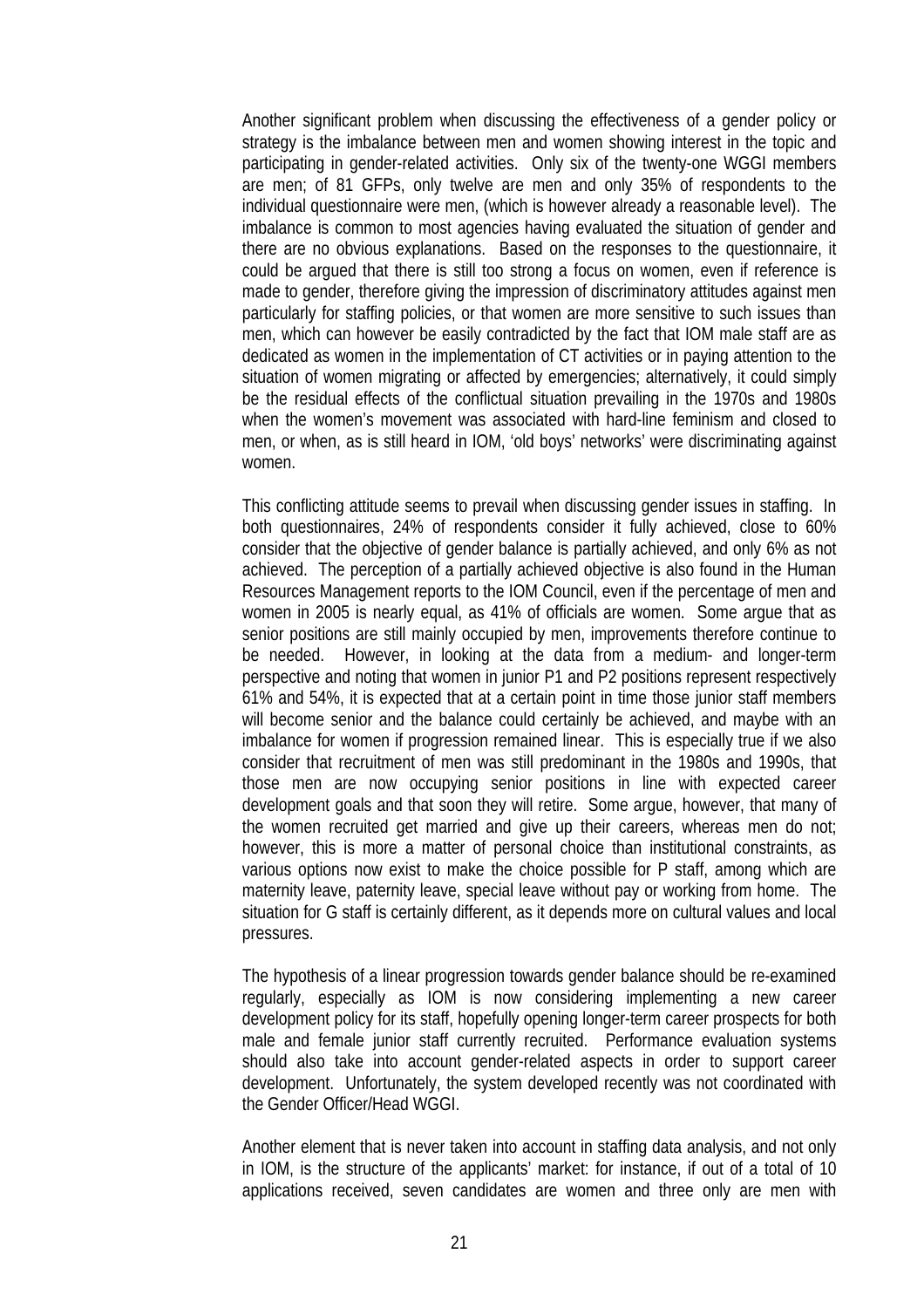equivalent qualifications, and a man is selected, it will be generally agreed that there is discrimination and a woman should have been selected, not a man. If IOM normal practice tends to implement unwritten policy, in order to reach gender balance, that in cases of equally qualified candidates for a position, women will be given priority, whatever the applicants' market is, it should however to be better framed and certainly made official.

This type of applicants' market analysis is never made by the Human Resources Management Department, but one of the explanations of the gender imbalance, especially for G staff in some field offices as noted under Section 1.2, could certainly be that a majority of applications are still submitted by male candidates, increasing the probability of selecting a man. Cultural considerations and interest in available positions can be at the source of major variations in the applicants' market, as well as the tendency perceived by some women that women take required qualifications and criteria more seriously into account than men and therefore do not apply as freely to vacancies. The statement on the vacancy notices encouraging women to apply is a good incentive to do so; implementation of internal information campaigns addressing the applicants' market constraints could however encourage further female G staff to apply more frequently to vacant P positions, or male G staff to encourage their countrywomen to apply for IOM vacancies, in support of the official policy of a genderbalanced staffing structure.

A global, transparent analysis, including both the supply and demand side of the staffing market, could also diminish the feeling that they are discriminated against, interestingly claimed by both men and women, and help to continue improvements in gender balance, which must remain a relevant objective of the gender policy without necessarily demanding rigid adherence to a 50% male/50% female quota. As pointed out above, such an analysis should not be a pretext to justify the exclusion of women with equal qualifications from a position or senior position, especially in emergencies, where stereotypical views exist on women's capacity to work under difficult conditions, and to cancel the benefits of a positive and constructive gender balance approach.

### *Conclusion*

*IOM has been effective in implementing its gender policy and strategy; very interesting and successful results can be recorded. There is, however, still room for improvement in understanding the prevailing dynamics when discussing gender, even if this is properly integrated in the majority of projects, or at least perceived as such, depending on the types of IOM services offered. Additional work can be done to clarify further the implications of gender balance in staffing, and to diminish the perception that gender and staffing will forever remain in conflict.*

### **Recommendation**

**The Human Resources Management Department, in collaboration with WGGI, should refine its method of analyzing and presenting staffing and gender data, taking into account that concepts such as equality and gender balance can be intuitively understood but not necessarily correctly analysed, or unanimously praised but culturally not well accepted. Understanding the reasons for the weak participation of men and further encouragement of formal engagement of men is strongly recommended, taking into account that their participation is an important precondition for change and improvement, and that giving the erroneous impression of a women's club does not benefit anybody.**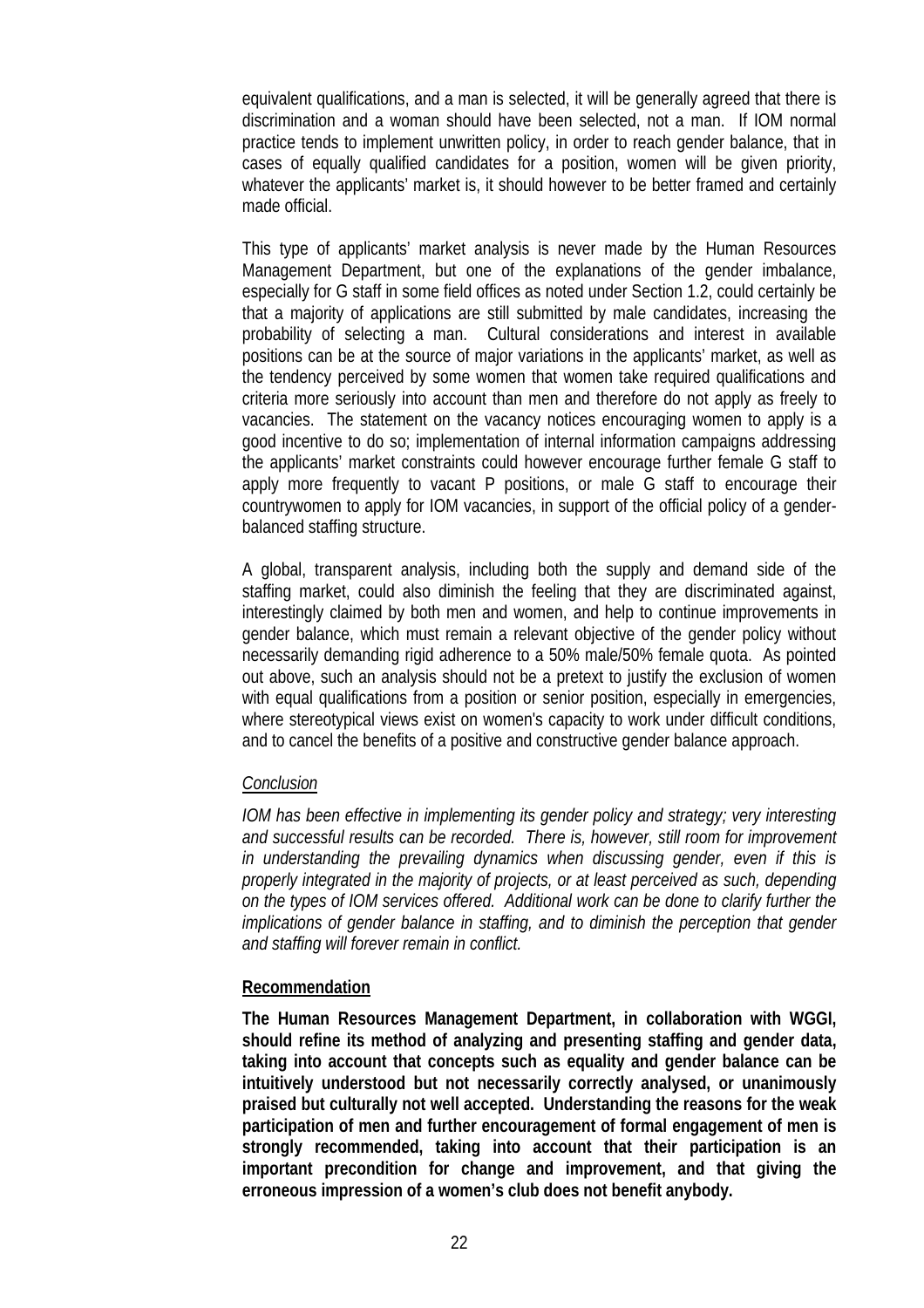### **3.2.2 Institutionalization and Management**

As noted in Section 3.1, IOM's approach for institutionalizing its gender policy and strategy is common to initiatives taken by many international organizations. The leadership shown by the Deputy Director General, the involvement and commitment of the Gender Officer/Head WGGI in the Executive Office and the assistance of WGGI members and GFPs, all contributed to the successful achievements noted under Section 3.2.1. Overall management is effective and deserves recognition, and collaboration with other international organizations and governments, sometimes at high level, has already been mentioned. It is evident that with only one staff member financed part-time until 2004 and USD 80,000 allocated from the Discretionary Income for gender projects, it is easy to conclude that the implementation of the policy and strategy is cost-effective.

However, the evaluation notes some weaknesses that need to be corrected. First, many WGGI members and GFPs are inactive and the question of counting on such heavy structures (a working group of 21 persons and a network of 81) to maintain the good progress must be reviewed. Not only does the current situation give a wrong signal about interest in gender, or possible lack of it, but credit is not given to the few persons actively participating in the success of the initiatives, as it is the case of the Gender Officer/Head, WGGI and her Assistant/Deputy, for instance. The weakness is illustrated through some conclusions of the GFP survey conducted in 2003 and by the low number of GFPs and WGGI members who contributed actively to the preparation and content of the bulletins signed in the name of the WGGI, which are mainly finalized by the Gender Officer/Head WGGI.

Another problem is the number of IOM offices without GFPs compared to the total number of IOM offices worldwide. The appointment of a GFP and his/her active participation is certainly related to the formal requirements for implementing gender activities that are simply non-existent. An office that completely disregards gender aspects in its work will not be held accountable for poor commitment, while an office working hard on gender will not be rewarded for it. It is left to the initiative of the head of office and linked to his/her interest in gender and gender mainstreaming. As for knowledge of gender, intuitive participation can be noted without clear central data on contributions by offices through regular and formal reporting: for instance, 54% of responses to the institutional questionnaire answered that they did not regularly review ways of improving staffing policy in their office and 41% did not review implementation in programming. To the question of which specific measures were implemented in the office, the most common measures listed were gender balance in terms of staffing (but without being able to confirm if properly implemented, as no reporting exists), emphasis on gender in projects/programmes (which is still not a common practice throughout the Organization) and information sharing (which is a relatively passive approach). Only a few responses indicated more proactive measures, such as awareness raising, comparing and analysing local policies on gender or organization of training activities, and 16% stated that they did not take measures. Many respondents to both questionnaires also considered that they were gender sensitive by implementing counter-trafficking activities, but CT should not be the only activity taken into account; it is also true that many offices pro-actively participate in meetings organized by UN partners, but there is no reporting on such participation and no official guidance from Headquarters on how to position IOM as a leading agency on gender and migration issues. As regards information sharing, it is also strange to note that no one in the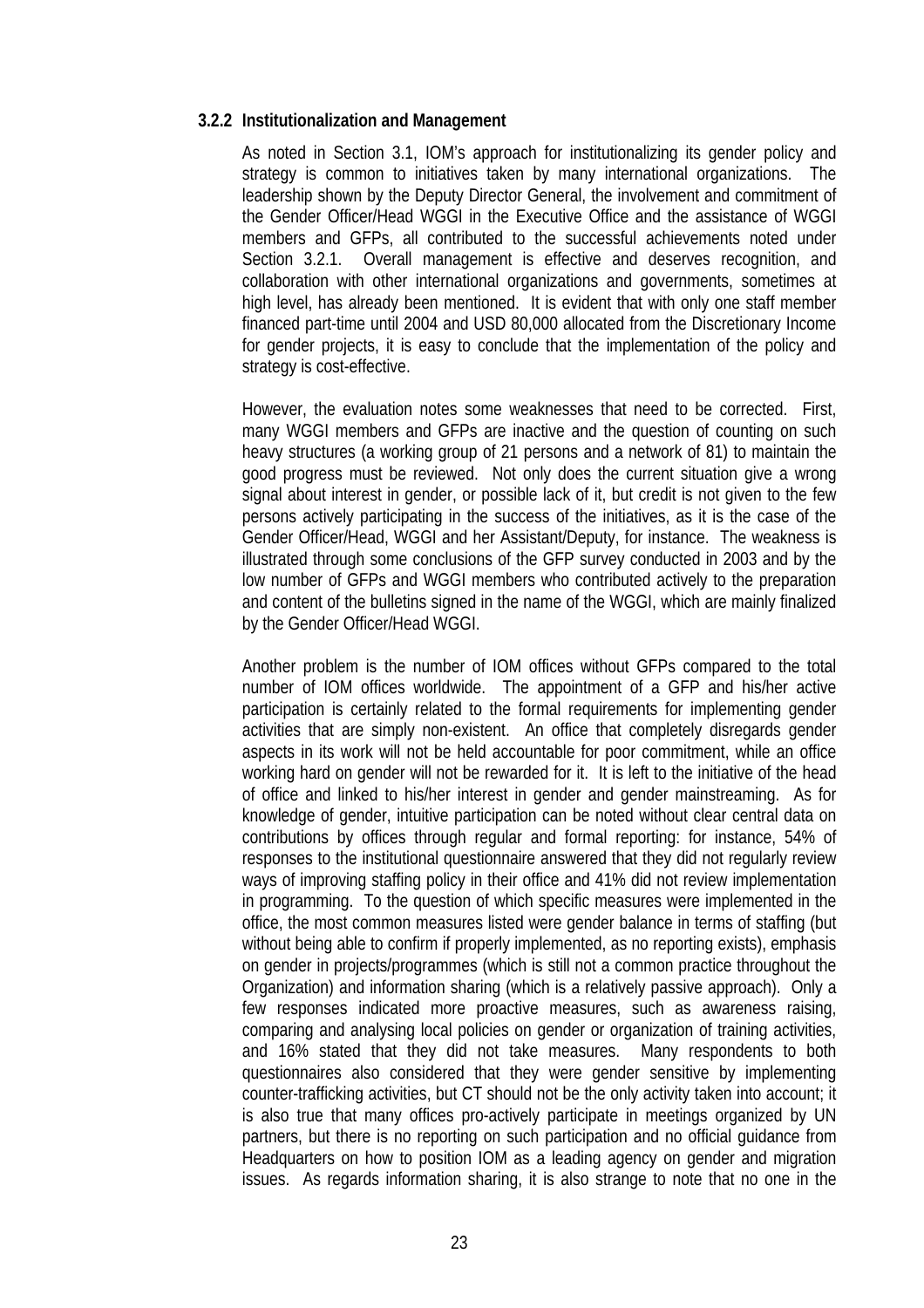questionnaire mentioned the *IOM Gender and Migration News* and the *Gender Fact Sheets* as a main regular WGGI output.

This does not mean that the WGGI and GFP structure should be abandoned, but as specified above, their composition, role and objectives should be seriously reexamined. Formal regular institutional reporting processes should be considered, as well as a certain level of accountability of Heads of MRFs, Heads of Departments and Chiefs of Mission, being the main actors in encouraging the work on gender (as well as at the highest managerial level in order to set the example and cascade down). A brief reference to gender in the Director General's annual report to the Council or in other quarterly reports is not sufficient. Reporting should be made in line with established objectives, particularly regarding gender and migration. The process could be examined through the revision of the policy and strategy recommended in the previous section.

More visibility should be given to the official in charge of gender, who at present is nowhere recorded as having such high level responsibility (for instance a specific mention in the Director General's report, which refers mainly to WGGI's work, or a specific budget line allocation on gender in the Programme and Budget in addition to the amount allocated for gender projects). The work done by some of the WGGI members should be recognized when appropriate and the members not contributing should be invited to leave the group. There is no reason for them to make the Organization believe that they contribute to gender mainstreaming in IOM and to take credit for the important initiatives implemented when they never contribute to them.

The current work on career development in the Human Resources Management Department should examine the link between career and gender as described in Section 3.2.1 above. The policies developed to date merit further mention, as they also contributed to effective policy and strategy implementation. Collaboration with the staff in charge of gender should continue.

### **Recommendation**

**Major achievements have been made with the existing structures and the way gender was institutionalized in IOM was effective; however, it is time to reexamine the composition and role of the WGGI and GFPs, the accountability of IOM Senior staff starting from the highest level at HQ and in the field and the resources allocated to gender, particularly human resources. Member States and Donors see gender as an important aspect of migration and IOM leadership can be reinforced with their support. Revision of the policy and strategy can contribute to achieving that leading role.** 

### **3.3 Impact, Sustainability and Future Developments**

As already mentioned, an analysis of the impact at the staffing level is not relevant; trying to determine if women can better contribute to the Organization's success than men is complex and expensive and could only increase competition and related negative resentments, while current global tendency is moving towards more harmony in relations; also, it would not necessarily add value to gender mainstreaming in IOM. What can be said, however, is that the gender policy and strategy has had an impact on the way offices are managing recruitment and gender balance. As already pointed out, many consider the situation in IOM to be good.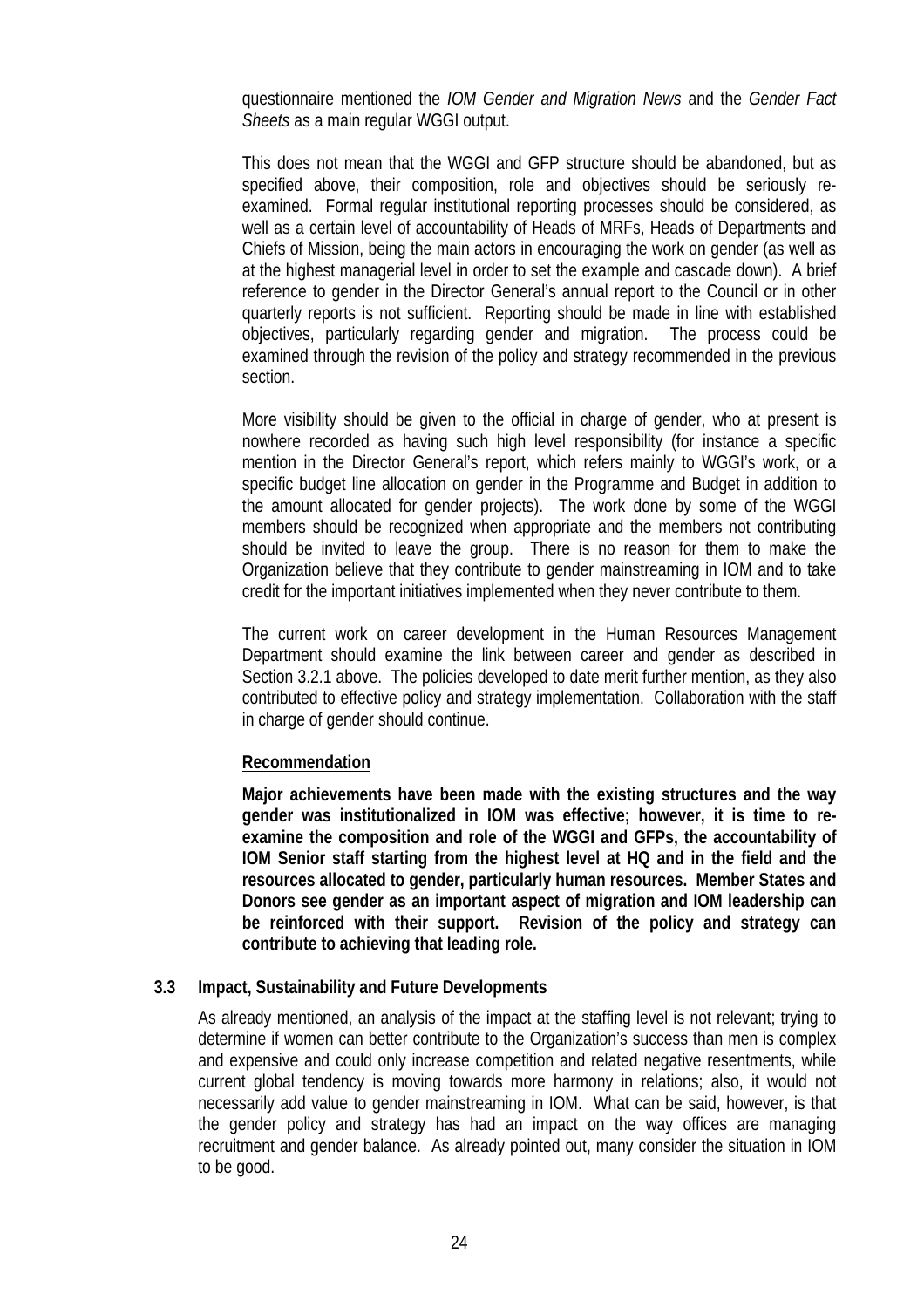In the official questionnaire, gender balance was mentioned as the most important outcome achieved, together with the implementation of human resources policy considered as gendersensitive, for instance the policy against harassment. Gender as a component in project development, CT activities and increased sensitivity on migrant women's needs were also given as main outcomes achieved.

In the responses to the individual questionnaire, 61% think that IOM has had an impact on the condition of women in migration, 32% have no opinion or did not answer the question and only 7% believe that IOM has had no impact. It is certainly difficult to analyse the global impact of IOM's gender policy and strategy on women and men; however, the reference to the Organization as having a role to play in gender mainstreaming as highlighted in the evaluation is an indication of the potential that IOM has for influencing the situation of migrants according to gender. This should, however, be further refined as the demarcation between the impact on women in the case of CT projects cannot necessarily be associated with the impact of a gender policy and strategy.

Such work is left to future developments, as in terms of sustainability, the most important aspect certainly relates to IOM's role as a leading agency on gender and migration. The results achieved internationally to date and the new level of interest in and understanding of migration as a result of the UN High Level Dialogue on International Migration and Development are good starting points for renewed efforts. Internally, sustainability can be considered as achieved when all offices have a sound understanding of IOM's role in the field of gender and migration.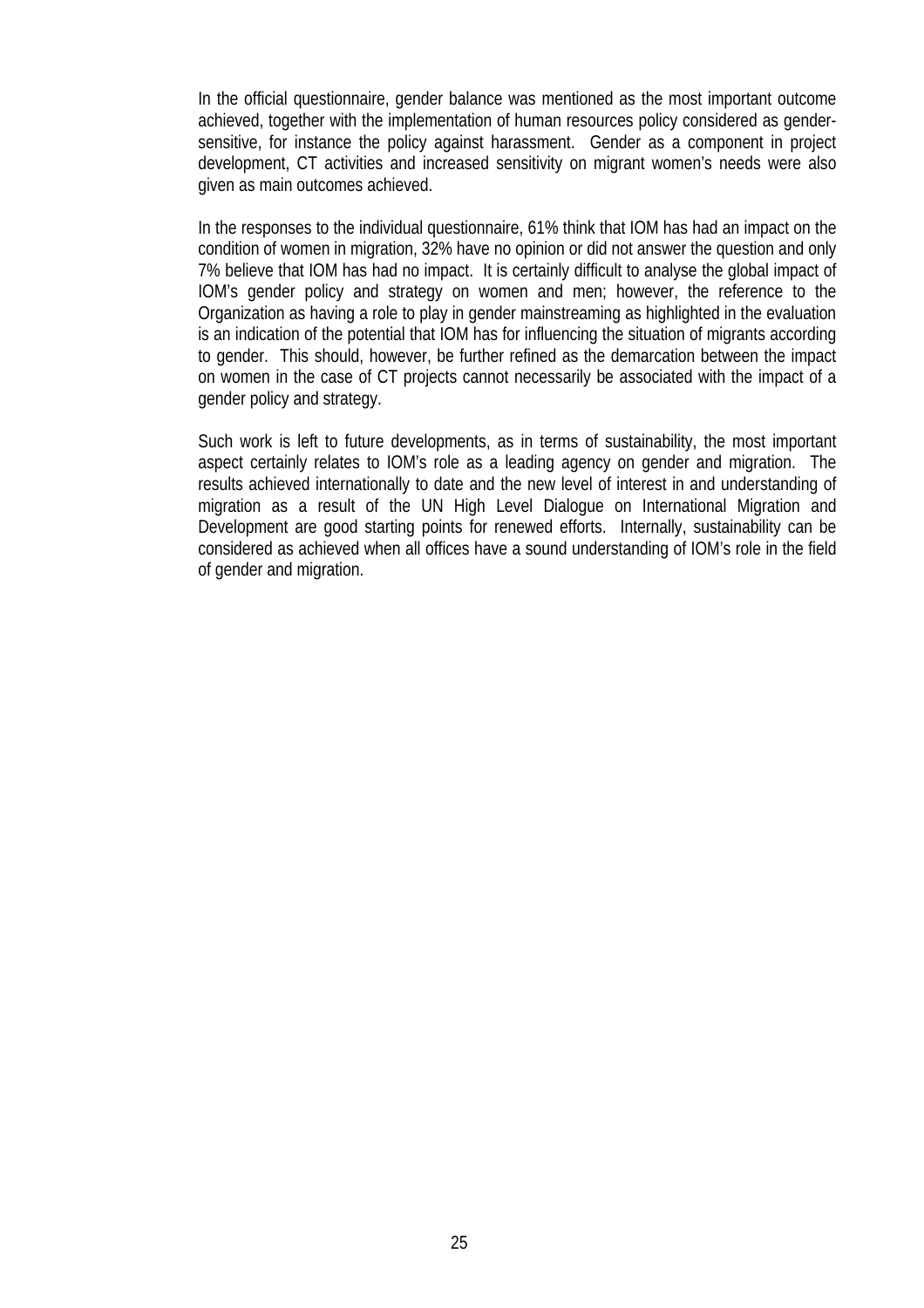### **4. SUMMARY OF CONCLUSIONS AND RECOMMENDATIONS**

# **4.1 Conclusions**

- **4.1.1** *The IOM policy and strategy on gender and gender mainstreaming is globally relevant to international standards, IOM's Constitution and its programme activities. However, as more than 10 years have elapsed since their development, refinement of some approaches and concepts in programming and staffing would be beneficial.*
- **4.1.2** *IOM has been effective in implementing its gender policy and strategy; very interesting and successful results can be recorded. There is, however, still room for improvement in understanding the prevailing dynamics when discussing gender, even if this is properly integrated in the majority of projects, or at least perceived as such, depending on the types of IOM services offered. Additional work can be done to clarify further the implications of gender balance in staffing, and to diminish the perception that gender and staffing will forever remain in conflict.*

# **4.2 Recommendations**

- **4.2.1 In order to clarify the concept of gender implied in some IOM programmes and activities, WGGI should further refine the Gender & Migration Fact Sheet posted on IOM's web site, which is at present a factual presentation of gender inside IOM's Services, often targeting mainly women, but without a clear strategy on how better to integrate gender components into the services and take into account conceptual and institutional frameworks when necessary. The main policy objectives, formally adopted ten years ago in 1995, should accordingly be revised and submitted to the IOM Council for acceptance under a new resolution. A global revision of IOM policy should also include a more precise strategy for staffing policy implementation, focused on its compatibility with and acceptance by local culture. New sub-divisions, targets, timetables and success indicators could be included in the revision.**
- **4.2.2 The Human Resources Management Department, in collaboration with WGGI, should refine its method of analyzing and presenting staffing and gender data, taking into account that concepts such as equality and gender balance can be intuitively understood but not necessarily correctly analysed, or unanimously praised but culturally not well accepted. Understanding the reasons for the weak participation of men and further encouragement of formal engagement of men is strongly recommended, taking into account that their participation is an important precondition for change and improvement, and that giving the erroneous impression of a women's club does not benefit anybody.**
- **4.2.3 Major achievements have been made with the existing structures and the way gender was institutionalized in IOM was effective; however, it is time to reexamine the composition and role of the WGGI and GFPs, the accountability of IOM Senior staff starting from the highest level at HQ and in the field and the resources allocated to gender, particularly human resources. Member States and Donors see gender as an important aspect of migration and IOM leadership can be reinforced with their support. Revision of the policy and strategy can contribute to achieving that leading role.**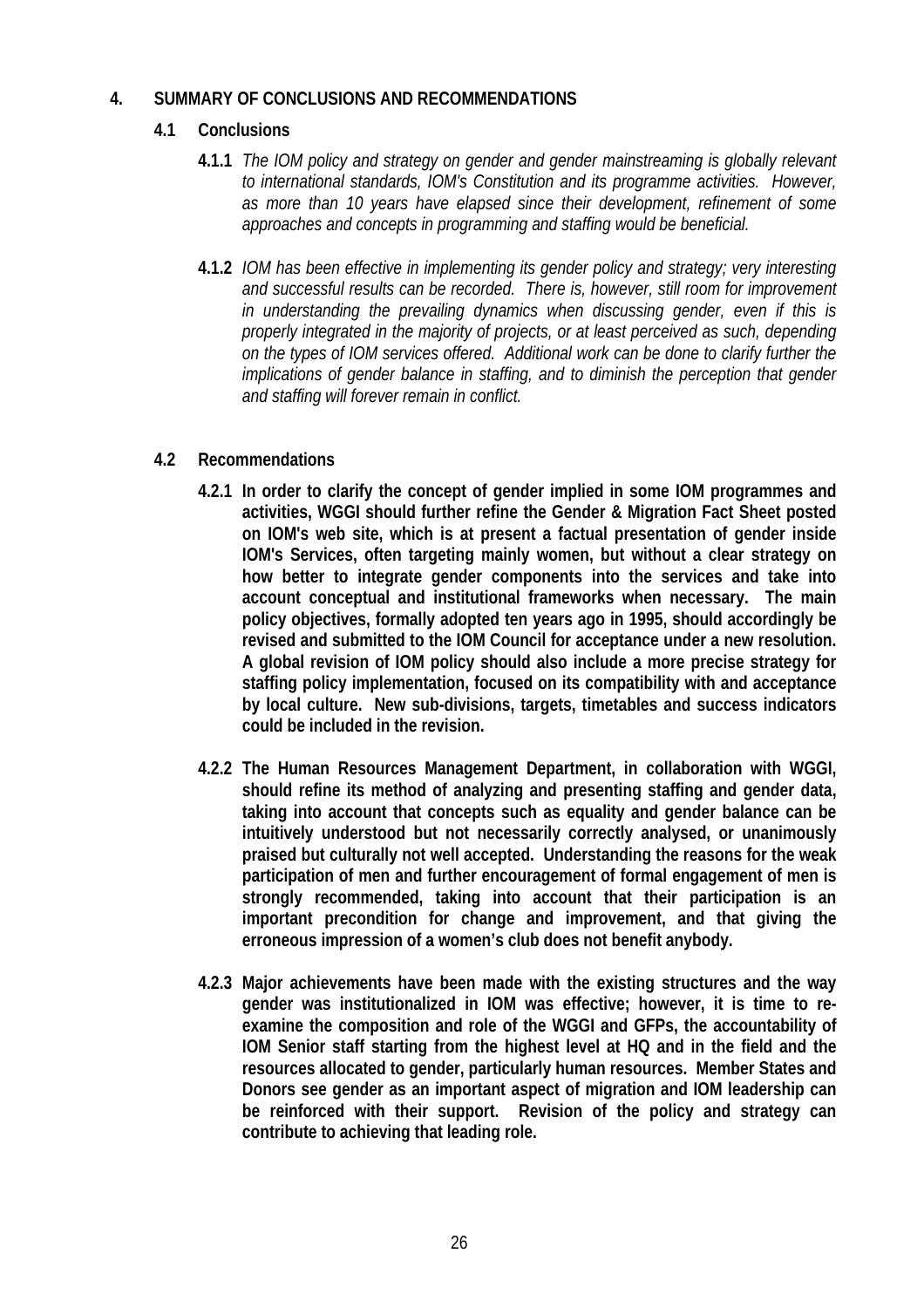# **EVALUATION OF THE 'GENDER MAINSTREAMING' POLICY AND STRATEGY IN IOM**

# **TERMS OF REFERENCE**

### **1. BACKGROUND**

 $\overline{a}$ 

The emergence in the 1960s of a universal movement of women raising awareness on women's role and issues in the development and humanitarian field has invited, and on occasion, forced governments and international development agencies to respond. The ways in which the movement has addressed the status of women have, however, undergone a series of significant problems and changes. In the 1970s, focus was placed on the *Women in Development* movement, which influenced the way the development community integrated women. The main objectives were to call for social and political equality for women, improved education and employment opportunities, and increased health and welfare services. In 1979, a major step was achieved through the adoption of the 'Convention on the Elimination of all Forms of Discrimination against Women'.

However, the 'Women in Development' (WID) approach faced various problems, in particular as programmes or policies adopted did not always succeed in improving women's situations, mainly in developing countries where the highest needs were identified. In many cases, separating programme components focusing on women from the global programming, which also involved men, resulted in the marginalization of women and their roles, the opposite effect of the objective of stronger integration into social, economic and political life. In response to this approach, the 'Women and Development Theory' (WAD) arose in the late 1970s and was aimed at highlighting the relationship between women and the development process. The WAD, however, never managed to go beyond academic discussion to field programming and led the way to the Gender and Development Theory (GAD) in the 1990s, which promoted gender mainstreaming including equality between men and women.

The Fourth World Conference of Women organized in Beijing in 1995 confirmed the need for an enhanced framework for international cooperation on gender issues during a five-year period, 1995- 2000, in order to ensure the integrated and comprehensive implementation of the concept. The international community, including IOM, made strong commitments to gender mainstreaming and gender balance, including the empowerment of women. The UN Economic and Social Council, ECOSOC examined more specifically the notion of 'gender mainstreaming' in 1997[23](#page-29-0) and issued a series of recommendations for mainstreaming the gender perspective in the UN System. Its definition of gender mainstreaming is a "strategy for making women's as well as men's concerns and experiences an integral dimension for the design, implementation, monitoring and evaluation of the policies and programmes in all political, economic and societal spheres so that women and men benefit equally and inequality is not perpetuated." At the Beijing+5 review in 2000, Member States as well as the international community confirmed their commitments to accelerate implementation of gender balance.

<span id="page-29-0"></span><sup>23</sup> UN Economic and Social Council, 'Coordination of the Policies and Activities of the Specialized Agencies and Other bodies of the United Nations System: Mainstreaming the gender perspective into all policies and programmes in the United Nations system', Report of the Secretary-General, E. 1997/66.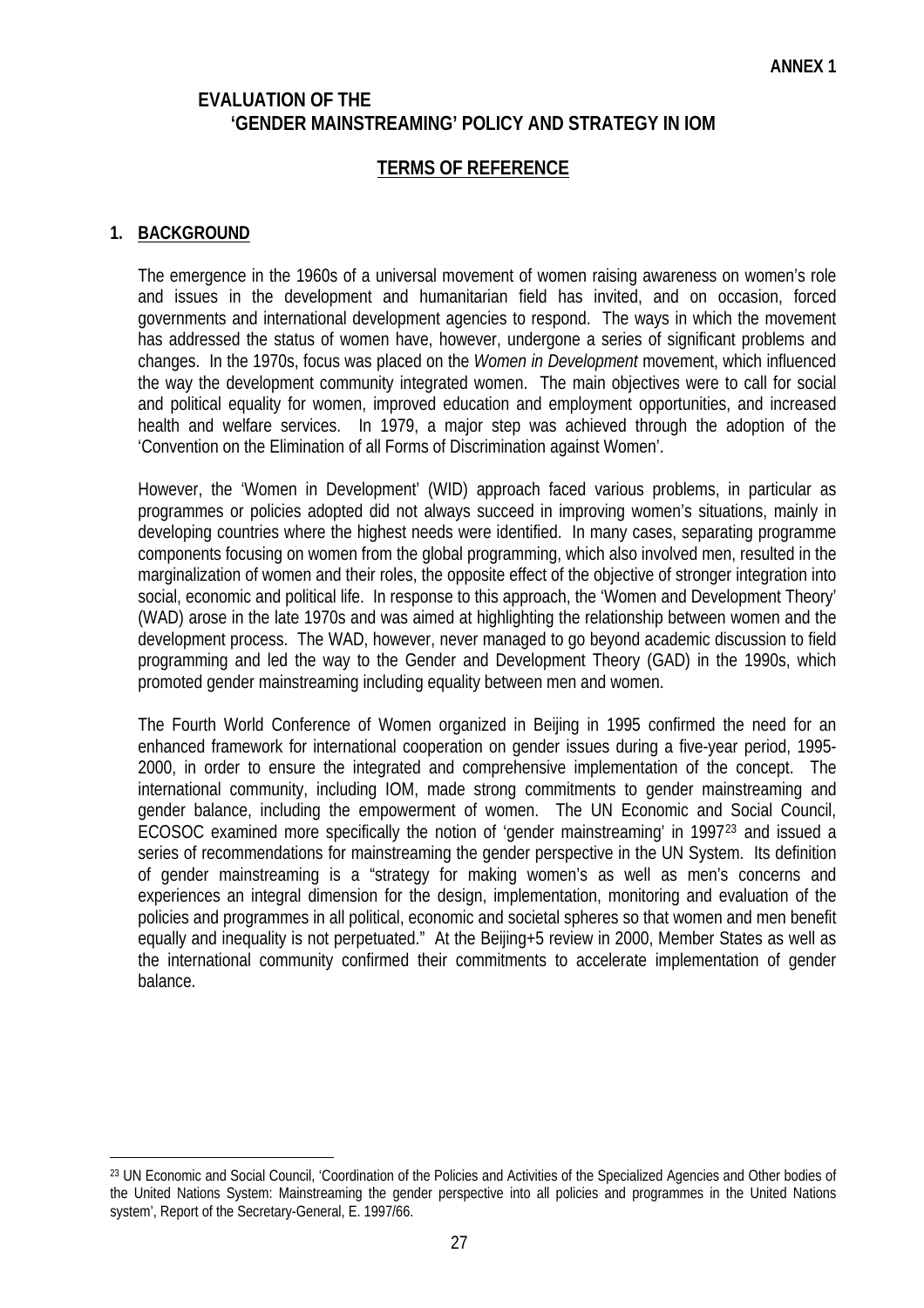While not part of the UN System, IOM decided to follow the move and established a 'Working Group on Gender Issues' (WGGI) in February 1995. The group developed policy goals to serve as guiding principles for the Organization, which state "IOM is committed to ensuring that particular needs of all migrant women are taken into consideration and that equality of opportunity and treatment of men and women is a guiding principle of IOM". The IOM Council adopted in November 1995 a Resolution approving the gender policy and inviting the Director General to take all the necessary steps to implement it.[24](#page-30-0) It should be noted that the approval of the resolution coincided with the adoption by the Council of an IOM strategy paper describing the organization's expanded scope of work, with an increased focus on projects and programmes dealing with various aspects of migration, and presenting what should become the IOM for the 21<sup>st</sup> century.<sup>[25](#page-30-1)</sup>

Before 1995, IOM was an organization dealing mainly with the transportation of migrants, with only few approaches requiring a specific focus on women or gender. Its main concern was providing services to migrants, without distinction, under the most favourable conditions as highlighted in the IOM Constitution. In terms of staff policy, the organization was relatively small and no strong gender policy was felt necessary at that level. Its rapid expansion in terms of Member States and the increase and diversification of fields of activity would require, however, the reinforcement of the inclusion of a gender balanced approach in internal procedures, rules and regulations for the recruitment of staff, and in the IOM programmes and projects to be implemented. The emergence of new phenomenon, the 'feminization of migration' and its damaging side of 'trafficking', would also require a change in the way migration had to be managed.

In 1996, an action plan on gender issues was approved and a 'Gender Coordinator' recruited in 1997 in order to increase awareness of gender policies throughout the organization. In 1998, a policy paper on Gender Mainstreaming in the Organization was issued and Gender Focal Points were identified within IOM to advocate, to provide advice and to monitor progress in the implementation of the gender policy, strategy and programme activities.

In 2000, the position of the Gender Coordinator as such was abolished but its functions and the responsibility of gender mainstreaming were transferred under the leadership of the Deputy Director General. One official in the Executive Office was requested to provide support. In 2001, the Working Group on Gender Issues prepared a document listing a series of projects and activities that could be funded separately and an amount of US\$ 50.000 was set aside from the Discretionary Income of the Programme and Budget to implement them.

Gender-related activities are still on-going today under similar structures and mechanisms, including the special allocation from Discretionary Income, and the WGGI reports annually to the Council on the various initiatives implemented internally and externally, such as the organization of workshops, development of specific programmes and projects, special awareness-raising events such as on the occasion of commemorating International Women's Day, active participation in conferences, and contribution to and drafting of publications. New IOM publications were also elaborated such as the quarterly 'IOM Gender and Migration News Bulletin', the more recent 'Gender Fact Sheets' regarding human resources, the 'Guidelines on implementing the IOM Programme Policy on Migrants and Gender Issues or 'The Guidelines on implementing the IOM Staffing Policy on Gender Issues'.

In terms of staffing, the Human Resources Department reports regularly to the Council on the status of gender balance within IOM's staffing policy and progress made. All those structures, functions and activities will be examined in more detail in the framework of the evaluation.

 $\overline{a}$ 

<sup>&</sup>lt;sup>24</sup> IOM Council, Resolution No 932 (LXXI), 'Staff and Programme Policies on Gender Issues', November 1995.

<span id="page-30-1"></span><span id="page-30-0"></span><sup>25</sup> MC/1842, 'IOM Strategic Planning: Toward the Twenty-First Century', May 1995.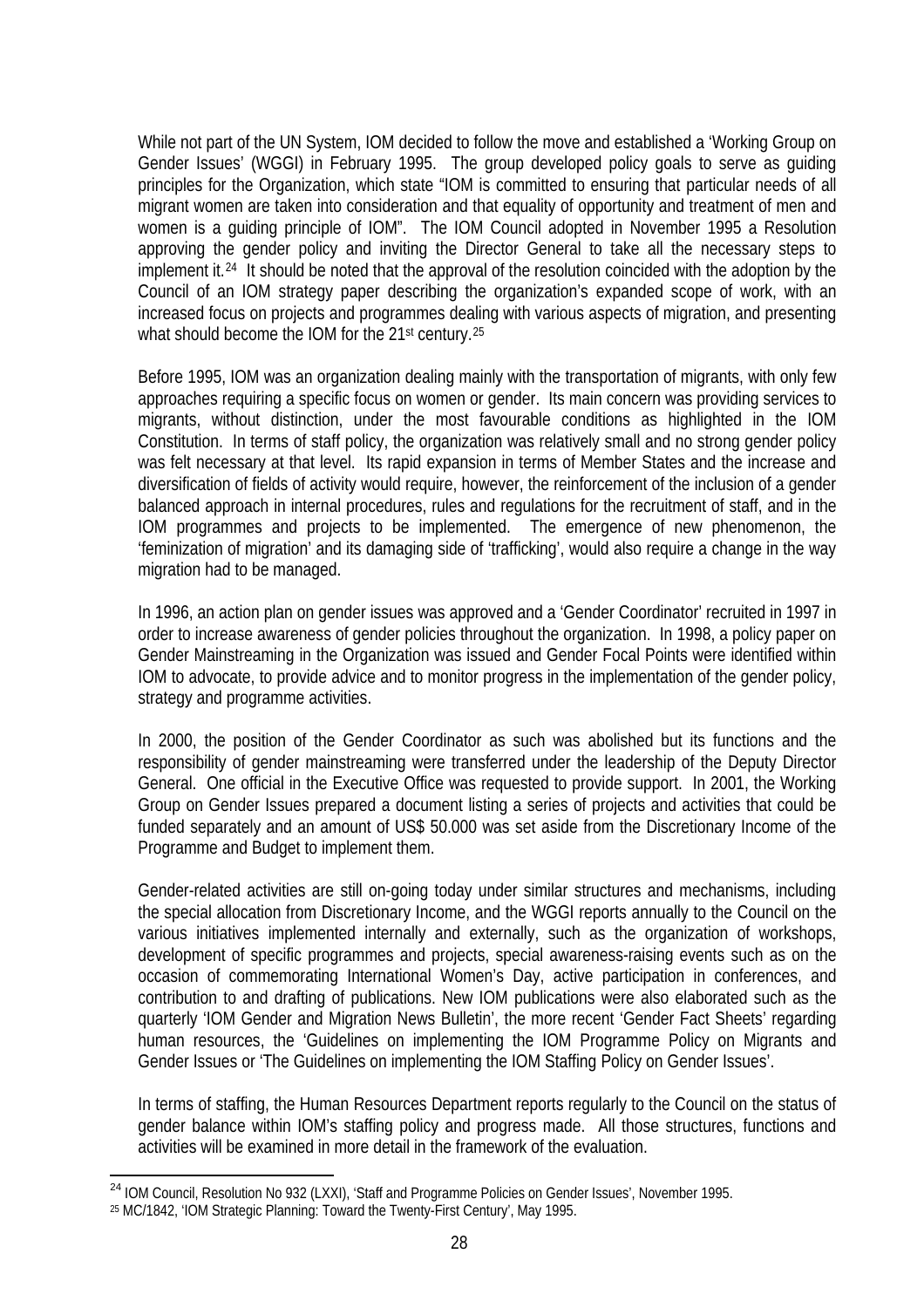# **2. OBJECTIVE OF THE EVALUATION**

In 2005, after 10 years of activities with a special focus on gender, IOM decided to embark on an evaluation exercise of the overall 'Gender Mainstreaming' policy and strategy in IOM to be conducted in 2006. The main objective of the evaluation is:

*To evaluate the overall performance and achievements of IOM in mainstreaming gender in its programme activities and in promoting gender balance in its staffing policy, including an assessment of the impact of IOM's gender policy on migration management.* 

As the evaluation will be a complex and voluminous exercise, it is important to organize the work according to the two main components of the gender mainstreaming policy, internal staffing policy and programming activities, and to focus on key issues based on the objectives agreed upon for each component. The evaluation will try to identify good and bad practices as learning experiences based on 10 years practice, with a forward looking vision, and not only be an assessment of past results with its traditional set of recommendations.

For both components, the evaluation will also examine to which extent the policy was implemented in 'isolation' or was institutionalized as an integrated part of IOM work, taking into account the following elements: management responsibilities and organizational structure, allocated resources, application of formal rules and guidelines, capacity building activities and collaboration and partnership. More specifically, the evaluation will analyse:

- The relevance of IOM's gender policy and strategy with respect to IOM Constitution and mandate and with respect to conclusions and recommendations of international conferences and/or reports applicable to IOM work;
- The relevance of the various means selected for their implementation;
- The effectiveness in institutionalizing and implementing the gender policy and strategy, in particular through the analysis of the effectiveness of the guidelines, procedures, networks, programmes and other mechanisms developed in the framework of the implementation of the policy and strategy;
- The collaborative efforts necessary for an effective implementation of the policy and strategy, both at Headquarters and in the field;
- The effectiveness of partnership outside IOM;
- The effectiveness of the overall management of the Gender Mainstreaming in IOM;
- The cost-effectiveness of the measures adopted for implementation;
- The sustainability of the policy and strategy, especially in terms of gender sensitizing among IOM staff and of organizational culture;

Concerning the impact analysis, focus will be placed on the impact of the implementation of the policy and strategy at the programming level, in terms of migration management mainly. The impact of gender balance on IOM staffing will only be discussed briefly as the *effectiveness* in implementing gender balance for the staffing of the organization is the key evaluation criterion to be used as reference in that case.

### **3. METHODOLOGY**

The evaluation methodology will mainly consist of an extensive desk review and document analysis. The Official in charge of the gender mainstreaming will provide the necessary support to collect necessary documentation and provide assistance to the evaluator when required.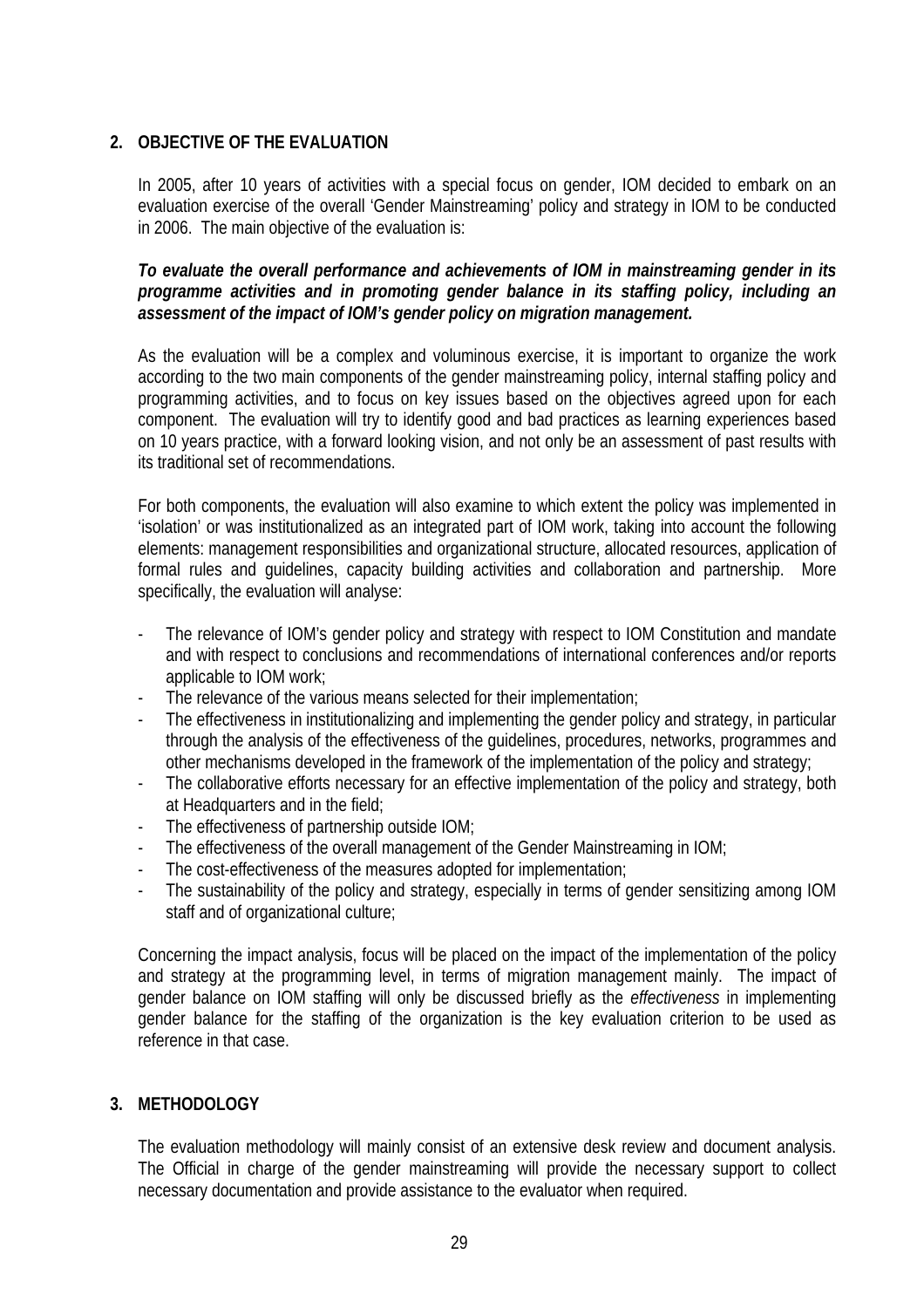A comprehensive questionnaire will be sent to all IOM officials in the field and at Headquarters departments; another questionnaire will be sent to the Gender Focal Points in the field.

Interviews (and/or focus group discussions) will be conducted with the members of the WGGI and with relevant staff at Headquarters, in particular in the Human Resources Department.

A review of a representative sample of projects and programmes will be conducted in order to examine in more detail the inclusion of the gender component in IOM programming activities.

# **4. RESOURCES AND INDICATIVE TIMING**

The cost of the evaluation will be borne by the Office of the Inspector General.

A draft report should be made available to the Official in charge of the gender mainstreaming in IOM for comments by end-June 2006, depending however on the feedback and processing of the questionnaire(s). Possible delays in the issuance of the draft report will be discussed between relevant parties.

The Official in charge of the gender mainstreaming will be responsible for collecting comments from other Officials as deemed appropriate, and for consolidating them in one reply.

A final report should be finalized a month after comments received from the Official.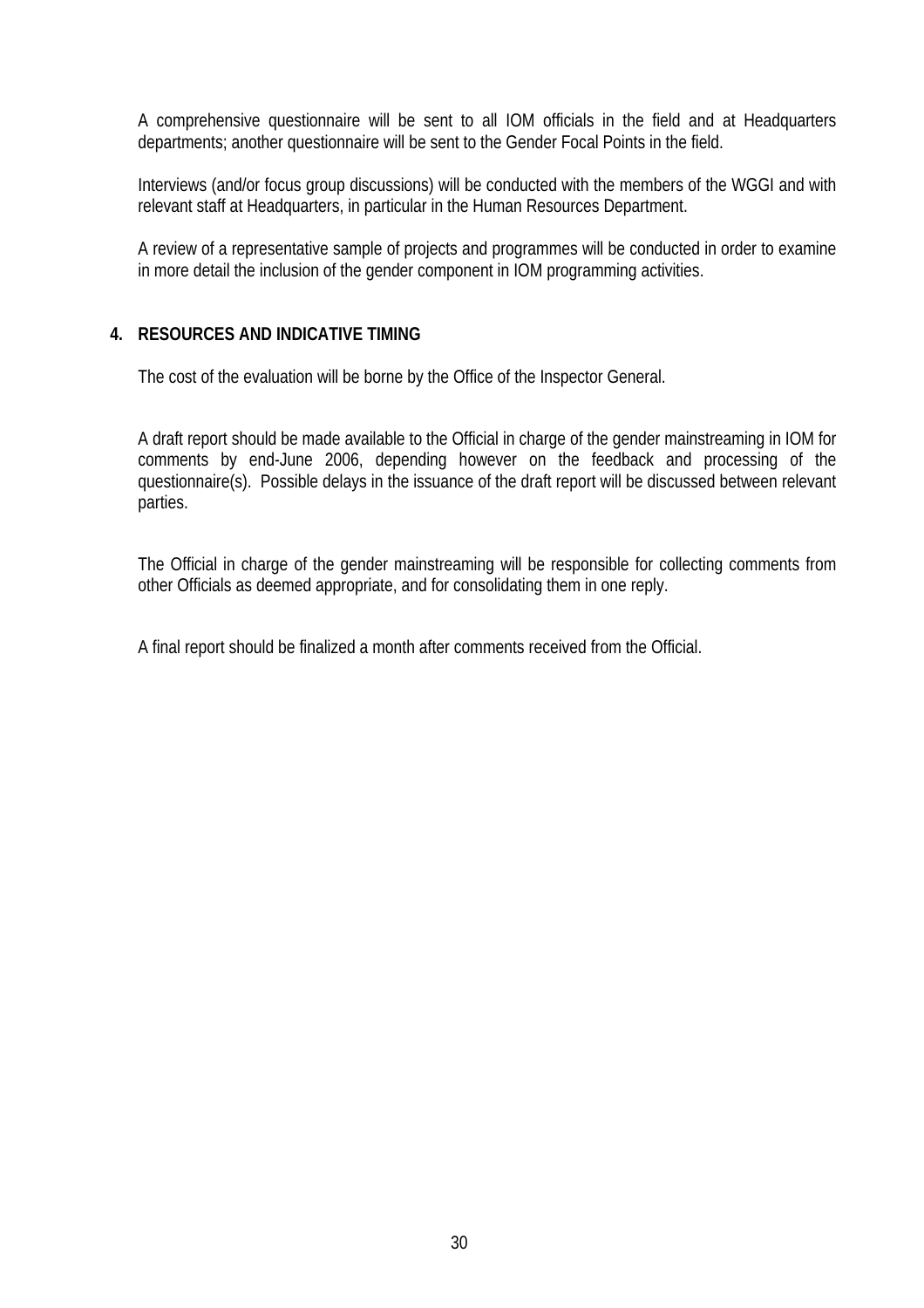# **BIBLIOGRAPHICAL REFERENCES**

# **IOM:**

- IOM Council, MC/1853, *Staff and Programme Policies on Gender Issues,* 71st Session, November 1995
- IOM Council, MC/1862, *Resolution No 932 (LXXI)*, adopted at the 407<sup>th</sup> meeting, 71<sup>st</sup> Session, November 1995
- IOM, Internal Memorandum, *Gender Mainstreaming Strategy,* May 1998
- IOM, *Gender Mainstreaming in IOM, Policy, Strategy and Programme activities,* 1998
- IOM, Internal Memorandum, *5 Year Plan of Action: IOM Programme Policy on Gender Issues,* April 1999
- IOM, Internal Memorandum, *5Year Plan of Action: IOM Staff Policy on Gender Issues,* April 1999
- IOM, *Women and Migration, Five Years after Beijing,* 2000
- IOM, *Promoting Gender Policy Through Project Activities,* Project Document, WGGI, 2001
- IOM, *Activate the Gender Policy Report, Analysis of the Survey on IOM's Gender Policy,* A. Steen Pedersen, November 2002
- IOM, *Guidelines on Implementing the IOM Staffing Policy on Gender Issues,* and *Guidelines on Implementing the IOM Programme Policy on Migrants & Gender Issues,* WGGI, 2005
- IOM, *Guide on Gender Indicators for Project Development,* WGGI, 2006
- IOM Quarterly Bulletins, *IOM Gender and Migration News,* WGGI, 2000 to 2006
- IOM Bulletins, *Gender Fact Sheets,* WGGI, year 2006
- IOM, *Gender & Migration,* under 'IOM & Gender' in http://www.iom.int
- IOM Council, MC/1842, *IOM Strategic Planning: Toward the Twenty-First Century,* 71st Session, May 1995
- IOM Council, MC/INF/252, *IOM Position Paper on HIV/AIDS and Migration,* 84th Session, October 2002
- IOM Council, MC/INF/258, *Internally Displaced Persons: IOM Policy and Activities,* 84th Session, November 2002
- IOM Council, MC/INF/266, *IOM's Role in Enhancing Regional Dialogues on Migration,* 86th Session, November 2003
- IOM Council, MC/INF/268, Migration *in a Globalized World,* 86th Session, November 2003
- IOM Council, MC/INF/270, *Trafficking in Persons: IOM Strategy and Activities,* 86th Session, November 2003
- IOM Council, MC/INF/274, *IOM Strategy: Current and Future Migration Realities and IOM's Role,*  88th Session, November 2004
- IOM Council, Conference Room Paper 12, *Towards an IOM Strategy: Migration and Development,*  88th Session, November 2004
- IOM Council, Conference Room Paper 17, *Report by the Working Group on Gender Issues on Gender Mainstreaming in the Organization,* 90<sup>th</sup> Session, November 2005
- IOM Council, Conference Room Paper 13, *Report by the Working Group on Gender Issues on Gender Mainstreaming in the Organization,* 88th Session, November 2004
- IOM Council, Conference Room Paper, *Report by the Working Group on Gender Issues on Gender Mainstreaming in the Organization,* 86th Session, November 2003
- IOM Council, Conference Room Paper 2, *IOM's Ongoing Gender Mainstreaming Efforts: Report by the Working Group on Gender Issues (WGGI),* 84th Session, December 2002
- IOM Council, Conference Room Paper, *IOM's Gender Mainstreaming Initiative: Report by the Working Group on Gender Issues (WGGI),* 82nd Session, November 2001
- IOM Council, MC/INF/278, *Human Resources Report,* 90th Session, October 2005
- IOM Council, MC/INF/272, *Human Resources Report,* 88th Session, October 2004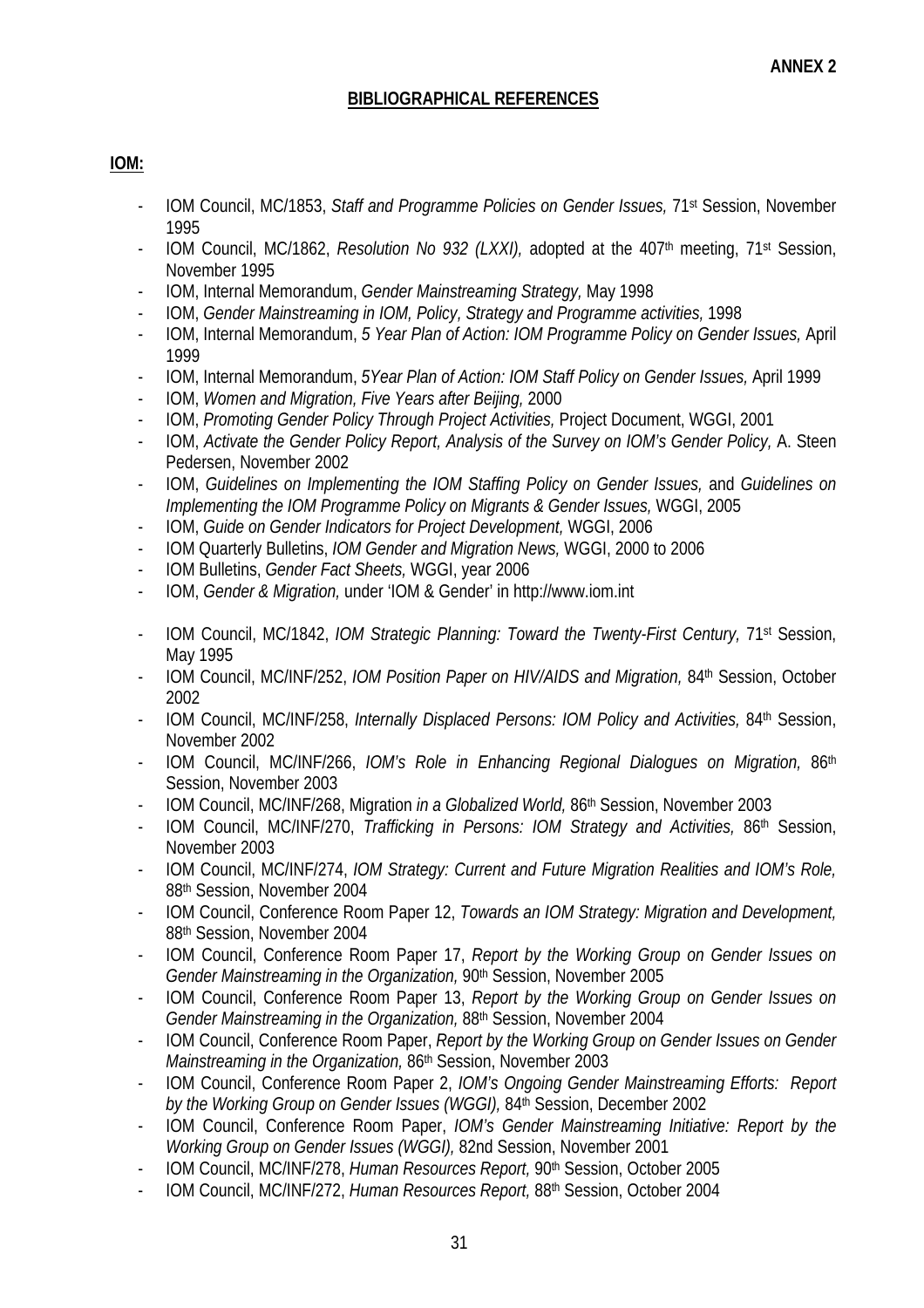- IOM Council, MC/INF/261, *Human Resources Report,* 86th Session, October 2003
- IOM Council, MC/INF/251, *Human Resources Report,* 84th Session, October 2002
- IOM Council, MC/INF/247, *Human Resources Report,* 82nd Session, October 2001
- IOM Council, MC/INF/242, *Human Resources Policy in IOM,* 80th Session, October 2000
- IOM Council, MC/2006, *Report of the Director General on the Work of the Organization for the year 1999,* 80th Session, May 2000
- IOM Council, MC/2042, *Report of the Director General on the Work of the Organization for the year 2000,* 82nd Session, May 2001
- IOM Council, MC/2080, *Report of the Director General on the Work of the Organization for the year 2001,* 84th Session, May 2002
- IOM Council, MC/2114, *Report of the Director General on the Work of the Organization for the year 2002,* 86th Session, May 2003
- IOM Council, MC/2141, *Report of the Director General on the Work of the Organization for the year 2003,* 88th Session, May 2004
- IOM Council, MC/2173, *Report of the Director General on the Work of the Organization for the year 2004,* 90th Session, May 2005
- IOM Council, MC/2197, *Report of the Director General on the Work of the Organization for the year 2005,* 92nd Session, May 2006
- IOM, *IOM Women on the Frontlines, a Compilation of Stories from IOM Female Staff in Emergency-Post Conflict Situations,* IWD, 2005
- IOM, *MIDA: Micro-Enterprise Development for Guinean Women through the Provision of Microcredits and Mobilization of Women from the Diaspora,* Final report, Nov. 2005
- IOM, MASHAV, CIMI, *Migration and Gender Issues within the Millennium Development Goals, International Conference for Women Leaders,* September 2005
- International Dialogue on Migration, *Mainstreaming Migration into Development Policy Analysis,*  IOM MPRC Workshop, February 2005
- IOM, *The World in Motion, Short Essays on Migration and Gender,* L.B. Engel, 2004
- IOM, *Promoción de una Perspectiva de Género en el Trabajo con Poblaciones Afectadas por el Desplazamiento Interno Forzado,* IOM/USAID, Junio de 2004
- IOM, *Conflict Resolution, Confidence-building and Peace Enhancement among Somali Women,*  Seminar – compilation of documents, 2002
- OIM, *Le Rôle de la Femme dans les Conflits en Afrique et la Réponse de l'OIM,* Forum Caritas Afrique sur le Genre et le Partenariat pour le Développement, Septembre 2001
- IOM, INSTRAW, *Temporary Labour Migration of Women, Case Studies of Bangladesh and Sri Lanka,* 2000
- IOM, *Women and Migration: Summary Report of the Conference held at IOM Headquarters,*  January 2000
- IOM, Internal documents, *Record of Senior Management Meeting,* year 2006

### **Various Sources:**

- UN General Assembly, *International Migration and Development,* Report of the Secretary General, A/60/871, May 2006
- UNDP, *Evaluation of Gender Mainstreaming in UNDP,* Evaluation Office, January 2006
- Global Commission on International Migration, *Gender and Migration,* September 2005
- Women's Commission for Refugee Women and Children, *Masculinities: Male Roles and Male Involvement in the Promotion of Gender Equality,* August 2005
- UN System, *Fact Sheets on Gender Projects of the UN, Iran,* UNDAF, 2005
- DFID, *Evaluation of DFID Development Assistance: Gender Equality and Women's Empowerment - Phase II Thematic Evaluation: Migration and Development,* Working Paper 13, February 2005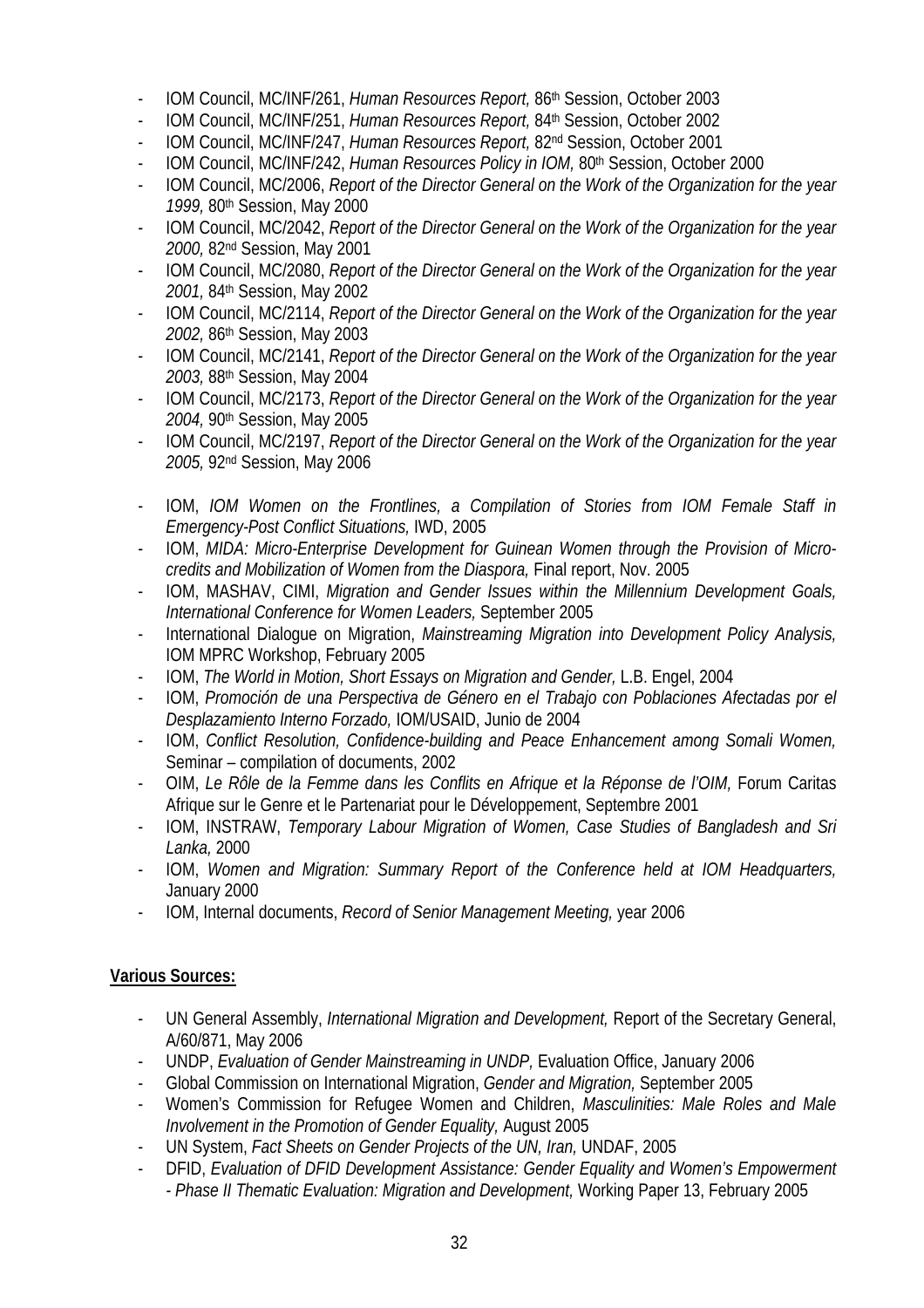- DFID, *Evaluation of DFID Development Assistance: Gender Equality and Women's Empowerment – DFID's Experience of Gender Mainstreaming 1995 to 2004,* Working Paper 5, November 2004
- UN General Assembly, *Triennial Comprehensive Policy Review of Operational Activities for Development of the United Nations System, Resolution adopted by the General Assembly*, *X Gender,* A/RES/59/250, December 2004
- OCHA, *OCHA Desk Review of IASC 1999 Gender Policy: Key Issues/Discussion Points,* April 2004
- ILO, *ILO Gender Audit 2001-02: Final Report*, Bureau for Gender Equality, May 2002
- World Bank OED, *Evaluating Gender and Development at the World Bank*, Précis No 200, Autumn 2000
- World Bank OED, *An Evaluation of the Gender Impact of Bank Assistance Approach Paper,*  August 1999
- ACORD, *Gender Audit of Programmes: based on 1998 Annual Reports,* January 1998
- UN Economic and Social Council, '*Coordination of the Policies and Activities of the Specialized Agencies and Other bodies of the United Nations System: Mainstreaming the gender perspective into all policies and programmes in the United Nations system*', Report of the Secretary-General, E. 1997/66, July 1997
- IOB Policy and Operations Evaluation Department, *Women and Development: Main Findings, Policy and Implementation in Netherlands Development Cooperation 1985-1996,* Ministry of Foreign Affairs, 1996
- Oxfam, *Women's Empowerment Framework,* S.H. Longwe, July 1996

**N.B.** Relevant documentation can be found under the *UN Commission on the Status of Women* (*CSW)*  Website in http://www.un.org/womenwatch/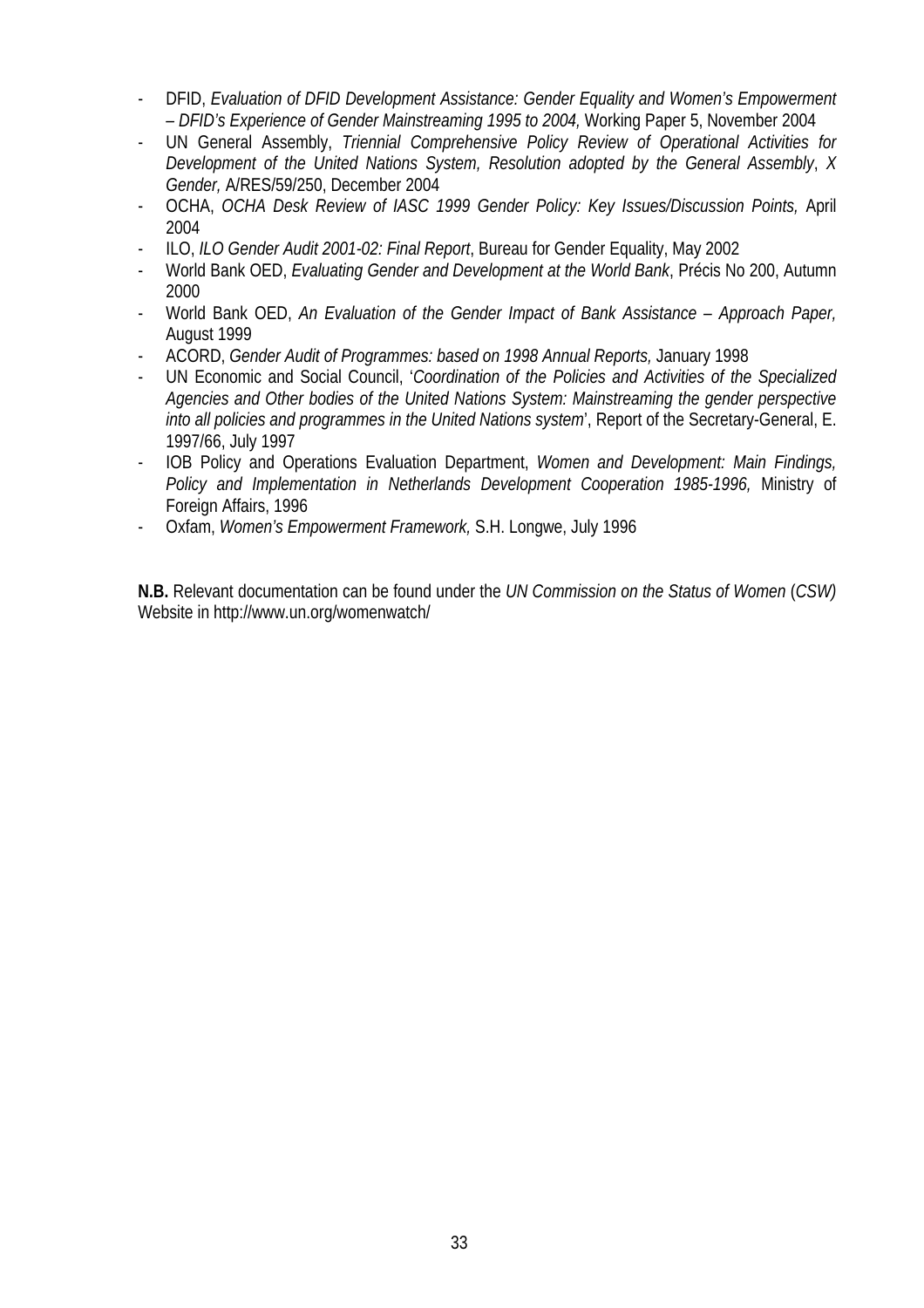### **EVALUATION OF IOM'S GENDER MAINSTREAMING POLICY AND STRATEGY**

### **A) QUESTIONNAIRE TO IOM MISSIONS AND HEADQUATERS DEPARTMENTS**

| Office location or Dpt:        |               |                        | $GFP: Yes \quad No \quad Number:$ |
|--------------------------------|---------------|------------------------|-----------------------------------|
| Total Number of: Male G staff: |               | <i>Female G staff:</i> |                                   |
|                                | Male P staff: | <i>Female P staff:</i> |                                   |

- **1. How would you briefly define 'Gender' and 'Gender Mainstreaming'?**
- **2. What measures have been taken in your office or department to implement IOM's gender mainstreaming strategy?**

| a)             |  |
|----------------|--|
| b)             |  |
| $\mathsf{C}$   |  |
| d)             |  |
| No snacific me |  |

| No specific measures taken: [ |  |
|-------------------------------|--|
|                               |  |

If no, why:

**3. Do you think that having a Gender Focal Point (GFP) adds value to implementation of the strategy?** 

 $Yes \Box$  No

Please explain why and the type of support provided:

- **4. Does your office/department review regularly (once a year for instance) ways to improve implementation of the gender mainstreaming strategy?** 
	- a) In terms of staffing: Yes No
	- b) **In terms of programmes/projects development and implementation**: Yes  $\Box$  No  $\Box$

Comments, if any: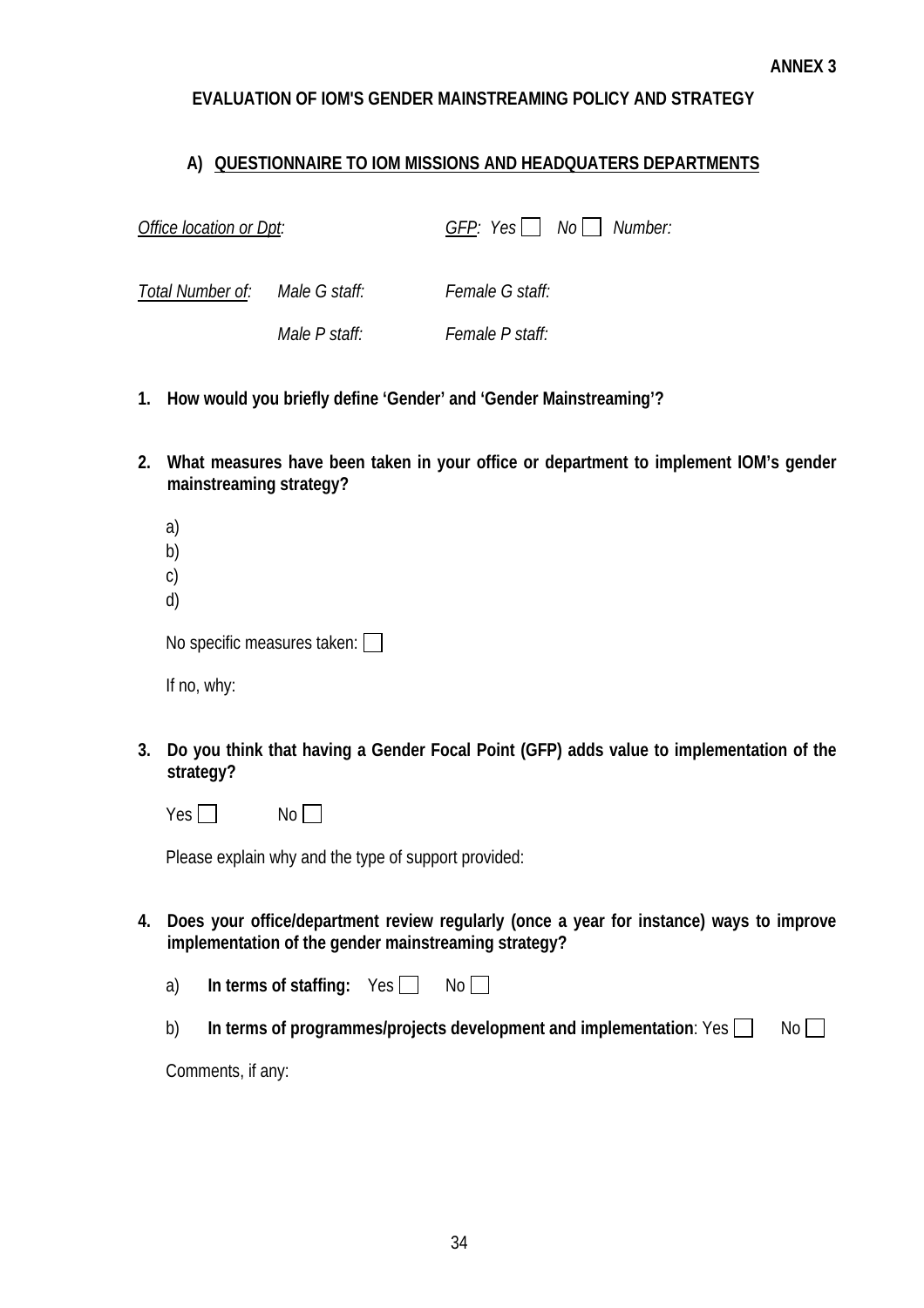**5. Did you decide to establish your own goals in terms of gender mainstreaming?** 

| Yes. | No |
|------|----|
|------|----|

If yes, why and which?

- **6. What are the most important outcomes in terms of gender mainstreaming that you have achieved in your office/department?** 
	- a)
	- b)
	- c) d)
- **7. How would you rate the success of your office/department in addressing gender mainstreaming?**

**a) In terms of staffing (gender balance):** 

| 1) Very good | 2) Good $\lceil$ | 3) Fair $ $ |  | 4) Still need improvements |  |
|--------------|------------------|-------------|--|----------------------------|--|
|--------------|------------------|-------------|--|----------------------------|--|

**b) In terms of projects/programmes implementation:** 

| 1) Very good | $2)$ Good | 3) Fair $ $ |  | 4) Still need improvements |  |
|--------------|-----------|-------------|--|----------------------------|--|
|--------------|-----------|-------------|--|----------------------------|--|

Comments on your rating levels:

- **8. Have you implemented in recent years, or are you now implementing, a project/projects:** 
	- **a) Targeting women as a special group?**

|  | Yes $\Box$ (Budget level: |  | No |
|--|---------------------------|--|----|
|--|---------------------------|--|----|

**b) Integrating Gender as main component of the project?** 

| Yes $\Box$ (Budget level: |  | No |
|---------------------------|--|----|
|---------------------------|--|----|

**9. Gender mainstreaming requires including a gender component systematically in each project: do you consider it necessary for all IOM projects?** 

| V<br>$\sim$ | N<br>., |  |  |
|-------------|---------|--|--|
|-------------|---------|--|--|

If not, why:

**10. Do you have contacts with partners implementing activities focusing specifically on gender issues (UNIFEM, UNFPA, UNDP, NGOs and/or Ministries)?**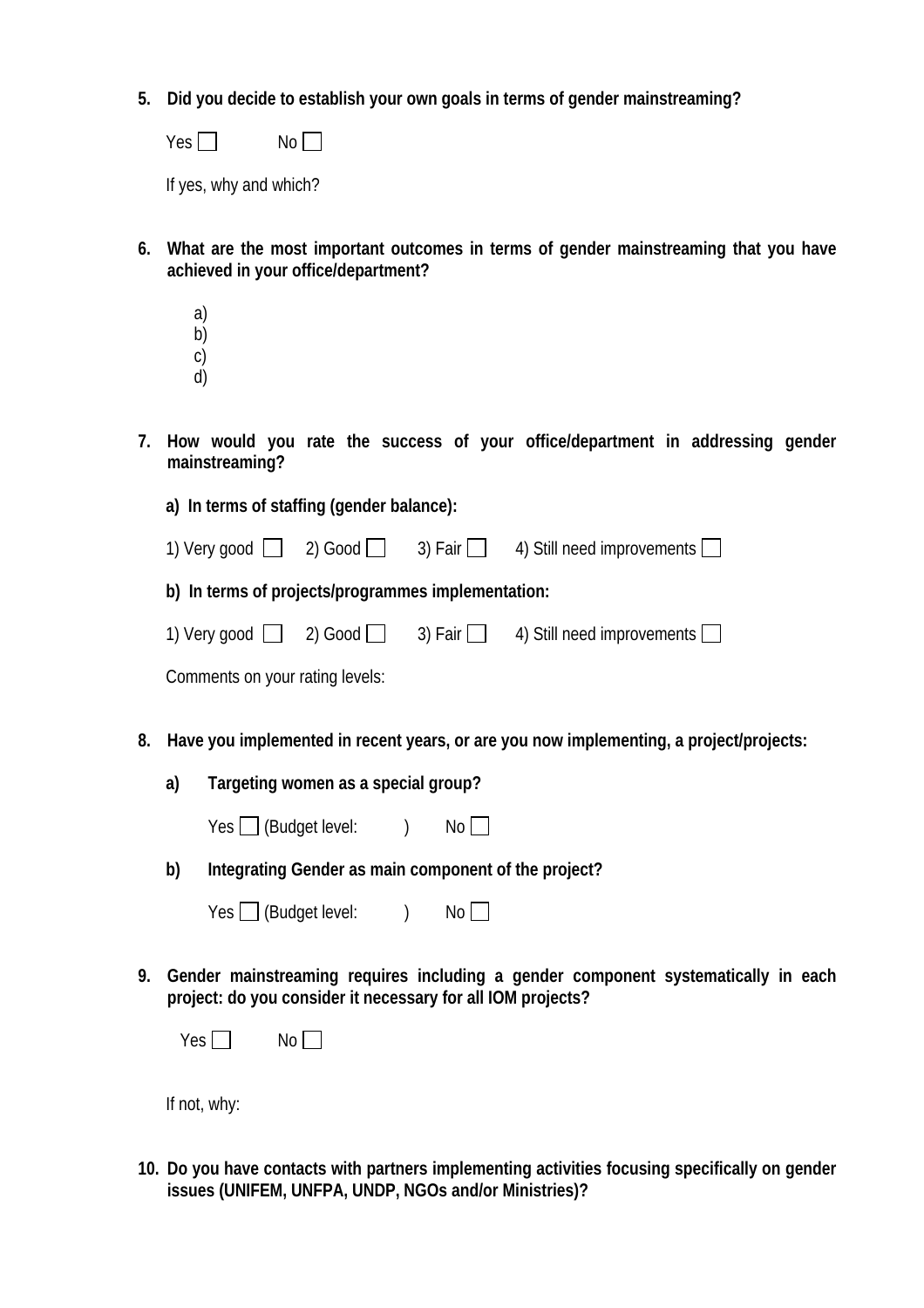| Regularly |  |
|-----------|--|
|           |  |

igularly  $\Box$  2. Only when needed  $\Box$  3. No  $\Box$ 

With whom, type of contact (for example participation in gender thematic groups, regular meetings) and comments if any:

**If either (10.1) or (10.2) applies, do you plan to implement gender-specific activities/projects with that (those) partner(s)?** 

Please describe:

**If not (10.3), do you plan to do something to improve the effectiveness of partnership?** 

 $Yes \Box$  No  $\Box$ 

Please describe:

- **11. Do you know what the abbreviation 'WGGI' stands for and what its main tasks are?** 
	- $Yes \Box$  No  $\Box$

Main tasks:

- **12. Do (did) you receive support (technical guidance, financial assistance, etc.) from the WGGI for implementing the gender mainstreaming strategy and/or subsequent activities?** 
	- $Yes \Box$  No

Comments if any:

**13. Did you receive training focusing on gender (inside and/or outside IOM)?** 

 $Yes \Box$  No  $\Box$ 

If yes, how many and with whom:

**14. Do you think that training activities should be regularly organized (annually, for instance) at Organizational level?** 

 $Yes \Box$  No  $\Box$ 

Comments if any: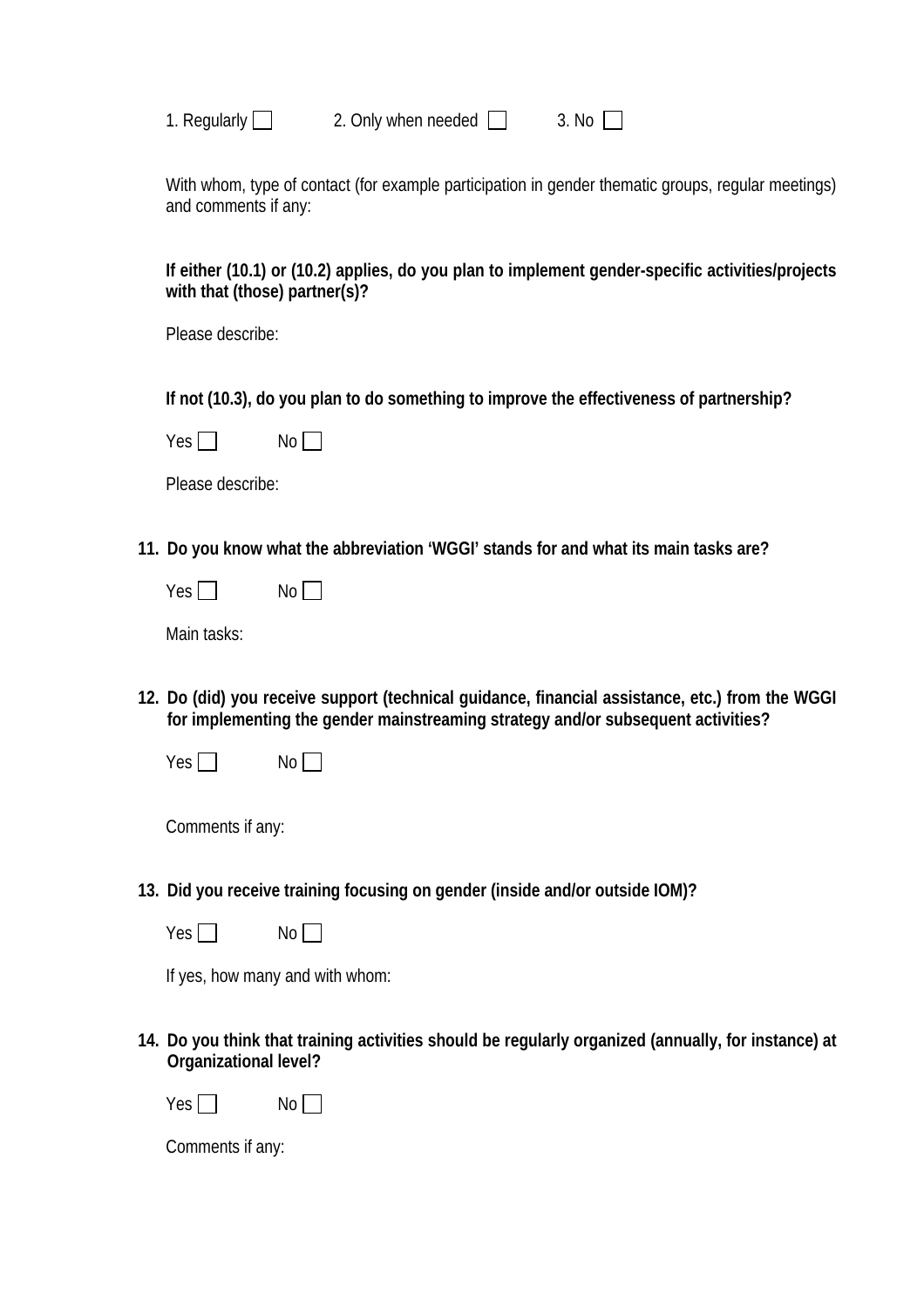**15. Have you noticed major changes in gender mainstreaming in IOM over the last 10 years since the approval of IOM's Gender Mainstreaming Policy and Strategy in 1995?** 

| Yes | No |
|-----|----|
|-----|----|

Please develop/specify:

- **16. Are you aware of the level of resources allocated by the Organization to gender mainstreaming in 2005 and 2006 and for which specific purpose(s)?** 
	- $Yes \Box$  No  $\Box$

Purpose(s):

- **17. Do you think that more resources (financial, human or both) should be specifically allocated to gender mainstreaming?** 
	- $Yes \Box$  No  $\Box$

Comments if any:

- **18. Do you think that IOM could play a role as one of the leaders in gender mainstreaming?** 
	- $Yes \Box$  No  $\Box$

If yes, how and in which field(s) of activity: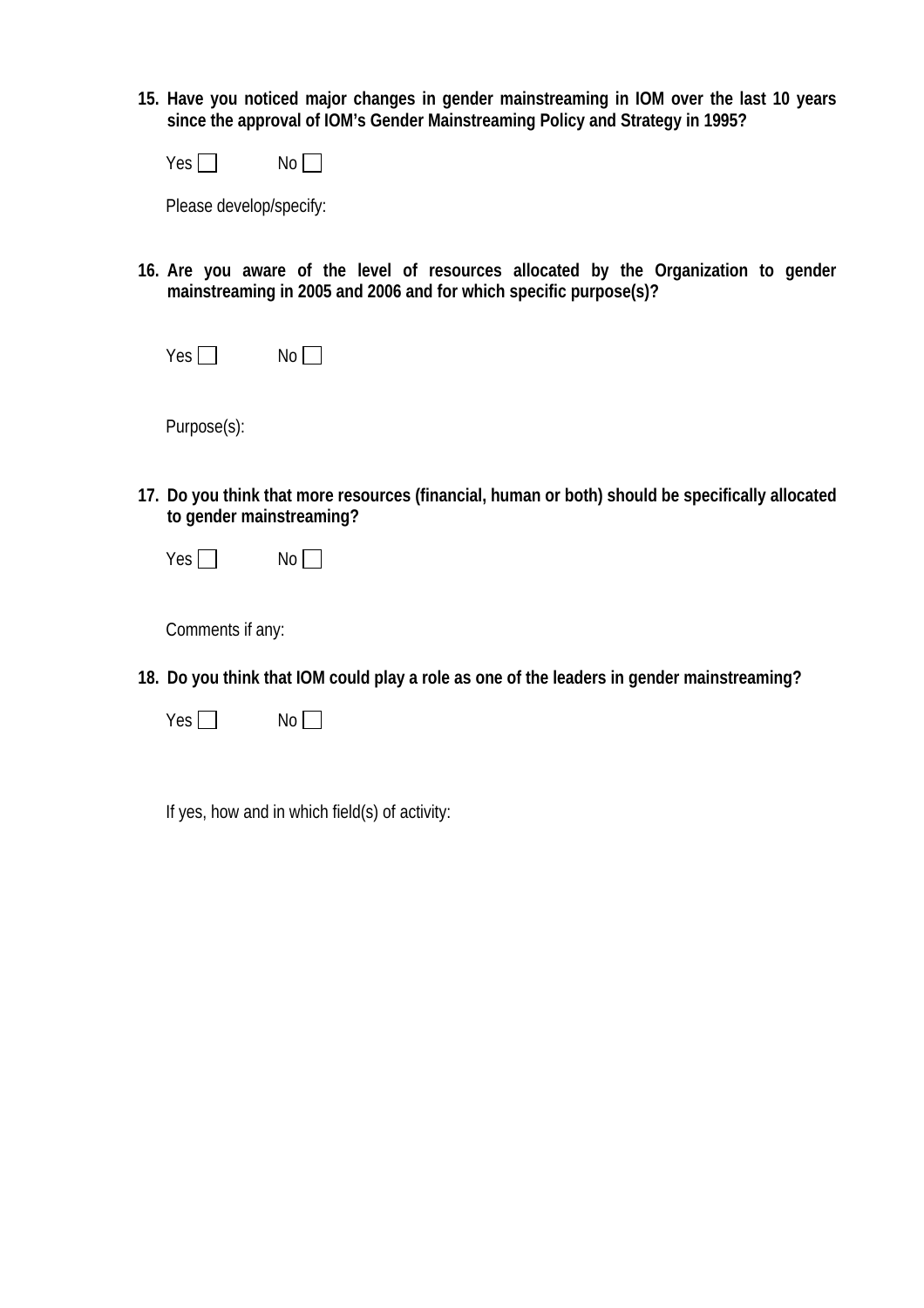# **EVALUATION OF IOM'S GENDER MAINSTREAMING POLICY AND STRATEGY**

# **B) QUESTIONNAIRE TO ALL IOM STAFF**

|    | <b>IOM Office</b>                                                    | Male           | Female                                                                                                                                                                                                                                                                                                                                                                                          |                                                                                     |
|----|----------------------------------------------------------------------|----------------|-------------------------------------------------------------------------------------------------------------------------------------------------------------------------------------------------------------------------------------------------------------------------------------------------------------------------------------------------------------------------------------------------|-------------------------------------------------------------------------------------|
|    |                                                                      | G staff        | P staff                                                                                                                                                                                                                                                                                                                                                                                         |                                                                                     |
|    |                                                                      | In IOM since   |                                                                                                                                                                                                                                                                                                                                                                                                 |                                                                                     |
|    | 1. How would you briefly define 'Gender' and 'Gender Mainstreaming'? |                |                                                                                                                                                                                                                                                                                                                                                                                                 |                                                                                     |
| 2. | Do you know IOM's Gender Mainstreaming Policy and Strategy?          |                |                                                                                                                                                                                                                                                                                                                                                                                                 |                                                                                     |
|    | 1) very well $\Box$                                                  |                | 2) well $\Box$ 3) not so well $\Box$ 4) not at all $\Box$                                                                                                                                                                                                                                                                                                                                       |                                                                                     |
| 3. | How would you rate your interest in Gender and Gender Mainstreaming? |                |                                                                                                                                                                                                                                                                                                                                                                                                 |                                                                                     |
|    | 1) very high $\Box$                                                  | 2) high $\Box$ | 3) not so high $\Box$                                                                                                                                                                                                                                                                                                                                                                           | 4) no interest $\lfloor$                                                            |
|    | Please explain why:                                                  |                |                                                                                                                                                                                                                                                                                                                                                                                                 |                                                                                     |
|    | If 1 and 2:                                                          |                |                                                                                                                                                                                                                                                                                                                                                                                                 |                                                                                     |
|    | Because gender is an important aspect of daily life                  |                | Because promotion of women is an important aspect of daily life<br>Because of the role women can play towards a better world<br>Because gender is a more balanced approach than focusing only on women<br>Just to please anyone who might give me problems if I say 'No interest'<br>Just to know about it as a topic to follow in our normal work                                              | Because of the need to encourage stronger cooperation between men and women         |
|    | Other reasons/comments:                                              |                |                                                                                                                                                                                                                                                                                                                                                                                                 |                                                                                     |
|    | If $3$ and $4$ :                                                     |                |                                                                                                                                                                                                                                                                                                                                                                                                 |                                                                                     |
|    |                                                                      |                | No time to read documents on gender in detail and learn about developments<br>No time to spend on it, as it is too theoretical and has no practical application<br>No time to spend on it, as it is a cultural concept not universally accepted<br>No interest, as there is always the same general approach about women<br>No interest, just mentioning it when necessary in project documents | No interest, as concept is too general and has no direct impact on IOM's daily work |
|    | Other reasons/comments:                                              |                |                                                                                                                                                                                                                                                                                                                                                                                                 |                                                                                     |

**4. Do you think that IOM's policy and strategy objectives have been achieved?**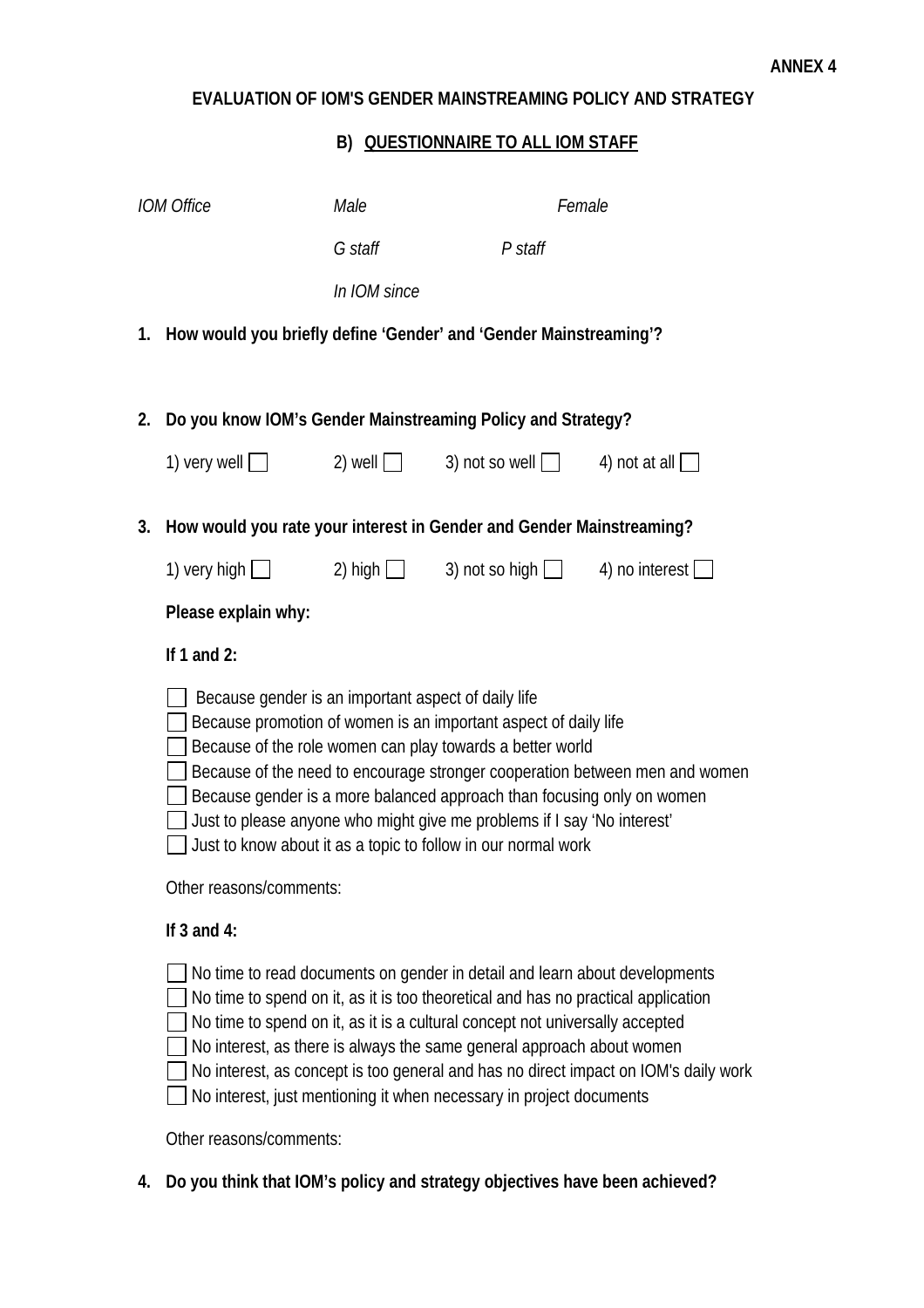|    | In terms of staffing:                |                     |                                                                     |
|----|--------------------------------------|---------------------|---------------------------------------------------------------------|
|    | 1) Fully $\Box$                      | 2) Partially $\Box$ | 3) Not at all $\Box$                                                |
|    | Please explain                       |                     |                                                                     |
|    | In terms of programmes and projects: |                     |                                                                     |
|    | 1) Fully $\Box$                      | 2) Partially $\Box$ | 3) Not at all $  \cdot  $                                           |
|    | Please explain                       |                     |                                                                     |
| 5. |                                      |                     | Do you think that IOM sufficiently invests in Gender Mainstreaming? |

| Yes $\Box$ | No | No opinion $\Box$ |
|------------|----|-------------------|
|------------|----|-------------------|

If no, because:

More funds should be allocated to projects focusing on gender and migration

Funds should be specifically allocated to training activities on gender

More human resources should be specifically working on gender mainstreaming and not only counting on the voluntary contribution of the WGGI and GFPs

Other reasons/comments:

**6. Do you think that IOM has had an impact on the conditions of women in the field of migration?** 

| Yes $\Box$ | No | No opinion $\Box$ |
|------------|----|-------------------|
|------------|----|-------------------|

Comments:

**7. Do you consider yourself as an active participant in gender mainstreaming?** 

| Yes | No |  |
|-----|----|--|
|-----|----|--|

If yes, why and what are you concretely doing: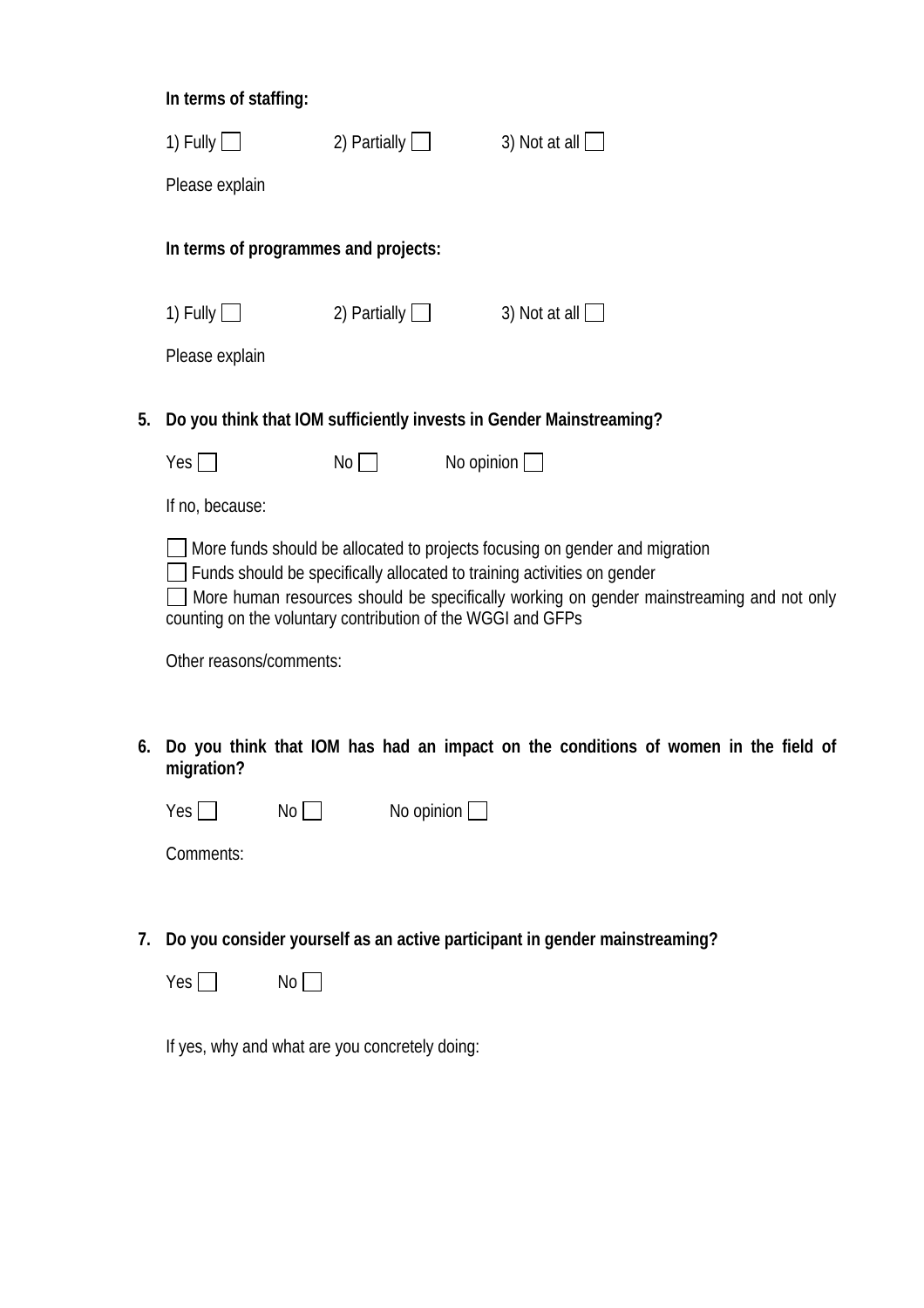**8. Do you consider that the Organization is giving sufficient recognition to those involved in gender mainstreaming activities?** 

| γ<br>$\sim$<br>EN. | No |
|--------------------|----|
|--------------------|----|

If no, please explain:

**9. Do you consider that your supervisor is giving sufficient recognition to those involved in gender mainstreaming activities?** 



If no, please explain: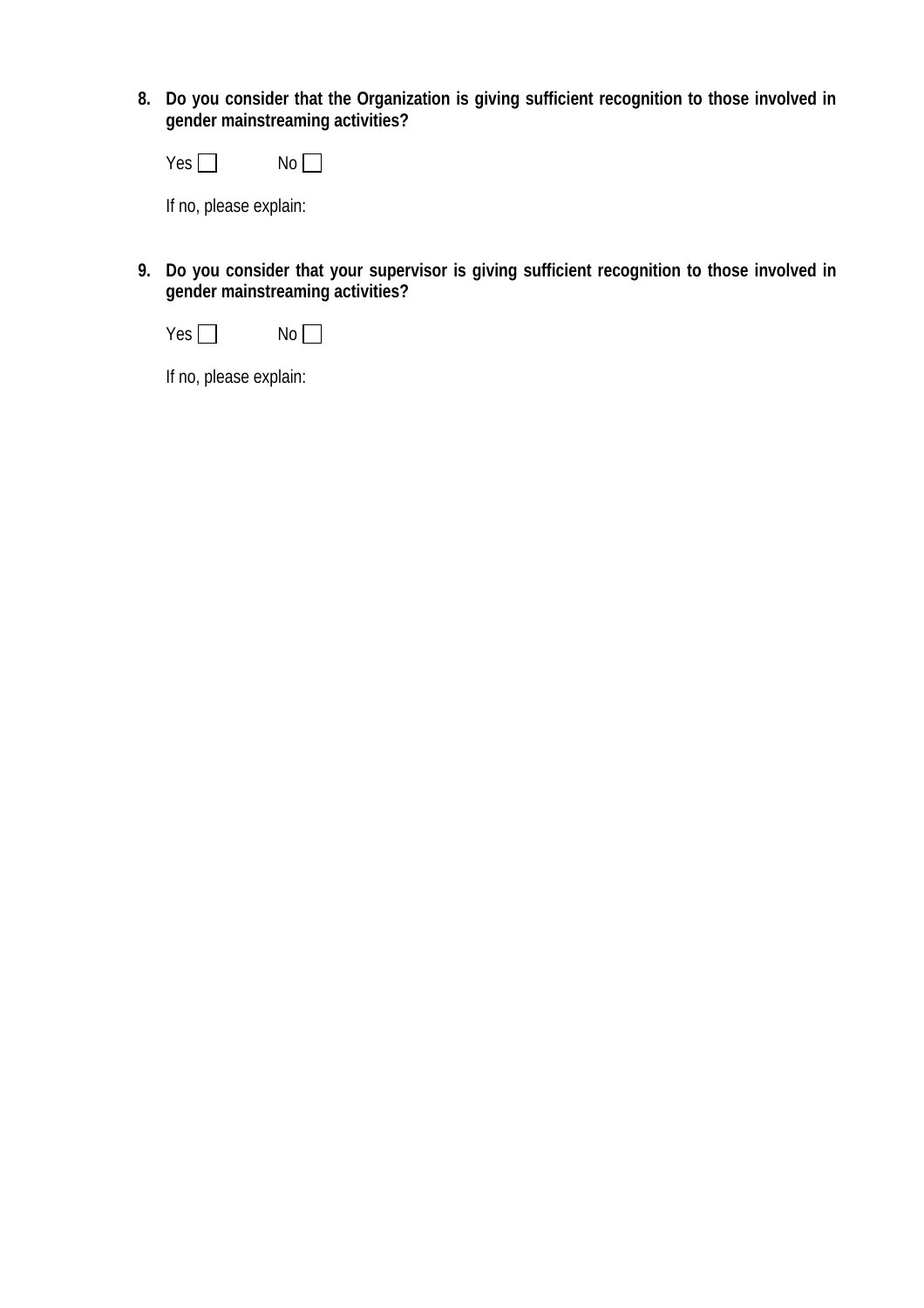### **TERMS OF REFERENCE Gender Focal Points (GFPs) at HQ and in the Field**

- **I. Contribute towards the formulation of gender-sensitive programming and priority setting in the following ways, for example:** 
	- Identify relevant gender information (especially socio-economic) and share with all GFPs
	- Ensure that any available and pertinent background gender data/ analysis is broken down by gender, age, and ethnic origin, when relevant
	- Co-ordinate with the WGGI on matters pertaining to the gender mainstreaming role of **GFPs**
	- Brief colleagues on gender issues whenever possible
	- Include relevant gender priorities in TORs such as sensitivity to gender issues and diversity

II. Advocate for the inclusion of gender and migration issues in project/programme formulation in the following ways, for example:

- Update gender issues of relevance to projects/programmes in one's own Mission and share with colleagues and the GFP network
- Read background documentation to gain substantive knowledge of the gender dimension and share with colleagues and the GFP network
- Attend project development workshops, when possible
- Ensure that female colleagues are consulted equally during the project formulation process, as appropriate
- Identify and incorporate gender-related linkages into IOM projects and programmes and documentation, where appropriate
- Assist in collecting gender-related materials for inclusion in the PROCOM
- Ensure that all background information is disaggregated by age, sex and country of origin
- Raise gender issues in project meetings and contribute to discussions
- Assist project developers, when deemed necessary, in mainstreaming gender concerns into new and ongoing projects

III. Support the inclusion of gender issues in all migration project/programme implementation activities

- Strive to Promote gender balance among project staff, training events and in general meetings
- Raise relevant gender issues in project monitoring meetings
- Include knowledge of and experience in gender issues as a requirement for all Missions' TORs
- Ensure that final project reports specifically identify gender gaps and gender-related project successes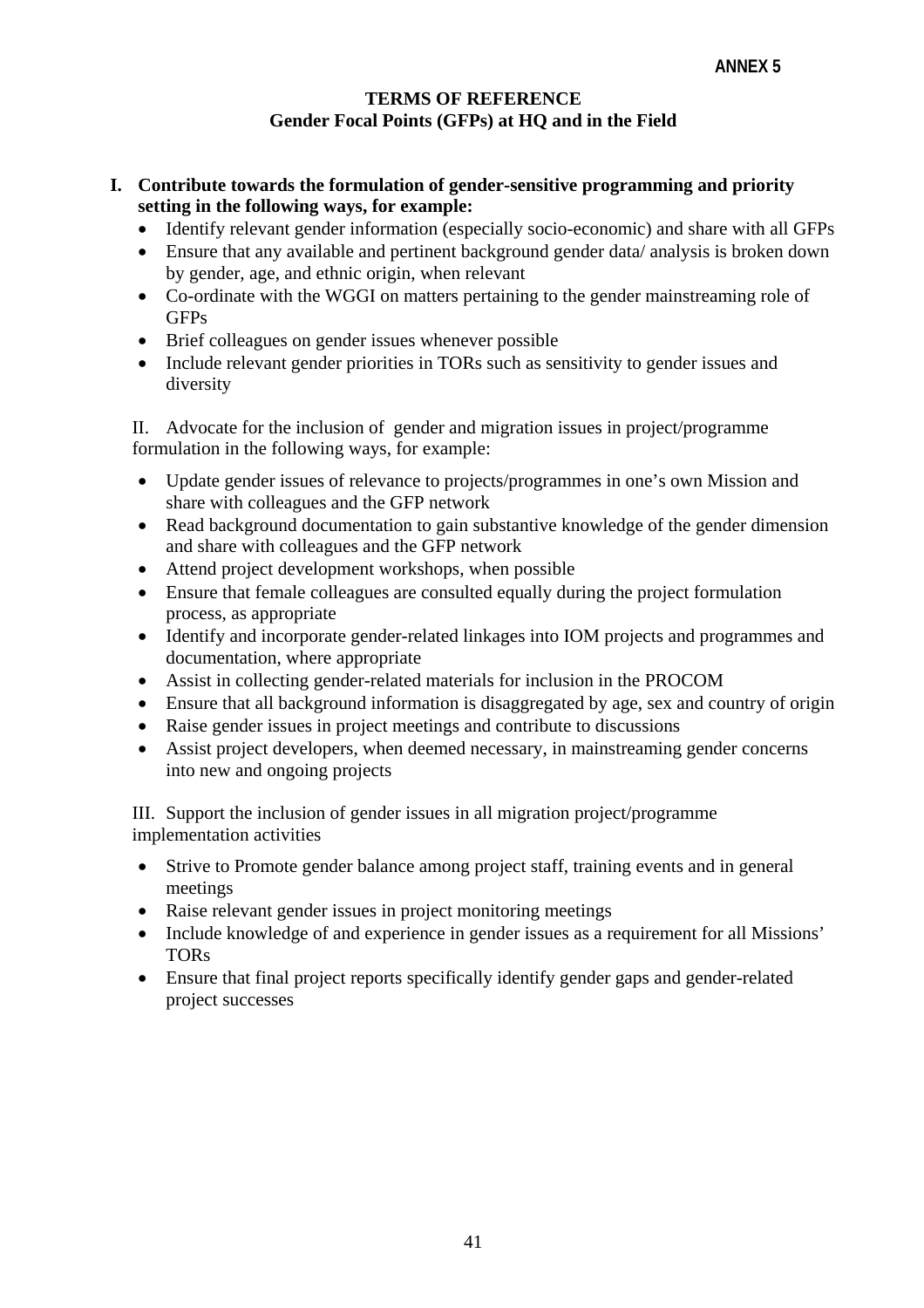# **IV. Support gender sensitive project/programme monitoring and assessment**

- Review draft evaluation reports to ensure that gender-related omissions and successes are reflected
- Understand and apply gender indicators of success

### **V. Contribute gender and migration information and analysis to overall general policy**

- Prepare documentation reflecting IOM 's core message and particularly on (local) gender issues
- Ensure that migrant women have information on IOM services, programmes and projects, when possible
- Identify and make available relevant information, broken down by sex, age and country of origin

VI. Contribute and share gender information at HQ, MRFs and Field Offices in resource mobilization activities

- Compile and share information on IOM's gender policy for donors and host government
- Ensure that this information is included in the donor database administered by DRD at HQ
- Prepare relevant summary information on the gender dimensions of IOM activities and distribute as appropriate
- Ensure that project/programme briefs and summaries reflect relevant gender dimensions
- Network actively with host government and donor countries, and include gender dimensions appropriately in discussion

# **VII. Introduce relevant gender dimensions in meetings at HQ, MRFs, Field Offices and at external meetings**

- $\Box$  Raise gender issues at meetings, as relevant
- Support colleagues when they try to raise gender issues
- Strive to ensure gender balance in all committees, sub-committees and decision-making bodies
- Discuss gender issues prior to meetings to facilitate their introduction by others
- Seek rotation of responsibility for gender-related meetings (agenda, chair, minutes, etc.) as a means of ensuring that colleagues understand and apply the gender-mainstreaming concept

# **VIII. Prepare and conduct gender training and briefing sessions for HQ, MRFs and Field Office staff**

- Identify the training needs of colleagues
- Analyze these needs and define the most effective didactic approach (training, briefing, weekly consultation, one-on-one discussion, etc.)
- Compile information on colleagues' requests for gender mainstreaming information
- Incorporate gender-related subjects into existing training materials and workshops

# **IX. Increase gender balance and extend special support to the advancement of women within IOM**

- Promote the recruitment of women among internal and external candidates
- Identify training and skills development activities and other initiatives to support women in career development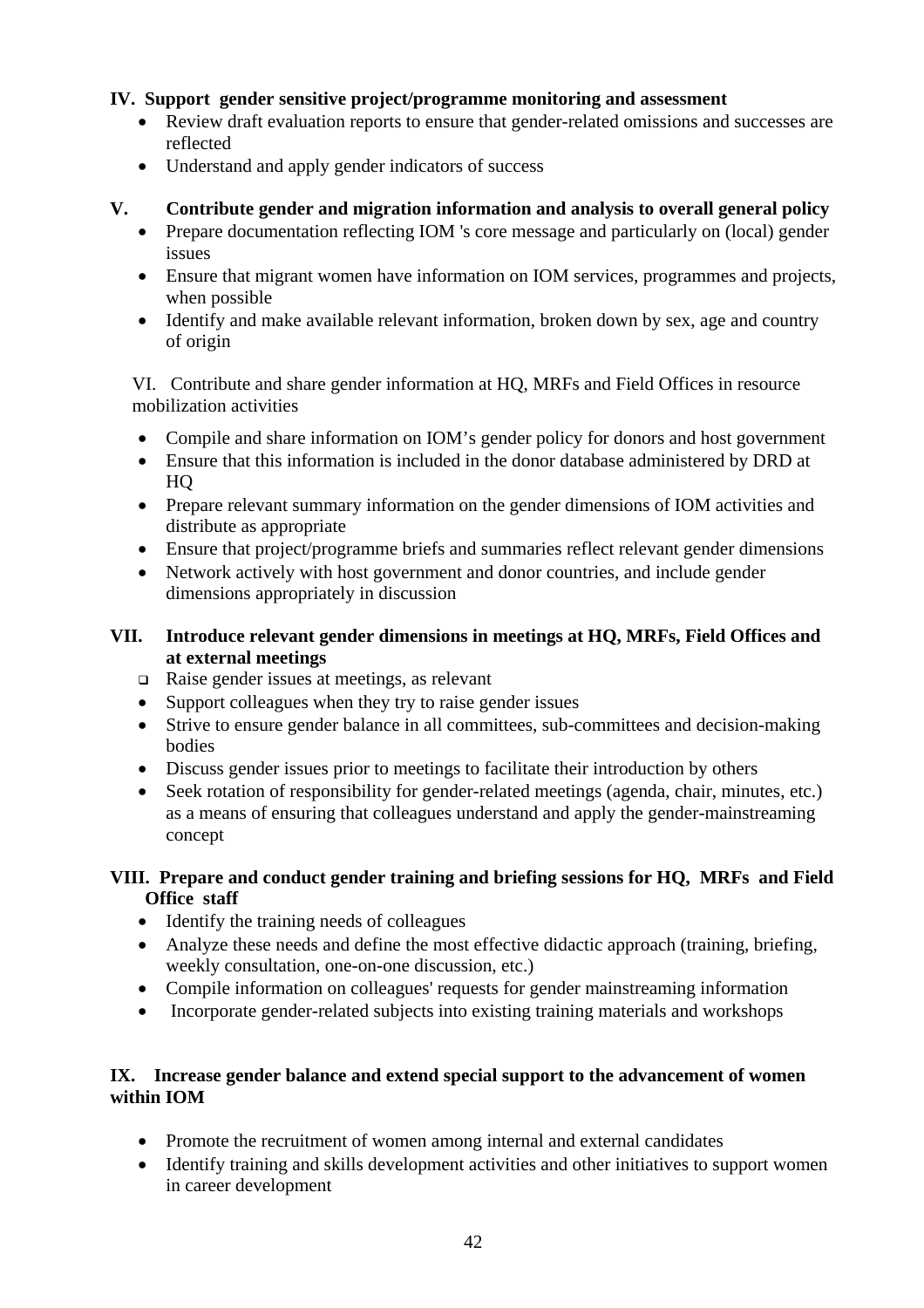- Encourage a supportive work environment, for women and men, by promoting arrangements such as flextime, promotion of a friendly work-family agenda, short-term hiring of consultants to replace staff on leave (e.g. maternity leave) and others
- Provide statistical information and progress reports on gender balance at HQ, MRFs and Field Offices
- Provide gender awareness by organizing and/or coordinating skills training in the MRFs and Field Offices
- Encourage female colleagues to apply for vacant positions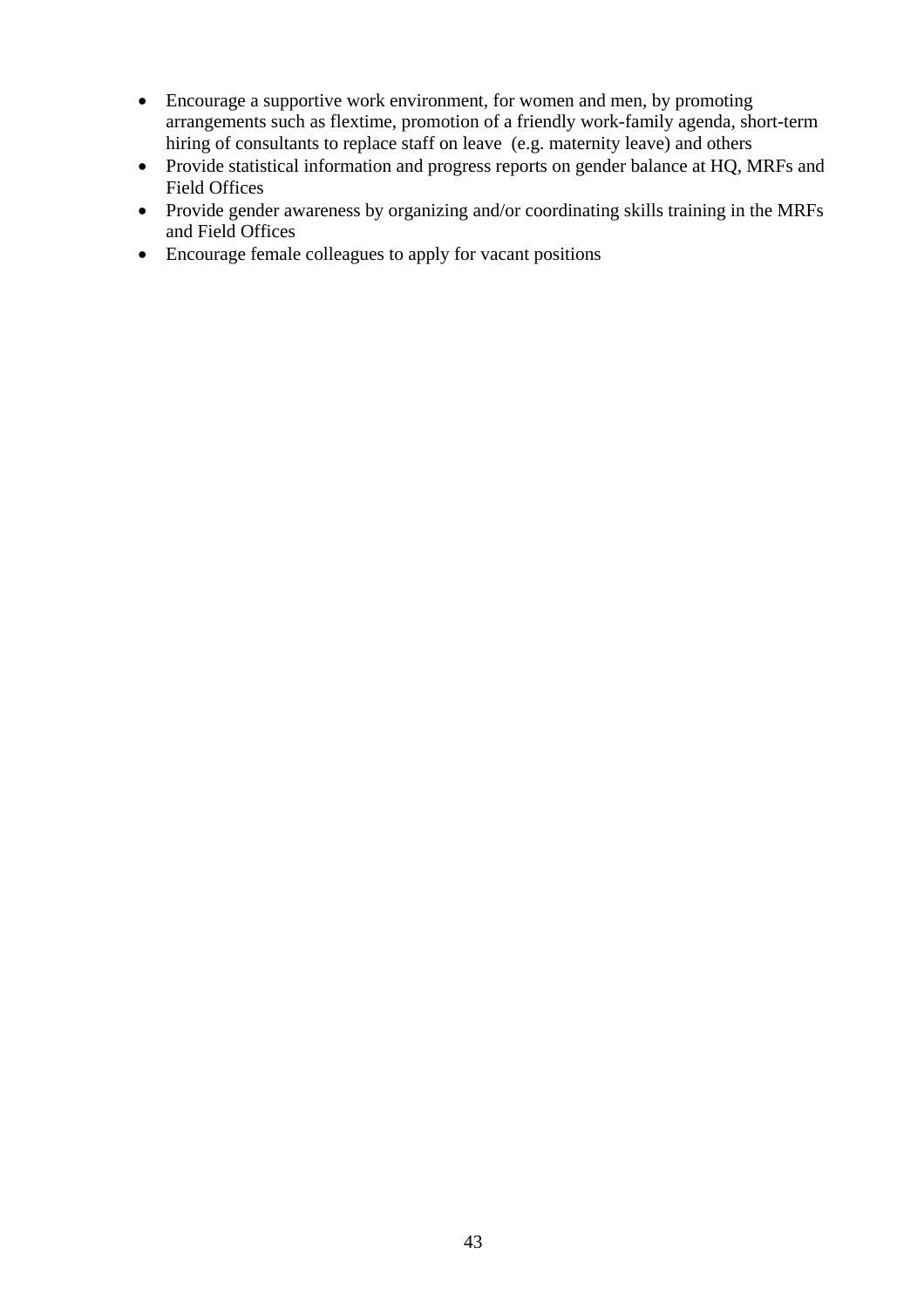# **GUIDELINES ON IMPLEMENTING THE IOM PROGRAMME POLICY ON MIGRANTS & GENDER ISSUES**

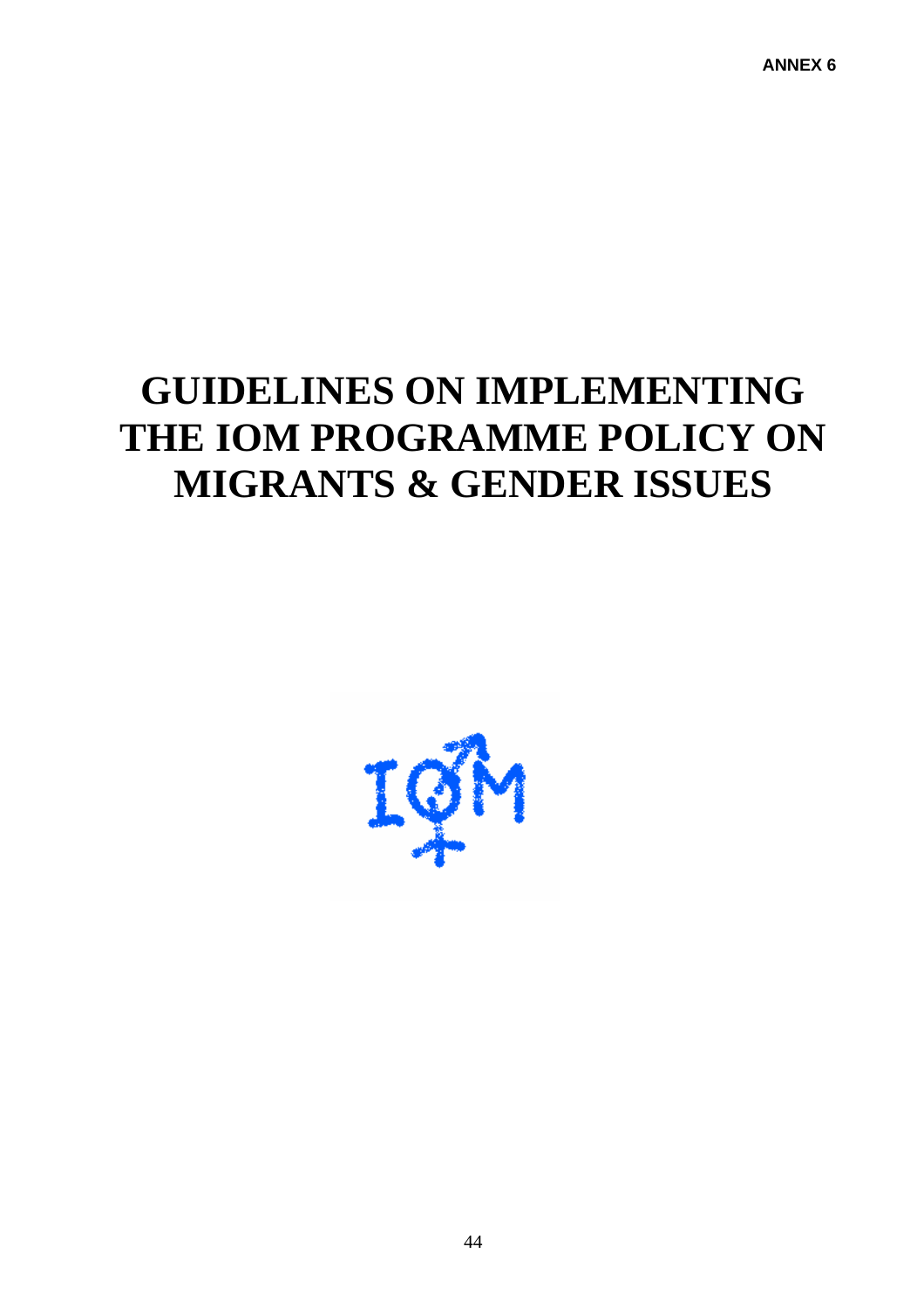# **BACKGROUND & EVOLUTION OF THE POLICY**

1995: The IOM Council approved Resolution  $N^{\circ}$  932 (LXXI): "IOM is committed to ensuring that the particular needs of all migrant women are identified, taken into consideration and addressed by IOM projects and services".

1999: IOM adheres to the Inter-Agency Standing Committee's (IASC) policy statement for the integration of a gender perspective in humanitarian assistance.<sup>[26](#page-47-0)</sup>

2006: IOM's policy brochure on migrant women and gender mainstreaming is updated to better incorporate broader gender concerns without detriment to the basic policy.

# **Overall Objective:**

To ensure that IOM mainstreams gender into its strategic planning process by providing relevant information and recommendations with regard to gender and mobile populations/migrants.

**\* \* \*** 

# **Objective 1**:

**To increase networking and public outreach activities aimed at mainstreaming the issues of women, men, girl and boy migrants and at information sharing among all stakeholders.** 

# **Expected result 1 (a):**

All stakeholders are engaged in dialogue concerning women, men, boy and girl migrants at international, regional and national levels.

# **Activities**

 $\overline{a}$ 

# **(At all levels of the Organization):**

- Highlight and promote efforts to understand the importance of gender in respective areas of work.
- Make efforts to interact with and support those gender-specific concerns of host governments and the civil society at regional and national level.
- Respond to Member and Observer States in meeting their requests for gender-specific activities.
- Ensure that beneficiaries are consulted in all phases of programme design and implementation, as appropriate.
- Interact regularly with other organizations and relevant agencies to share information on current and planned activities vis-à-vis migrant women, men, girls and boys.
- Mainstream the gender specific needs of migrant women, men, girls and boys in national, regional and international meetings organized on the subject of migration.
- Participate in meetings, working groups and international, national and regional networks of gender focal points to exchange ideas and ensure that migrant women's, men's, girls' and boys' issues are integrated in national, regional, and international programmes.
- Ensure that the specific needs of migrant women, men, girls and boys are mainstreamed into all relevant key documents including project proposals put forward at the international, regional and national levels.
- Invite gender coordinators from other organizations to make presentations and explore co-organizing topical discussions related to migrant women, men, girls and boys.

<span id="page-47-0"></span><sup>&</sup>lt;sup>26</sup> See Annex I for the IASC Policy Statement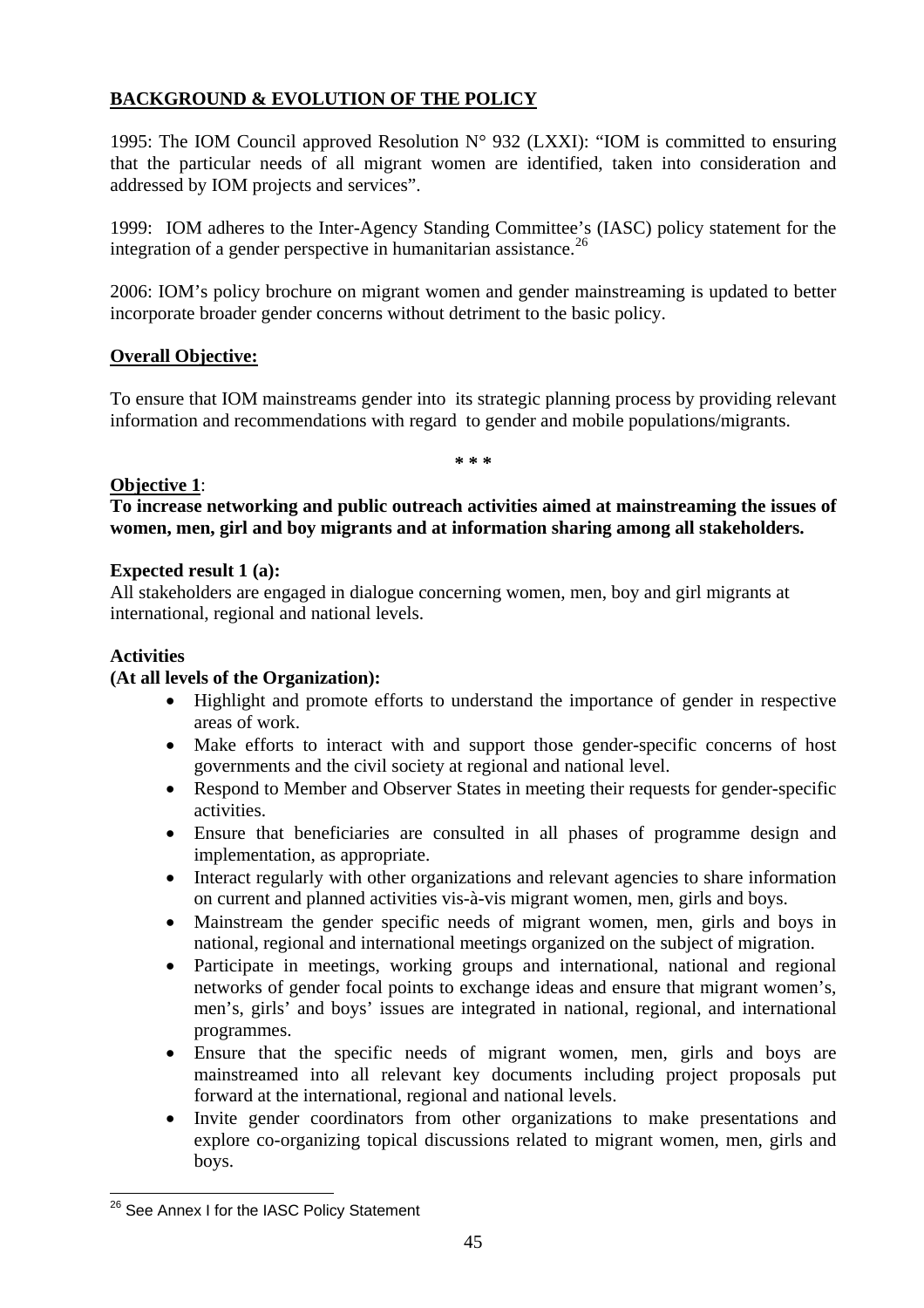- Exchange information and documentation with other organizations.
- Work with Gender, Trafficking, and Media Focal Points on development of annotated bibliography on migrant women, men, girls and boys, as well as on Directories on experts on gender issues.

### **Expected result 1 (b):**

Activities are undertaken to maintain IOM's position as a key player on the issue of gender and migration.

### **Activities:**

- Publish articles, brochures and other information material related to IOM's gender policy and activities and distribute them to all stakeholders.
- Promote and encourage the use of the IOM web site, Intranet, and other mass communication means to expand public knowledge of IOM's gender activities. In cooperation with Webmaster, ensure information is updated.
- Refer to and review lists of international, regional, national meetings relevant to gender and migration and in which IOM should participate.
- Mainstream gender into documents, speeches, interviews, and stories by IOM staff.

\* \* \*

### **Objective 2:**

**To ensure greater availability within IOM of gender-sensitive resources on migrants' issues by collecting, distributing, and applying relevant data.** 

### **Expected result 2:**

Sex disaggregated statistics and resources on migrants are collected, made available and used.

### **Activities:**

- Strengthen staff capacity to use gender indicators and to collect, analyze and use data.
- Track and report on disaggregated statistics as a minimum by sex and age in all relevant documents produced by the Organization.

**\* \* \*** 

### **Objective 3:**

**To increase gender-awareness of all staff especially Regional Representatives, Chiefs of Missions, Senior Managers, and Project Development Officers.** 

### **Expected Result 3(a):**

Knowledge of and accountability for gender mainstreaming is reinforced.

### **Expected Result 3 (b):**

Gender is mainstreamed into all IOM programmes, projects, and services.

### **Activities:**

- Include a gender analysis in all phases of project planning and elaborate how the project addresses the specific needs of beneficiary migrants and ensures the sustainability of expected results.
- In all phases of project planning and implementation, ensure the involvement of female/male staff when interacting with female/male project beneficiaries, as and when appropriate.
- Seek a balanced ratio by gender for beneficiary targets, as relevant to the project.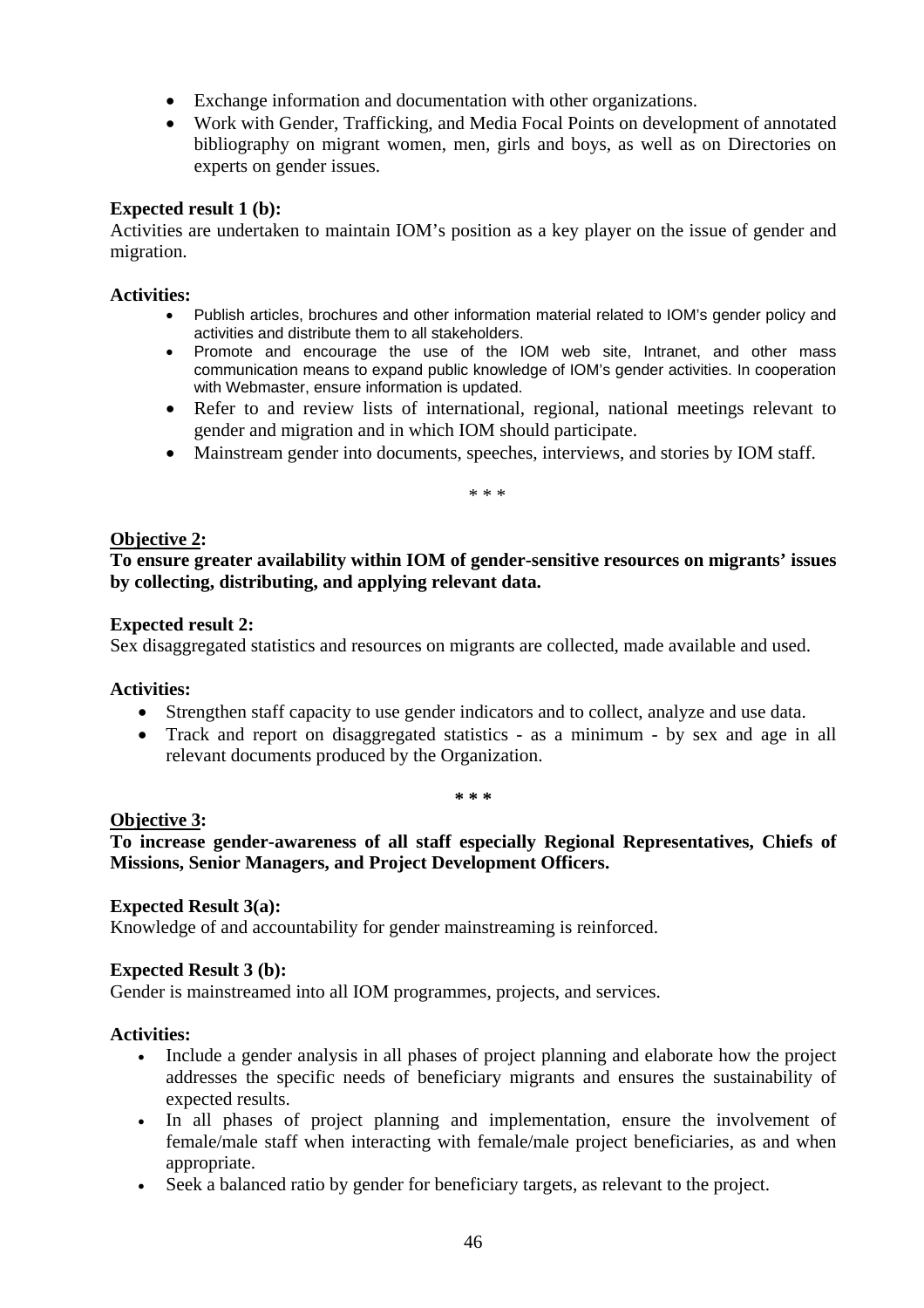- Apply specific gender analysis in research and policy-oriented projects, when appropriate.
- Promote cooperation with relevant agencies to address the specific needs of women, men, girl and boy migrants and explore possibilities of developing and implementing joint projects.
- Ensure that the issue of gender is identified, mainstreamed, and that lessons are drawn for the future in evaluation and donor reports.

**\*\* \* \*** 

### **Objective 4:**

**Identify and respond to IOM staff training and information needs on gender mainstreaming**.

### **Expected Result 4:**

Knowledge and information on IOM services and projects for migrant women, men, girls and boys is promoted.

### **Activities:**

- Identify and obtain relevant documentation on gender training materials.
- Include curricula on gender issues in all (senior, middle and junior level) training programmes carried out by IOM. Incorporate/refer to IOM's gender policy in all new and existing training materials.
- Coordinate and explore training partnerships based on common needs and objectives with other UN/International Organizations and government/civil society organizations, as well as universities.
- Train Gender Focal Points as trainers of trainers to provide greater access for IOM staff and aim at having at least one training event organized per year by and for them.

**\* \* \*\***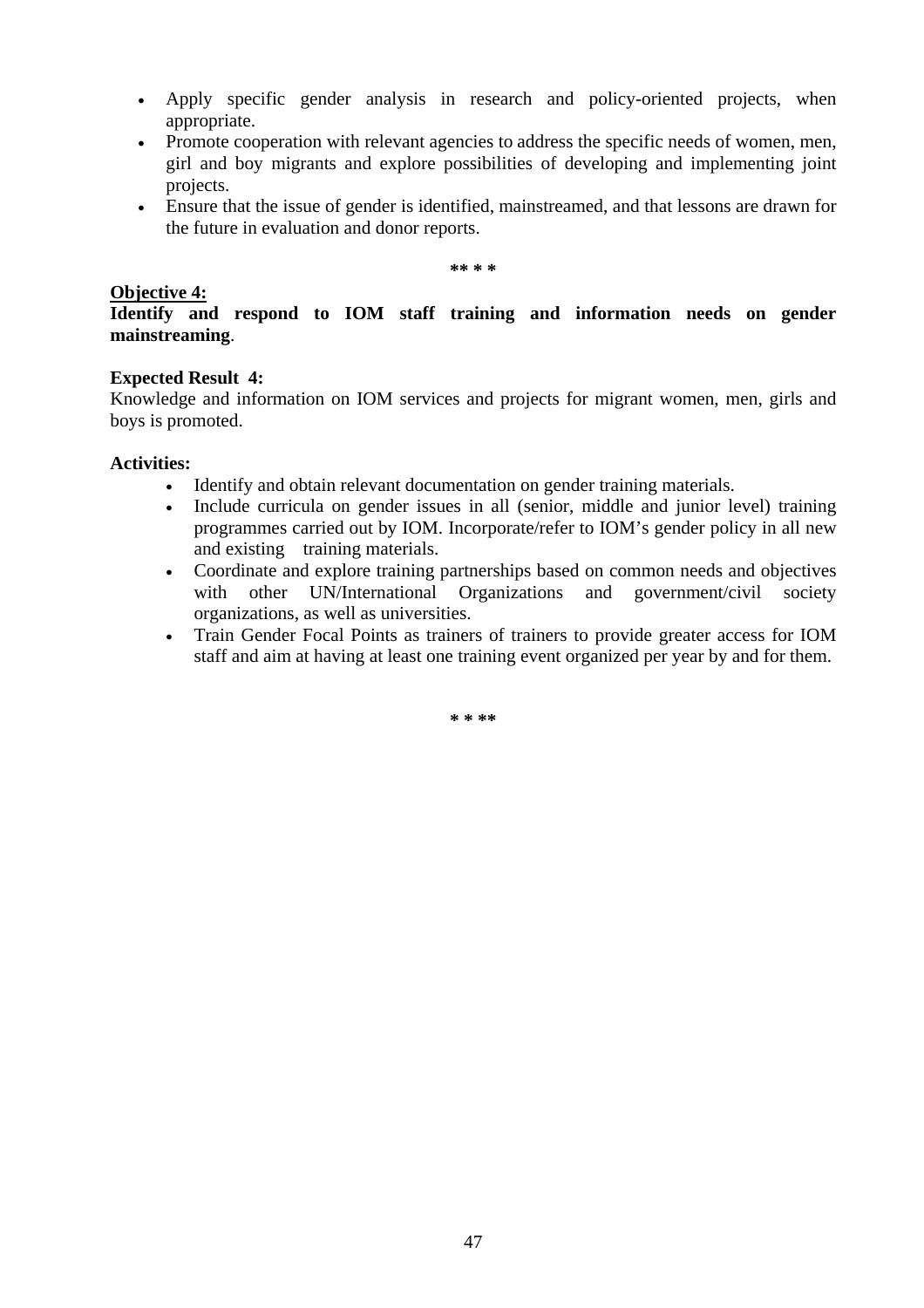### **IASC POLICY STATEMENT FOR THE INTEGRATION OF A GENDER PERSPECTIVE IN HUMANITARIAN ASSISTANCE**

### **31 May 1999**

1. The agreed conclusions of ECOSOC's 1998 humanitarian affairs segment requested the Emergency Relief Coordinator to "ensure that a gender perspective is fully integrated into humanitarian activities and policies" (E/1998/L.15 of 16 July 1998).

### **Background/Facts**

2. The Inter-Agency Standing Committee<sup>[27](#page-50-0)</sup> is fully committed to taking the steps necessary towards this goal, in particular considering the following facts:

a) complex emergencies and natural disasters have a differentiated impact on men and women which often affect the realization of rights;

b) in complex emergencies, men account for the largest numbers of combatants while women and children comprise the largest section of civilians affected by conflict. In addition, up to eighty percent of the internally displaced persons and refugees around the world are women and children. This leads to a dramatic increase in the number of women heads of households with responsibilities and high demands for meeting the needs of both children and aging relatives, abrupt changes in women's roles and increased workloads, access to and control over the benefits of goods and services;

c) in such situations the human rights of women and children are often directly threatened, i.e. the right to physical integrity and to lead a life free of violence, and women become more exposed to violence, especially sexual violence;

d) in emergency situations the nutritional and health needs of women, including their reproductive and sexual health needs, and of pregnant and nursing mothers and their infants are often overlooked or neglected;

e) well-documented field practice has shown that gender-sensitive humanitarian assistance can help in mitigating the different and negative effects of complex emergencies and natural disasters on men and women;

f) humanitarian aid can also be more efficient and have a greater impact if opportunities for positive change in gender roles created by crisis situations are enhanced and sustained during the emergency and post-conflict phase.

### **Principles**

 $\overline{\phantom{a}}$   $\overline{\phantom{a}}$ 

 $\overline{a}$ 

<span id="page-50-0"></span> $^{27}$  Food and Agriculture Organization, Office for the Coordination of Humanitarian Affairs, United Nations Children's Fund, United Nations Development Programme, United Nations High Commissioner for Refugees, World Food Programme, World Health Organization. Standing Invitees: International Committee of the Red Cross, International Federation of the Red Cross and Red Crescent Societies, International Organization for Migration, Interaction, International Council on Voluntary Agencies, Office of the High Commissioner for Human Rights, Representative of the Secretary-General on Internally Displaced Persons, Steering Committee for Humanitarian Response, World Bank

The Inter-Agency Standing Committee (IASC) is the main forum for major humanitarian agencies to ensure inter-agency decision-making in response to complex emergencies, including needs assessments, consolidated appeals, field coordination arrangements and the development of humanitarian policies. The IASC is chaired by the Emergency Relief Coordinator.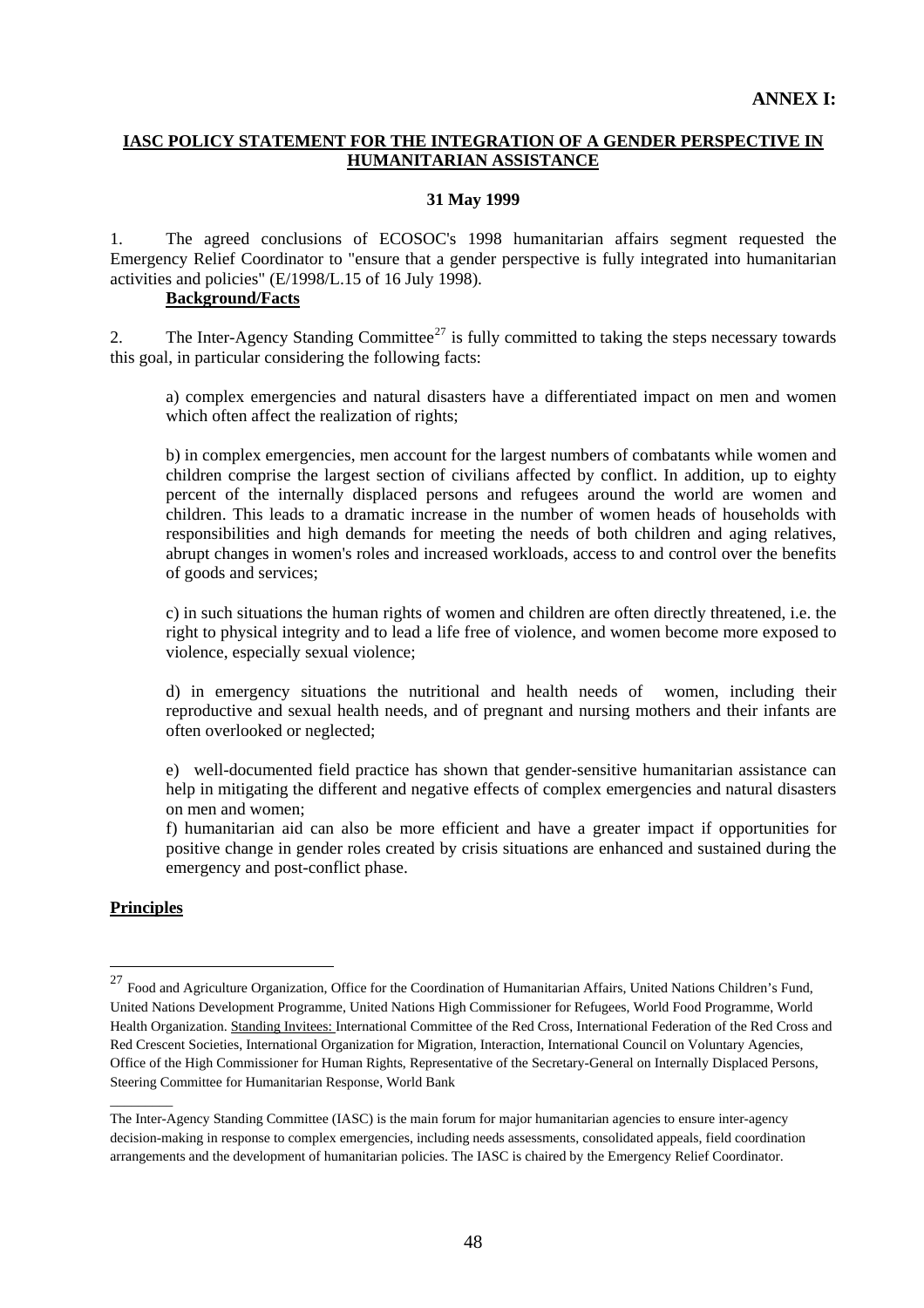3. The Inter-Agency Standing Committee is committed to the principles embodied in international human rights instruments, in particular the Convention on the Elimination of All Forms of Discrimination against Women, the International Covenant on Civil and Political Rights, the International Covenant on Economic, Social and Cultural Rights, the Declaration on the Protection of Women and Children in Emergency and Armed Conflict and the Convention on the Rights of the Child. It notes that the provisions of these instruments are applicable equally to men and women without discrimination.

4. In the context of humanitarian assistance, this implies embracing principles such as:

a) gender equality and the equal protection of human rights of women and men in carrying out humanitarian and peace-building activities, as well as paying special attention to the violation of human rights of women and the provision of appropriate remedies;

b) equal representation of women and men in peace mediation and decision making at all levels and stages of humanitarian assistance;

c) integration of a gender perspective and participation of women's organizations in capacity building in humanitarian response, as well as in the rehabilitation and recovery phase.

### **Commitments to Action**

5. In order to achieve the above-mentioned principles, the Inter-Agency Standing Committee commits itself to ensuring that its member organizations take the following actions:

a) Formulate specific strategies for ensuring that gender issues are brought into the mainstream of activities within the IASC areas of responsibility. Priority areas are: assessment and strategic planning for humanitarian crisis; the consolidated appeals process; principled approach to emergencies; and participation of women in the planning, designing and monitoring of all aspects of emergency programs;

 b) Ensure data disaggregated by sex and age and include a gender perspective in analysis of information. Produce gender-sensitive operational studies, best practices, guidelines and checklists for programming, as well as the establishment of instruments and mechanisms for monitoring and evaluation, such as gender-impact methodologies, in order to incorporate gender analysis techniques in institutional tools and procedures;

c) Develop capacity for systematic gender mainstreaming in programmes, policies, actions, and training;

d) Ensure reporting and accountability mechanisms for activities and results in gender mainstreaming within the UN and partners, such as incentives, performance evaluations, MOUs, budget allocation analysis and actions for redressing staff imbalance.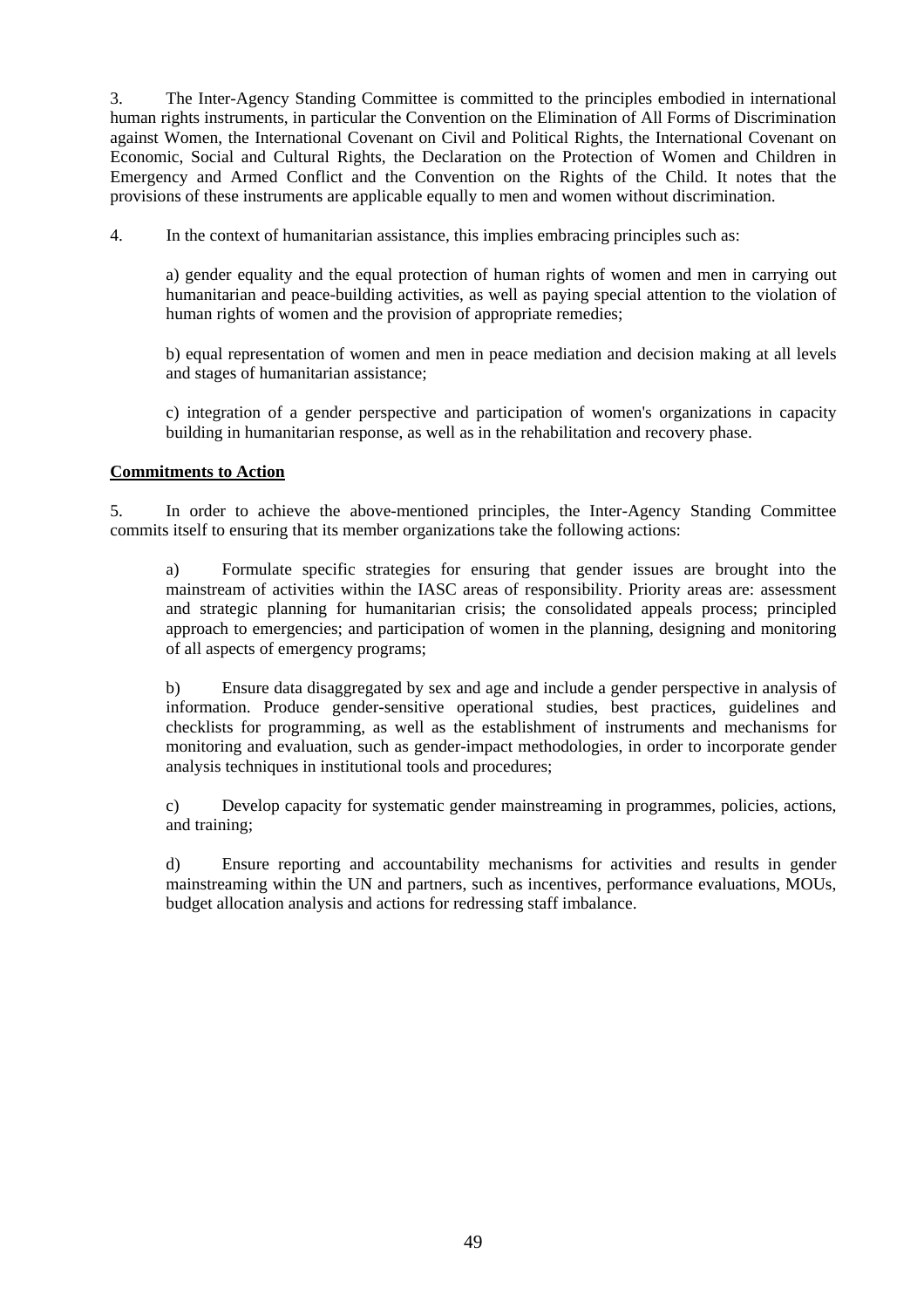# **GLOSSARY[28](#page-52-0)**

- 1. **Gender analysis** is a systematic approach to assess and understand the different impacts of development on **both** women and men. It refers to their different
	- Gender roles
	- Responsibilities
	- **Constraints**

 $\overline{a}$ 

**Opportunities** 

# **2. Gender needs[29](#page-52-1) can be practical or strategic:**

**Practical Gender Needs (PGNs):** represent what people require in order to carry out their gender roles more easily and effectively. PGNs do not require a change in gender roles, only coherence between roles and cultural patterns. E.g. in order to fulfil the role of a good mother, a woman must have access to resources as food and shelter that will allow her to take care of her children. They are short-term, visible, and concrete. Examples of actions: provide physical material and resources; provide access to training, credit and markets; improve services such as transport and housing.

**Strategic Gender Needs (SGNs):** represent what women or men require in order to improve their position or status in regard to each other. They place people in greater control of themselves instead of limiting them to the restrictions imposed by socially defined roles. They are long-term (to improve positions), meant to change restrictions, and less visible as they aim to change attitudes. Examples of actions: giving rights to land, inheritance, credit, and financial services; increased decision-making; equal opportunities to employment (equal pay for equal work), improved social systems.

- **3. Gender roles:** gender planning recognizes that in most societies women have a triple role**: reproductive, productive and community managing** activities while men are primarily involved in **productive and community decision-making activities.** 
	- **Reproductive role:** child bearing/rearing responsibilities and domestic tasks done by women
	- **Productive role:** work done by both women and men for pay in cash or kind.
	- **Community managing role:** This is voluntary unpaid work for the benefit of the community.
- 4. **Empowerment:** the social, economic, political and legal enabling of men or women to act by granting them rights, abilities, and access to resources, and equal participation previously denied. Differential access to power and resources by men and women is a key characteristic underpinning gender-based division of labour.
- 5. **Gender mainstreaming**: this process involves efforts to institutionalize gender by integrating gender issues into the entire spectrum of activities that are funded and/or executed by an organization (e.g. programme, projects, policies) and by diffusing responsibilities for gender integration beyond Gender Units (through mechanisms such as gender training and gender guidelines), making it a routine concern of all units and staff.
- 6. **Gender Mainstreaming strategy**: seeks to ensure that women and men are provided with equal opportunities to develop and utilise their skills and to participate in decisions affecting their lives.

<span id="page-52-0"></span> $^{28}$  Most of the definitions have been taken from several sources, such as: Caren Levy, Training materials, Development Planning Unit, University College (London, 1990); Parker R. et al, Gender Related Analysis: guide for trainers. Save the Children USA, 1995; Williams S., The Oxfam Gender Training Manual, OXFAM, UK, 1994

<span id="page-52-1"></span><sup>29</sup> DPU Gender Planning Team, Op. Cit.; Caroline Moser "Gender Planning the Third World: Meeting Practical and Strategic Gender Needs", World Development, Vol. 17, No. 11 (1989)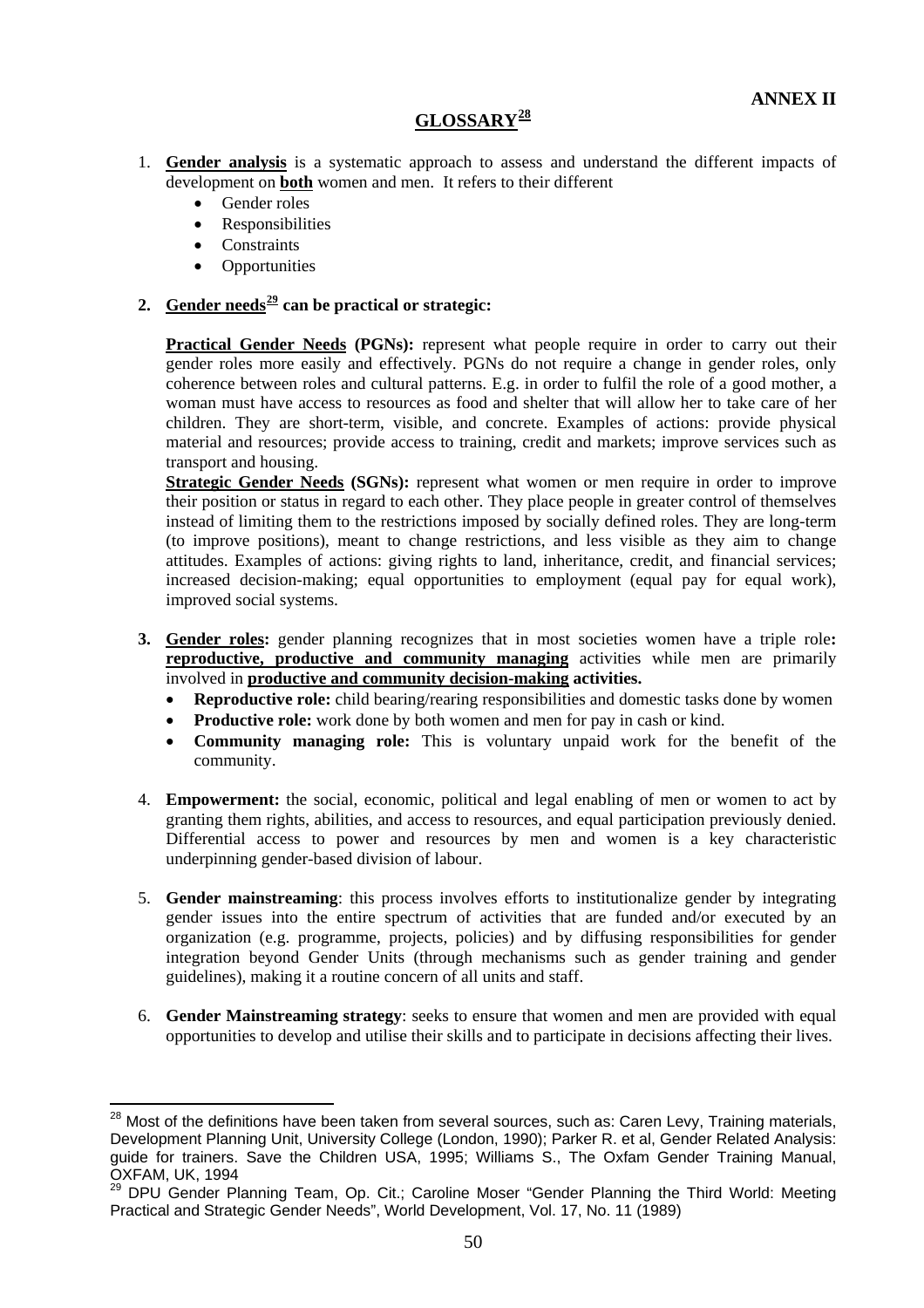# **GUIDELINES ON IMPLEMENTING THE IOM STAFFING POLICY ON GENDER ISSUES**

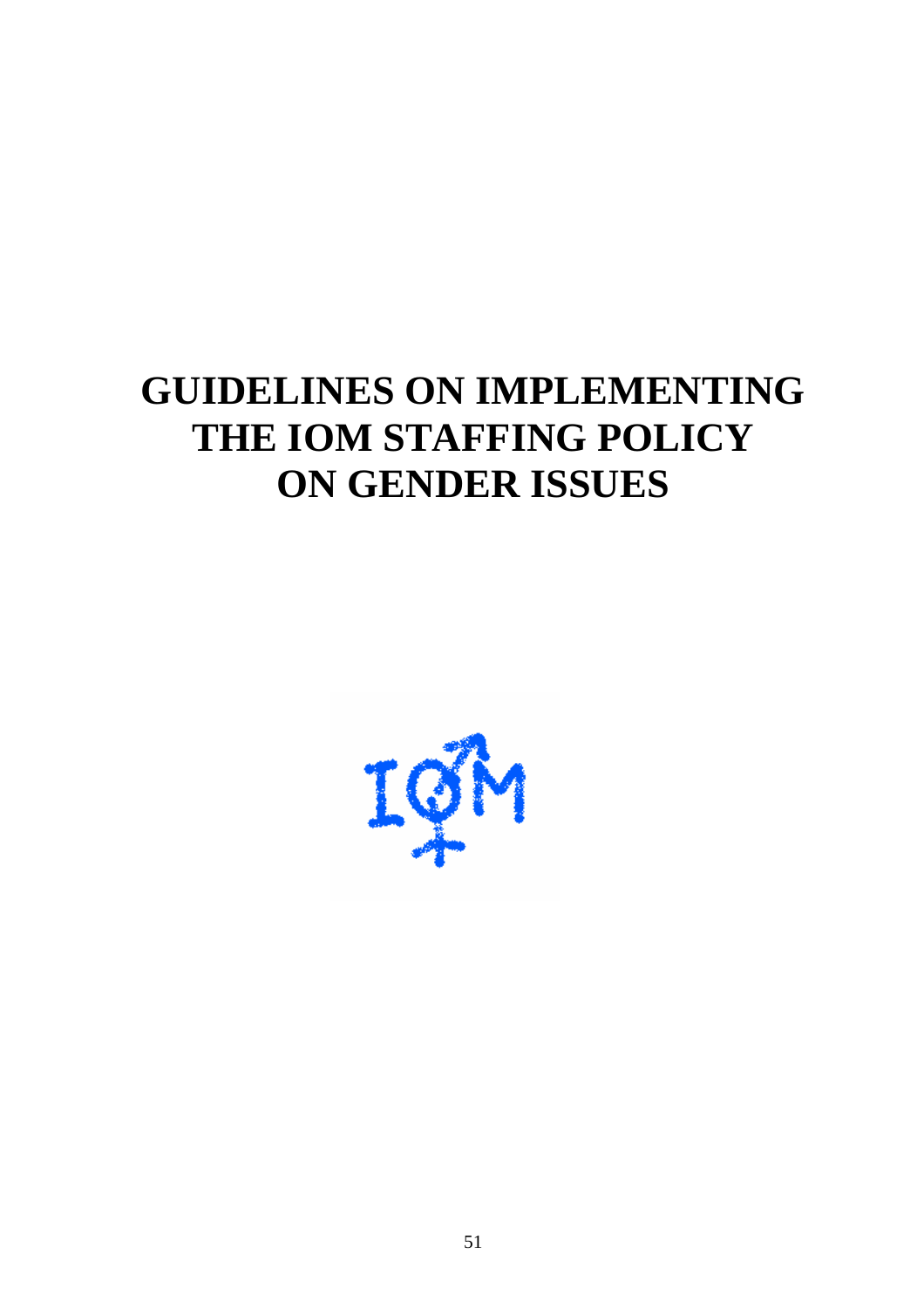The Staff Policy on Gender Issues approved in 1995 by the Council set the following targets:

- Equal opportunities for women and men staff members should be reflected in all IOM staff policies and actions.
- Increase of the proportion of women in the professional categories to 35% by 1997, with emphasis on the levels where women are under-represented.
- Increase the proportion of female staff members at all levels where they are underrepresented to at least 40% by the year 2000.
- Achieve gender balance by 2005.

The above targets have not been met, despite some progress. These guidelines are meant to work towards achieving that gender balance and to ensure the implementation of the following policy principle:

# **"Equality of treatment of men and women is a guiding principle of IOM".**

**\* \* \*** 

# **Objective 1:**

**Pursue gender balance at all levels and ensure equal treatment and opportunity for all staff.** 

### **Expected Result:**

**Male and female staff members have equal access to opportunities at all levels of the Organization through the ensuring of gender sensitive selection processes for all appointments.** 

# **Activities:**

- Develop special recruitment measures that incorporate gender in the selection process for all candidates and at all levels.
- Identify organizational problems areas in the field of gender to better analyze and address needs.
- Until gender balance is achieved at all levels (Official/Employee), give priority to female/male candidates when equally qualified in a gender imbalanced environment.



- Maintain ongoing participation of Gender Officer as *ex officio* non-voting member of the Appointments and Postings Board (APB).
- Ensure that members of JARB/CARC/JASAC are gender sensitized and gender-balanced, to the extent possible.

# **Expected Result 1 (a):**

**The staff policy on gender issues and all IOM gender sensitive human resources policies are implemented and breaches redressed, as and when necessary/appropriate.**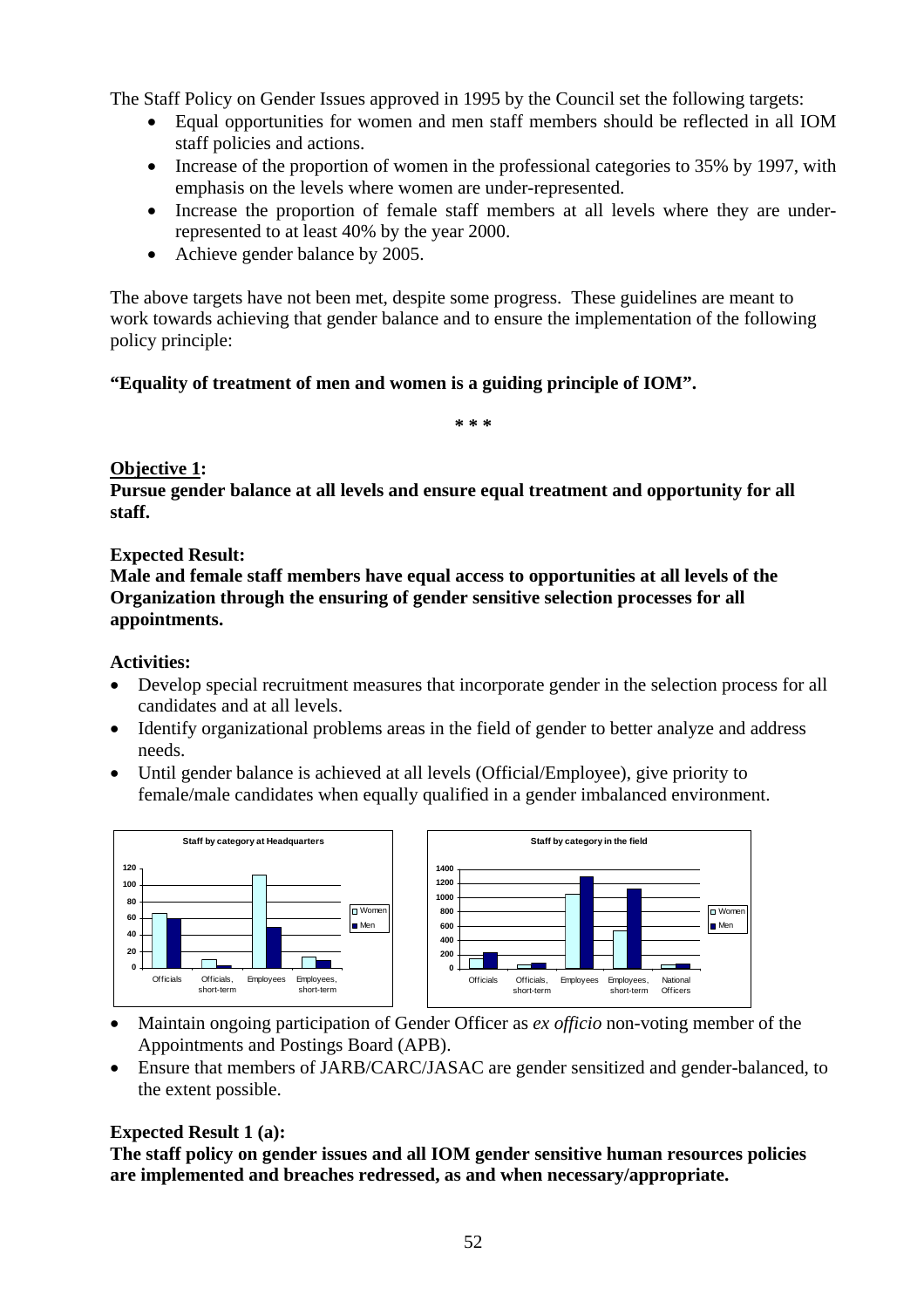# **Activities:**

Establish a mechanism to ensure implementation of the staffing policy and to redress breaches with the participation and active involvement of HRM. The following options could be explored:

- Ensure commitment and accountability for the implementation of the policy at the highest executive level.
- Ensure that HRM and SAC cooperate with and involve the Working Group on Gender Issues (WGGI) in reviewing progress of the implementation of the staffing policy.
- Ensure that regular consultation takes place between the Ombudsperson and the Working Group on Gender Issues (WGGI).
- Include references to gender equality such as gender balance and gender sensitivity in managers' performance appraisals, job descriptions, and vacancy announcements.
- Require managers to justify their shortlists of candidates to the APB when their department is gender imbalanced.
- Recommend to DG and DDG that the Gender Officer is included in existing redress channels, as and where appropriate.

# **Expected Result 1 (b):**

# **All IOM human resource information materials are consistent with and promote the aims of a gender balance policy.**

# **Activities:**

- All IOM human resources materials are reviewed to ensure consistency with gender sensitive policies prior to distribution.
- All IOM human resources rules and regulations are updated to ensure gender sensitivity.

\* \*

# **Objective 2:**

# **Create a supportive work environment that serves the equal advancement of women and men.**

Expected Result 2 (a):

The working environment in IOM is conducive to improved motivation for career advancement and all staff is adequately gender-sensitized

# **Activities:**

• Introduce and implement Career Development policy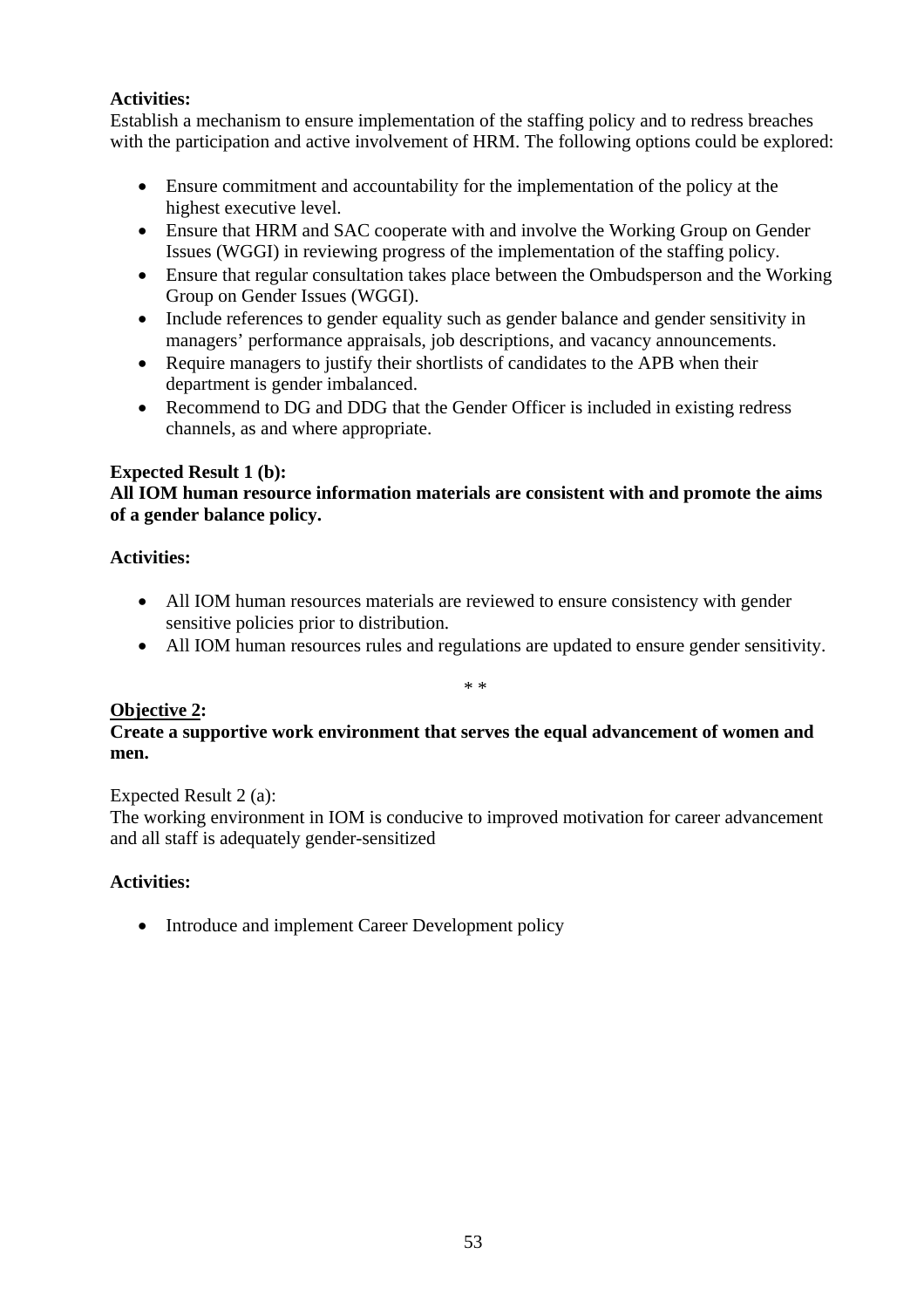



**Despite some progress in 2005, there is still no dramatic improvement in the gender gap between officials P/5 and above.** 

- Facilitate women's progression to senior executive positions through the updating of the policy on respectful working environment and "A Policy in Support of Work/Family Responsibilities" with improved incentives particularly on spouse/partner employment, recognition of domestic partners, support for single parents, assistance for childcare, flexible working hours, paternity leave.
- Carry out activities targeted at attitudinal and managerial culture changes by:
	- o Sensitizing staff at all levels to enhance understanding and acceptance of gender differences and reduce job stereotyping and gender bias.
	- o Improving managers' understanding of gender and family issues.
	- o Widely publicizing the equally valuable contribution of all IOM staff to the Organization's image, productivity and success.

### **Expected Result 2 (b):**

# **All IOM staff is ensured access to management training as well as to networks and channels of communication**

# **Activities:**

• Identify particular training needs (managerial and operational) for all staff and organize training and other staff development activities susceptible to facilitate career advancement, with special emphasis on women.